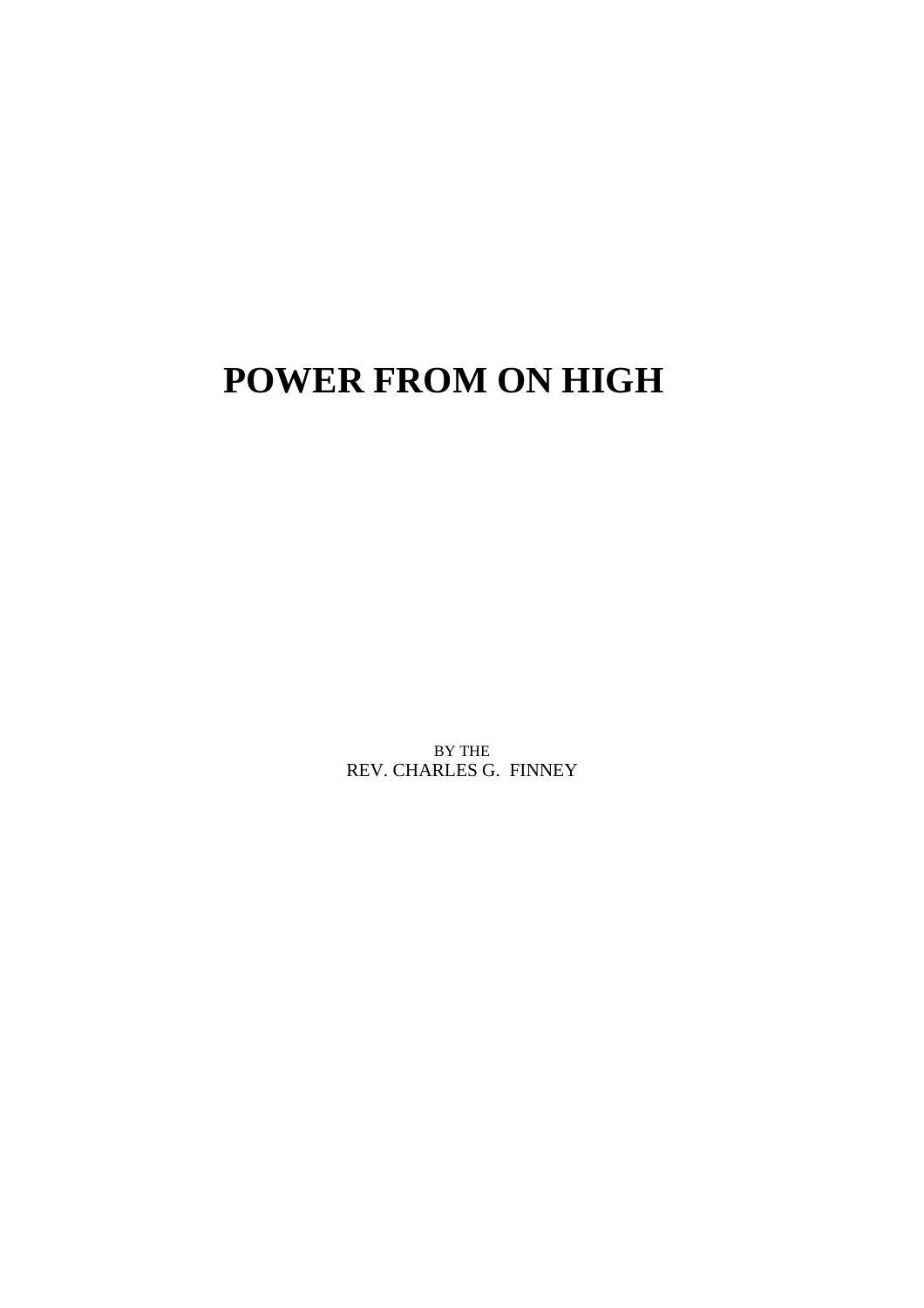# **Table of Contents**

CHAPTER 1 - Power From On High

CHAPTER 2 - What Is It?

CHAPTER 3 - The Endowment Of The Spirit

CHAPTER 4 - Endowment Of Power From On High

CHAPTER 5 - Is It A Hard Saying?

CHAPTER 6 - Prevailing Prayer

CHAPTER 7 - How To Win Souls

CHAPTER 8 - Preacher, Save Thyself

CHAPTER 9 - Innocent Amusements

CHAPTER 10 - How To Overcome Sin

CHAPTER 11 - The Decay Of Conscience

CHAPTER 12 - The Psychology Of Faith

CHAPTER 13 - The Psychology Of Righteousness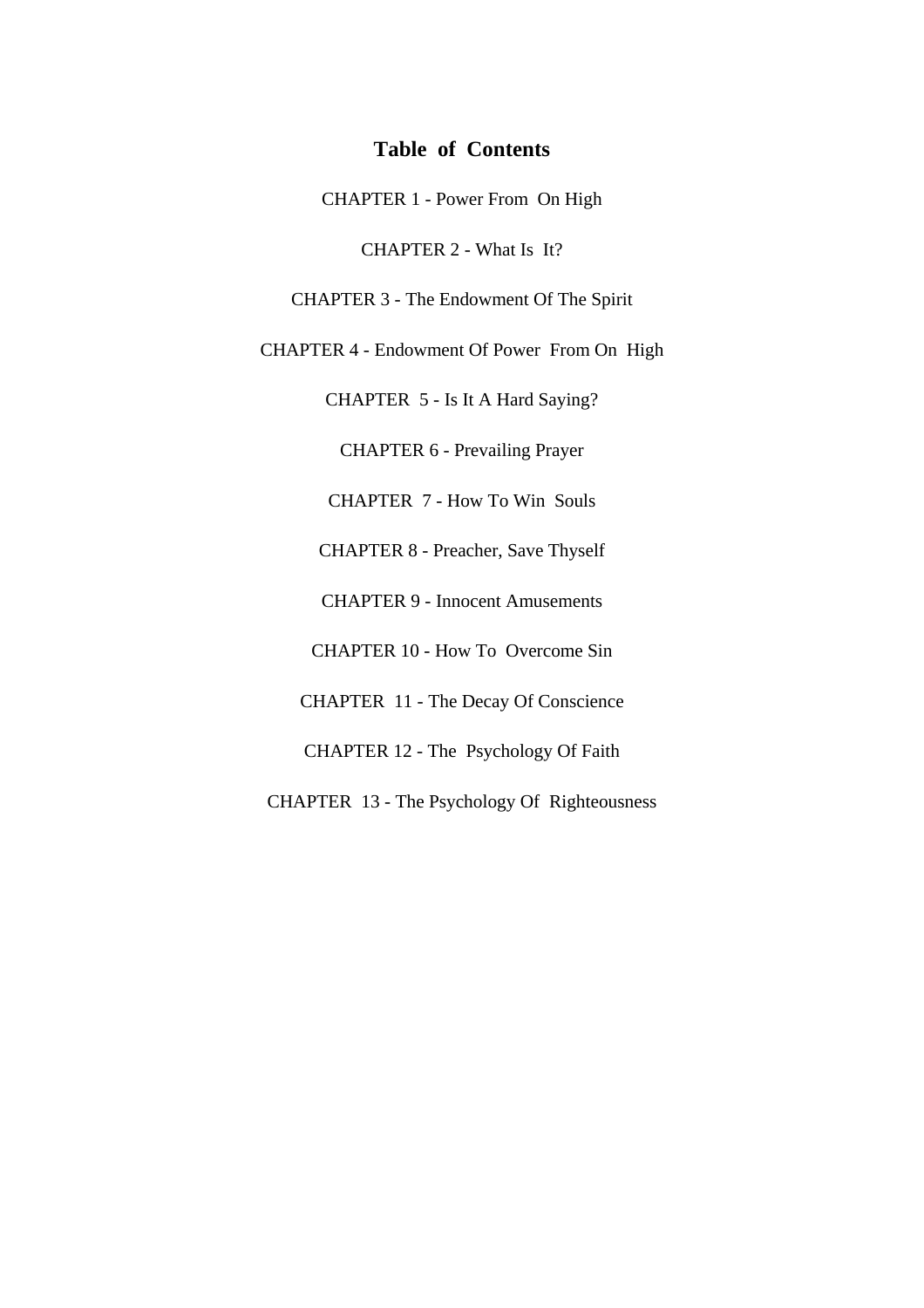#### CHAPTER 1

# **POWER FROM ON HIGH**

Please permit me through your columns to correct a misapprehension of some of the members of the late Council at Oberlin of the brief remarks which I made to them; first on Saturday morning, and afterwards on the Lord's Day. In my first remarks to them I called attention to the mission of the Church to disciple all nations, as recorded by Matthew and Luke, and stated that this commission was given by Christ to the whole Church, and that every member of the Church is under obligation to make it his lifework to convert the world. I then raised two inquiries:

*1. What do we need to secure success in this great work? 2. How can we get it?*

# Answer.

- 1. We need the endowment of power from on high. Christ had previously informed the disciples that without Him they could do nothing. When He gave them the commission to convert the world, He added, "But tarry ye in Jerusalem till ye be endued with power from on high. Ye shall be baptized with the Holy Ghost not many days hence. Lo, I send upon you the promise of My Father." This baptism of the Holy Ghost, this thing promised by the Father, this endowment of power from on high, Christ has expressly informed us is the indispensable condition of performing the work which he has set before us.
- 2. How shall we get it? Christ expressly promised it to the whole Church, and to every individual whose duty it is to labor for the conversion of the world. He admonished the first disciples not to undertake the work until they had received this endowment of power from on high. Both the promise and the admonition apply equally to all Christians of every age and nation. No one has, at any time, any right to expect success, unless he first secures this endowment of power from on high. The example of the first disciples teaches us how to secure this endowment. They first consecrated themselves to his work, and continued in prayer and supplication until the Holy Ghost fell upon them on the Day of Pentecost, and they received the promised endowment of power from on high. This, then, is the way to get it.

The Council desired me to say more upon this subject; consequently, on the Lord's Day, I took for my text the assertion of Christ, that the Father is more willing to give the Holy Spirit to them that ask Him than we are to give good gifts to our children.

- 1. I said, This text informs us that it is infinitely easy to obtain the Holy Spirit, or this endowment of power from the Father.
- 2. That this is made a constant subject of prayer. Everybody prays for this, at all times, and yet, with all this intercession, how few, comparatively, are really endued with this spirit of power from on high! This want is not met. The want of power is a subject of constant complaint. Christ says, "Everyone that asketh receiveth," but there certainly is a "great gulf" between the asking and receiving, that is a great stumbling-block to many. How, then, is this discrepancy to be explained? I then proceeded to show why this endowment is not received. I said:
	- (1) We are not willing, upon the whole, to have what we desire and ask.

(2) God has expressly informed us that if we regard iniquity in our hearts He will not hear us. But the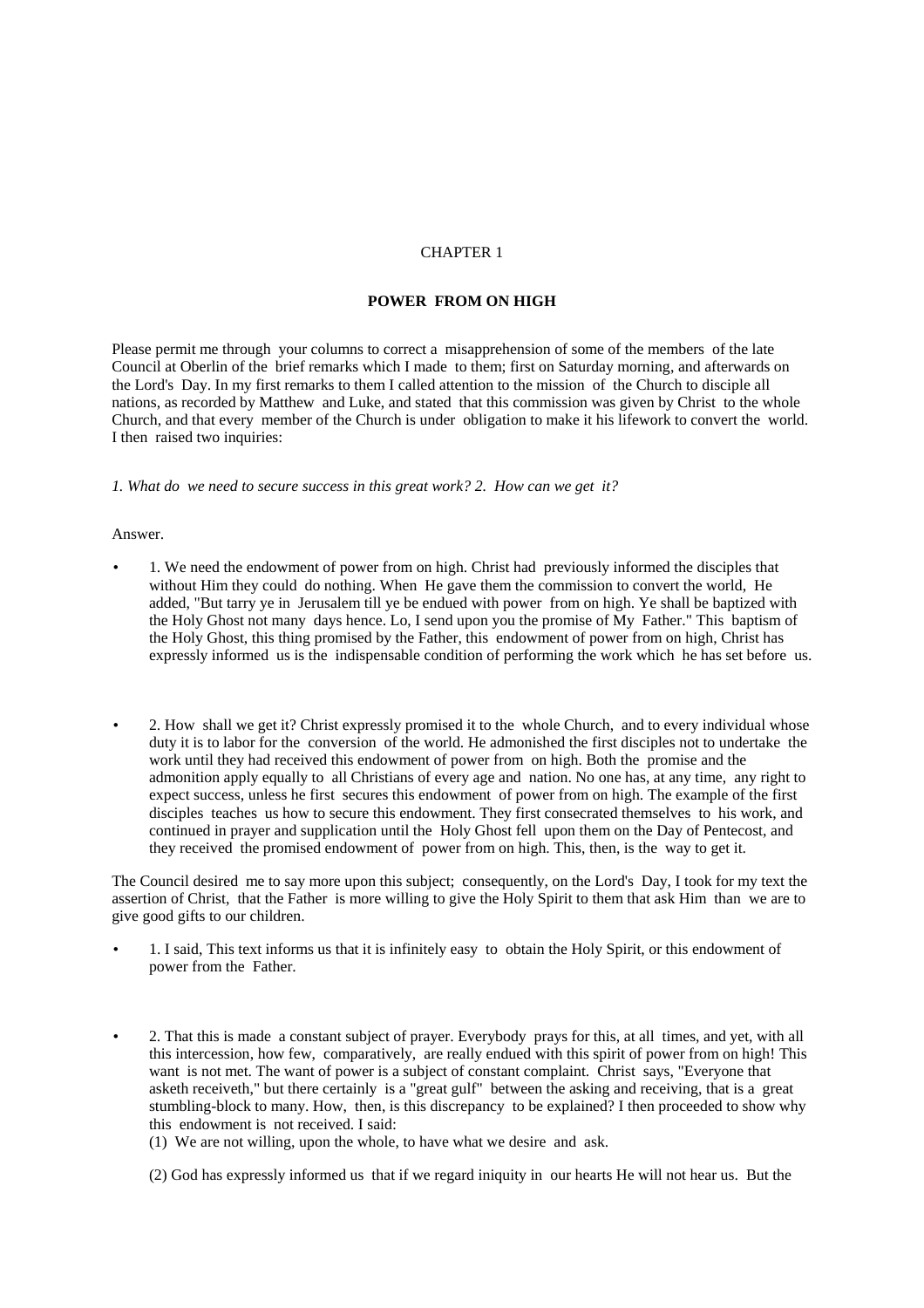petitioner is often self-indulgent. This is iniquity, and God will not hear him.

- (3) He is uncharitable.
- (4) Censorious.
- (5) Self-dependent.
- (6) Resists conviction of sin.
- (7) Refuses to confess to all the parties concerned.
- (8) Refuses to make restitution to injured parties.
- (9) He is prejudiced and uncandid.
- (10) He is resentful.
- (11) Has a revengeful spirit.
- (12) Has a worldly ambition.

(13) He has committed himself on some point, and become dishonest, and neglects and rejects further light.

- (14) He is denominationally selfish.
- (15) Selfish for his own congregation.
- (16) He resists the teachings of the Holy Spirit.
- (17) He grieves the Holy Spirit by dissension.
- (18) He quenches the Spirit by persistence in justifying wrong.
- (19) He grieves Him by a want of watchfulness.
- (20) He resists Him by indulging evil tempers.
- (21) Also by dishonesties in business.
- (22) Also by indolence and impatience in waiting upon the Lord.
- (23) By many forms of selfishness.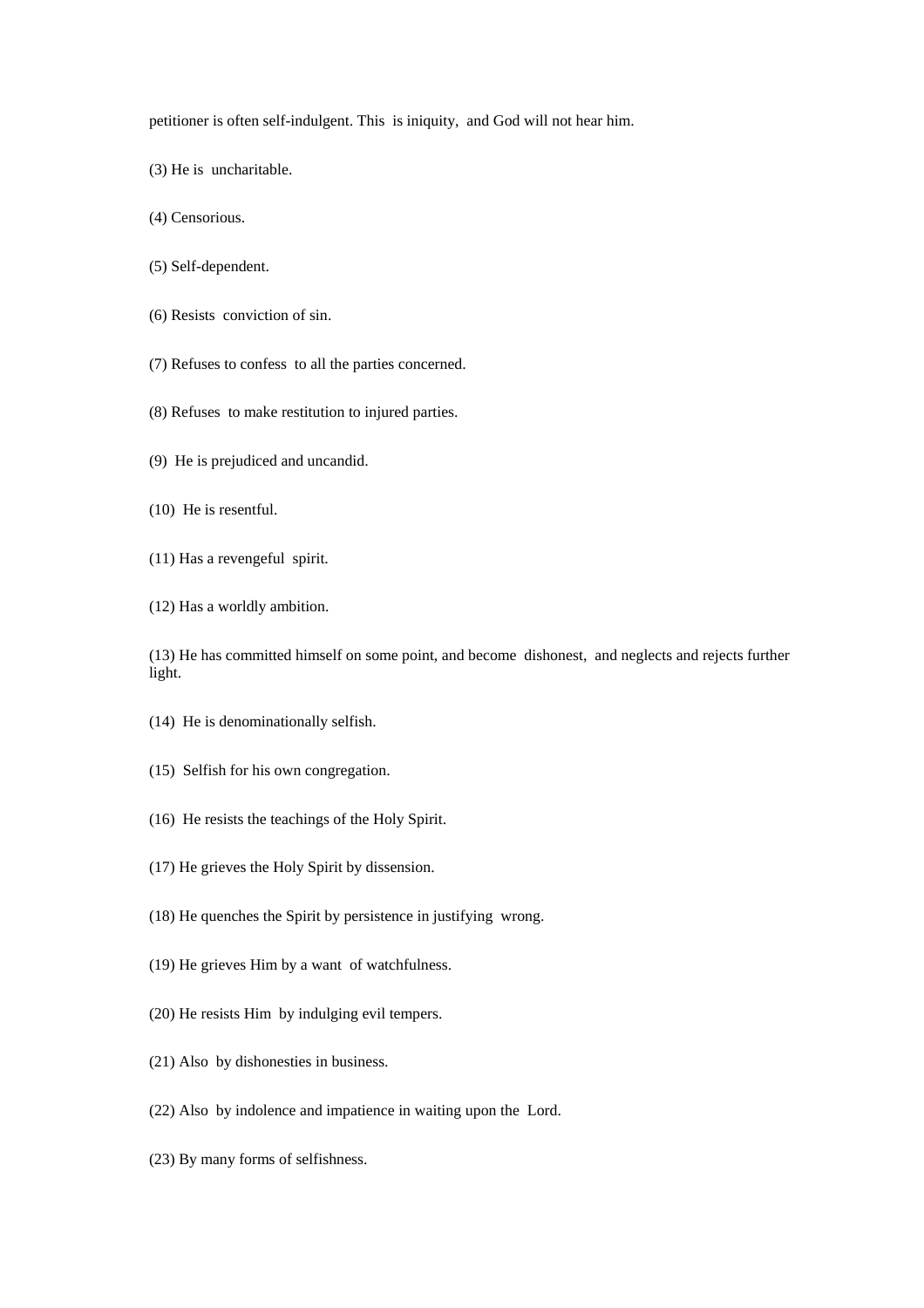(24) By negligence in business, in study, in prayer.

(25) By undertaking too much business, too much study, and too little prayer.

(26) By a want of entire consecration.

(27) Last and greatest, by unbelief. He prays for this endowment without expecting to receive it. "He that believeth not God, hath made Him a liar." This, then, is the greatest sin of all. What an insult, what a blasphemy, to accuse God of lying!

I was obliged to conclude that these and other forms of indulged sin explained why so little is received, while so much is asked. I said I had not time to present the other side. Some of the brethren afterward inquired, "What is the other side?" The other side presents the certainty that we shall receive the promised endowment of power from on high, and be successful in winning souls, if we ask, and fulfill the plainly revealed conditions of prevailing prayer. Observe, what I said upon the Lord's Day was upon the same subject, and in addition to what I had previously said. The misapprehension alluded to was this: If we first get rid of all these forms of sin, which prevent our receiving this endowment, have we not already obtained the blessing? What more do we need?

Answer. There is a great difference between the peace and the power of the Holy Spirit in the soul. The disciples were Christians before the Day of Pentecost, and, as such, had a measure of the Holy Spirit. They must have had the peace of sins forgiven, and of a justified state, but yet they had not the endowment of power necessary to the accomplishment of the work assigned them. They had the peace which Christ had given them, but not the power which He had promised. This may be true of all Christians, and right here is, I think, the great mistake of the Church, and of the ministry. They rest in conversion, and do not seek until they obtain this endowment of power from on high. Hence so many professors have no power with either God or man. They prevail with neither. They cling to a hope in Christ, and even enter the ministry, overlooking the admonition to wait until they are endued with power from on high. But let anyone bring all the tithes and offerings into God's treasury, let him lay all upon the altar, and prove God herewith, and he shall find that God "will open the windows of heaven, and pour him out a blessing that there shall not be room enough to receive it."

# CHAPTER 2

#### **WHAT IS IT?**

The apostles and brethren, on the Day of Pentecost, received it. What did they receive? What power did they exercise after that event? They received a powerful baptism of the Holy Ghost, a vast increase of divine illumination. This baptism imparted a great diversity of gifts that were used for the accomplishment of their work. It manifestly included the following things: The power of a holy life. The power of a self sacrificing life. (The manifestation of these must have had great influence with those to whom they proclaimed the gospel.) The power of a cross bearing life. The power of great meekness, which this baptism enabled them everywhere to exhibit. The power of a loving enthusiasm in proclaiming the gospel. The power of teaching. The power of a loving and living faith. The gift of tongues. An increase of power to work miracles. The gift of inspiration, or the revelation of many truths before unrecognized by them. The power of moral courage to proclaim the gospel and do the bidding of Christ, whatever it cost them.

In their circumstances all these endowments were essential to their success; but neither separately nor all together did they constitute that power from on high which Christ promised, and which they manifestly received. That which they manifestly received as the supreme, crowning, and all-important means of success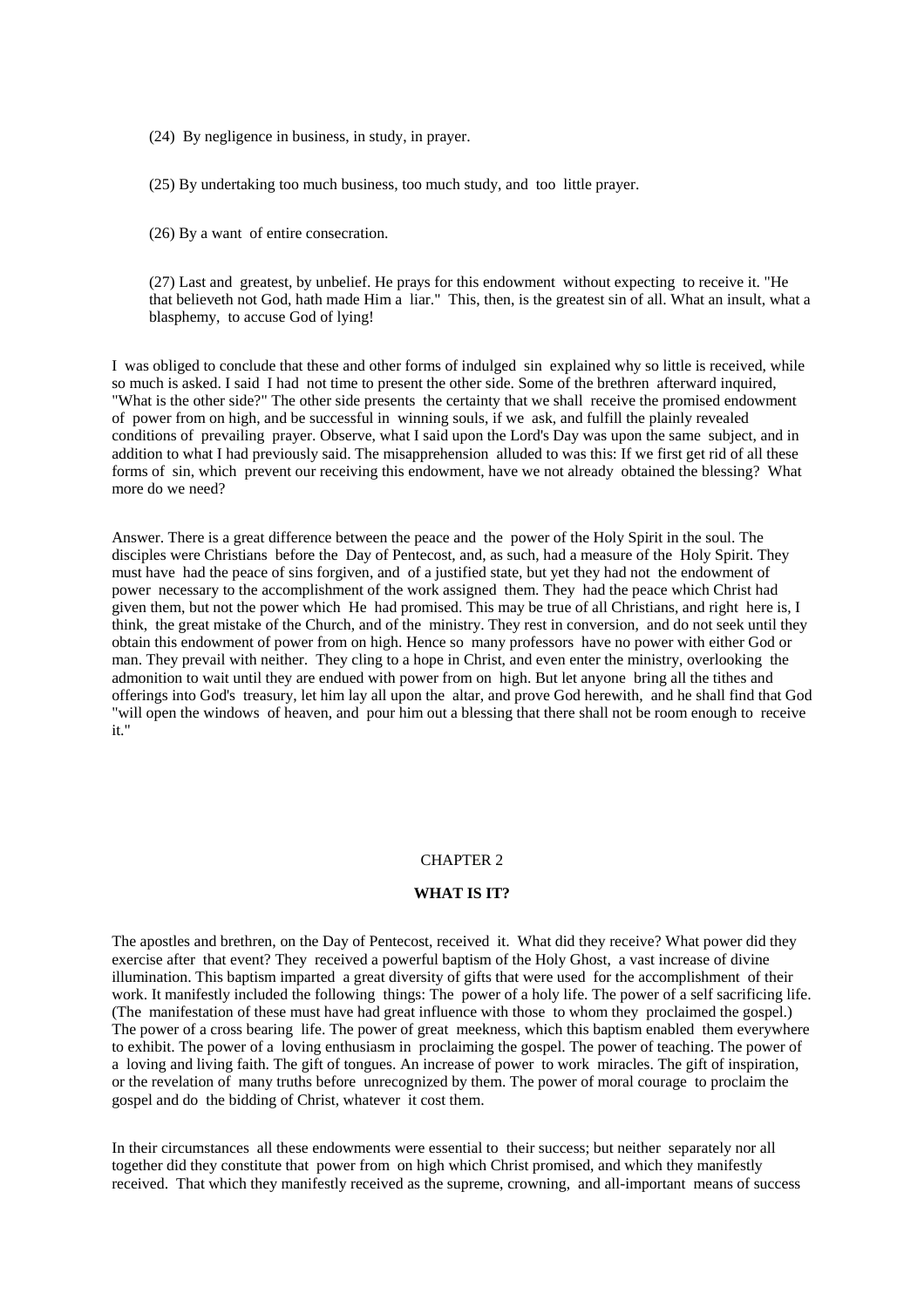was the power to prevail with both God and man, the power to fasten saving impressions upon the minds of men. This last was doubtless the thing which they understood Christ to promise. He had commissioned the Church to convert the world to Him. All that I have named above were only means, which could never secure the end unless they were vitalized and made effectual by the power of God. The apostles, doubtless, understood this; and, laying themselves and their all upon the altar, they besieged a Throne of Grace in the spirit of entire consecration to their work.

They did, in fact, receive the gifts before mentioned; but supremely and principally this power to savingly impress men. It was manifested right upon the spot. They began to address the multitude; and, wonderful to tell, three thousand were converted the same hour. But, observe, here was no new power manifested by them upon this occasion, save the gift of tongues.

They wrought no miracle at that time, and used these tongues simply as the means of making themselves understood. Let it be noted that they had not had time to exhibit any other gifts of the Spirit which have been above named. They had not at that time the advantage of exhibiting a holy life, or any of the powerful graces and gifts of the Spirit. What was said on the occasion, as recorded in the gospel, could not have made the impression that it did, had it not been uttered by them with a new power to make a saving impression upon the people. This power was not the power of inspiration, for they only declared certain facts of their own knowledge. It was not the power of human learning and culture, for they had but little. It was not the power of human eloquence, for there appears to have been but little of it. It was God speaking in and through them. It was a power from on high--God in them making a saving impression upon those to whom they spoke. This power to savingly impress abode with and upon them. It was, doubtless, the great and main thing promised by Christ, and received by the apostles and primitive Christians. It has existed, to a greater or less extent, in the Church ever since. It is a mysterious fact often manifested in a most surprising manner. Sometimes a single sentence, a word, a gesture, or even a look, will convey this power in an overcoming manner.

To the honor of God alone I will say a little of my own experience in this matter. I was powerfully converted on the morning of the 10th of October. In the evening of the same day, and on the morning of the following day, I received overwhelming baptisms of the Holy Ghost, that went through me, as it seemed to me, body and soul.

I immediately found myself endued with such power from on high that a few words dropped here and there to individuals were the means of their immediate conversion. My words seemed to fasten like barbed arrows in the souls of men. They cut like a sword. They broke the heart like a hammer. Multitudes can attest to this. Oftentimes a word dropped, without my remembering it, would fasten conviction, and often result in almost immediate conversion. Sometimes I would find myself, in a great measure, empty of this power. I would go out and visit, and find that I made no saving impression. I would exhort and pray, with the same result. I would then set apart a day for private fasting and prayer, fearing that this power had departed from me, and would inquire anxiously after the reason of this apparent emptiness. After humbling myself, and crying out for help, the power would return upon me with all its freshness. This has been the experience of my life.

I could fill a volume with the history of my own experience and observation with respect to this power from on high. It is a fact of consciousness and of observation, but a great mystery. I have said that sometimes a look has in it the power of God. I have often witnessed this. Let the following fact illustrate it. I once preached, for the first time, in a manufacturing village. The next morning I went into a manufacturing establishment to view its operations. As I passed into the weaving department I beheld a great company of young women, some of whom, I observed, were looking at me, and then at each other, in a manner that indicated a trifling spirit, and that they knew me. I, however, knew none of them. As I approached nearer to those who had recognized me they seemed to increase in their manifestations of lightness of mind. Their levity made a peculiar impression upon me; I felt it to my very heart. I stopped short and looked at them, I know not how, as my whole mind was absorbed with the sense of their guilt and danger. As I settled my countenance upon them I observed that one of them became very much agitated. A thread broke. She attempted to mend it; but her hands trembled in such a manner that she could not do it. I immediately observed that the sensation was spreading, and had become universal among that class of triflers. I looked steadily at them until one after another gave up and paid no more attention to their looms. They fell on their knees, and the influence spread throughout the whole room. I had not spoken a word; and the noise of the looms would have prevented my being heard if I had. In a few minutes all work was abandoned, and tears and lamentations filled the room.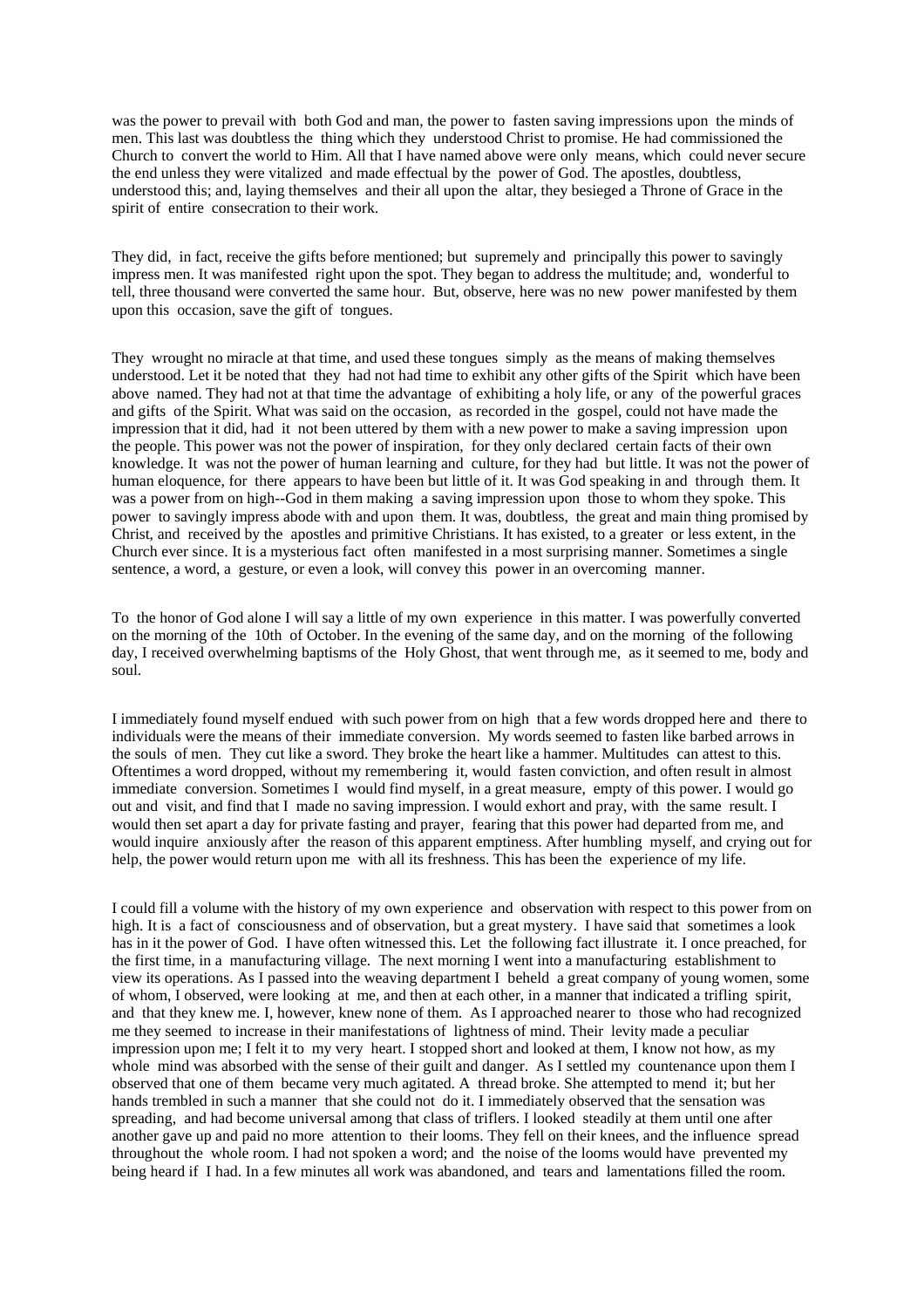At this moment the owner of the factory, who was himself an unconverted man, came in, accompanied, I believe, by the superintendent, who was a professed Christian. When the owner saw the state of things he said to the superintendent, "Stop the mill." What he saw seemed to pierce him to the heart.

"It is more important," he hurriedly remarked, "that these souls should be saved than that this mill should run." As soon as the noise of the machinery had ceased, the owner inquired: "What shall we do? We must have a place to meet, where we can receive instruction." The superintendent replied: "The muleroom will do." The mules were run up out of the way, and all of the hands were notified and assembled in that room. We had a marvelous meeting. I prayed with them, and gave them such instructions as at the time they could bear. The word was with power. Many expressed hope that day; and within a few days, as I was informed, nearly every hand in that great establishment, together with the owner, had hope in Christ.

This power is a great marvel. I have many times seen people unable to endure the word. The most simple and ordinary statements would cut men off from their seats like a sword, would take away their bodily strength, and render them almost as helpless as dead men. Several times it has been true in my experience that I could not raise my voice, or say anything in prayer or exhortation except in the mildest manner, without wholly overcoming those that were present. This was not because I was preaching terror to the people; but the sweetest sounds of the gospel would overcome them.

This power seems sometimes to pervade the atmosphere of one who is highly charged with it. Many times great numbers of persons in a community will be clothed with this power, when the very atmosphere of the whole place seems to be charged with the life of God. Strangers coming into it, and passing through the place, will be instantly smitten with conviction of sin, and in many instances converted to Christ. When Christians humble themselves, and consecrate their all afresh to Christ, and ask for this power, they will often receive such a baptism that they will be instrumental in converting more souls in one day than in all their lifetime before. While Christians remain humble enough to retain this power the work of conversion will go on, till whole communities and regions of country are converted to Christ. The same is true of ministers. But this article is long enough. If you will allow me, I have more to say upon this subject.

#### CHAPTER 3

# **THE ENDOWMENT OF THE SPIRIT**

Since the publication in the Independent of my article on "The Power from on High" I have been confined with protracted illness. In the meantime I have received numerous letters of inquiry upon that subject. They relate mostly to three particular points of inquiry:

- 1. They request further illustrations of the exhibition of this power.
- 2. They inquire, "Who have a right to expect this endowment?"
- 3. How or upon what conditions can it be obtained?

I am unable to answer these inquiries by letters to individuals. With your leave I propose, if my health continues to improve, to reply to them in several short articles through your columns. In the present number I will relate another exhibition of this power from on high, as witnessed by myself. Soon after I was licensed to preach I went into a region of country where I was an entire stranger. I went there at the request of a Female Missionary Society, located in Oneida County, New York. Early in May, I think, I visited the town of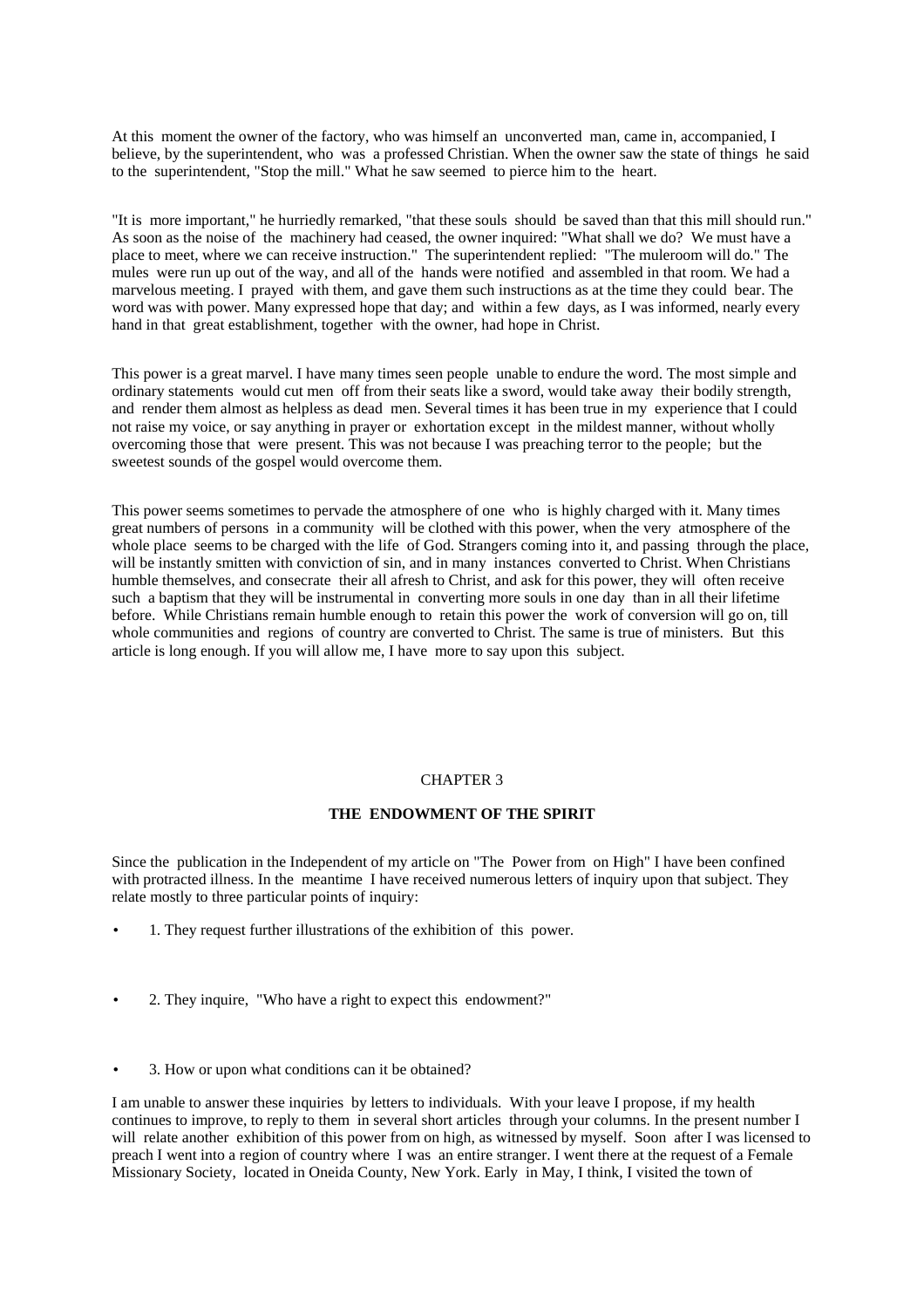Antwerp, in the northern part of Jefferson County. I stopped at the village hotel, and there learned that there were no religious meetings held in that town at the time. They had a brick meeting-house, but it was locked up.

By personal efforts I got a few people to assemble in the parlor of a Christian lady in the place, and preached to them on the evening after my arrival. As I passed round the village I was shocked with the horrible profanity that I heard among the men wherever I went. I obtained leave to preach in the school-house on the next Sabbath; but before the Sabbath arrived I was much discouraged, and almost terrified, in view of the state of society which I witnessed. On Saturday the Lord applied with power to my heart the following words, addressed by the Lord Jesus to Paul (Acts 18:9, 10): "Be not afraid, but speak, and hold not thy peace; for I am with thee, and no man shall set on thee to hurt thee; for I have much people in this city." This completely subdued my fears; but my heart was loaded with agony for the people. On Sunday morning I arose early, and retired to a grove not far from the village to pour out my heart before God for a blessing on the labors of the day. I could not express the agony of my soul in words, but struggled with much groaning, and, I believe, with many tears, for an hour or two, without getting relief. I returned to my room in the hotel; but almost immediately came back to the grove. This I did thrice. The last time I got complete relief, just as it was time to go to meeting. I went to the school house, and found it filled to its utmost capacity. I took out my little pocket Bible, and read for my text: "God so loved the world that He gave his only begotten Son, that whosoever believeth in Him should not perish, but have everlasting life." I exhibited the love of God as contrasted with the manner in which He was treated by those for whom He gave up His Son.

I charged home their profanity upon them; and, as I recognized among my hearers several whose profanity I had particularly noticed, in the fullness of my heart and the gushing of my tears I pointed to them, and said, "I heard these men call upon God to damn their fellows." The Word took powerful effect. Nobody seemed offended, but almost everybody greatly melted. At the close of the service the amiable landlord, Mr. Copeland, rose and said that he would open the meeting house in the afternoon. He did so. The meeting house was full, and, as in the morning, the Word took powerful effect. Thus a powerful revival commenced in the village, which soon after spread in every direction. I think it was on the second Sabbath after this, when I came out of the pulpit in the afternoon, an aged man approached, and said to me: "Can you not come and preach in our neighborhood? We have never had any religious meetings there." I inquired the direction and the distance, and appointed to preach there the next afternoon, Monday, at five o'clock, in their school-house.

I had preached three times in the village, and attended two prayer meetings on the Lord's Day; and on Monday I went on foot to fulfill this appointment. The weather was very warm that day, and before I arrived there I felt almost too faint to walk, and greatly discouraged in my mind. I sat down in the shade by the wayside, and felt as if I was too faint to reach there; and if I did, too much discouraged to open my mouth to the people. When I arrived I found the house full, and immediately commenced the service by reading a hymn. They attempted to sing, but the horrible discord agonized me beyond expression. I leaned forward, put my elbows upon my knees and my hands over my ears, and shook my head withal, to shut out the discord, which even then I could barely endure. As soon as they had ceased to sing I cast myself down upon my knees, almost in a state of desperation. The Lord opened the windows of heaven upon me, and gave me great enlargement and power in prayer. Up to this moment I had no idea what text I should use on the occasion. As I rose from my knees the Lord gave me this: "Up, get you out of this place, for the Lord will destroy this city." I told the people, as nearly as I could recollect, where they would find it, and went on to tell them of the destruction of Sodom. I gave them an outline of the history of Abraham and Lot, and their relations to each other; of Abraham's praying for Sodom, and of Lot, as the only pious man that was found in the city.

While I was doing this I was struck with the fact that the people looked exceedingly angry about me. Many countenances appeared very threatening, and some of the men near me looked as if they were about to strike me. This I could not understand, as I was only giving them, with great liberty of spirit, some interesting sketches of Bible history. As soon as I had completed the historical sketch I turned upon them, and said that I had understood they had never had any religious meetings in that neighborhood; and, applying that fact, I thrust at them with the sword of the Spirit with all my might.

From this moment the solemnity increased with great rapidity. In a few moments there seemed to fall upon the congregation an instantaneous shock. I cannot describe the sensation that I felt, nor that which was apparent in the congregation; but the word seemed literally to cut like a sword. The power from on high came down upon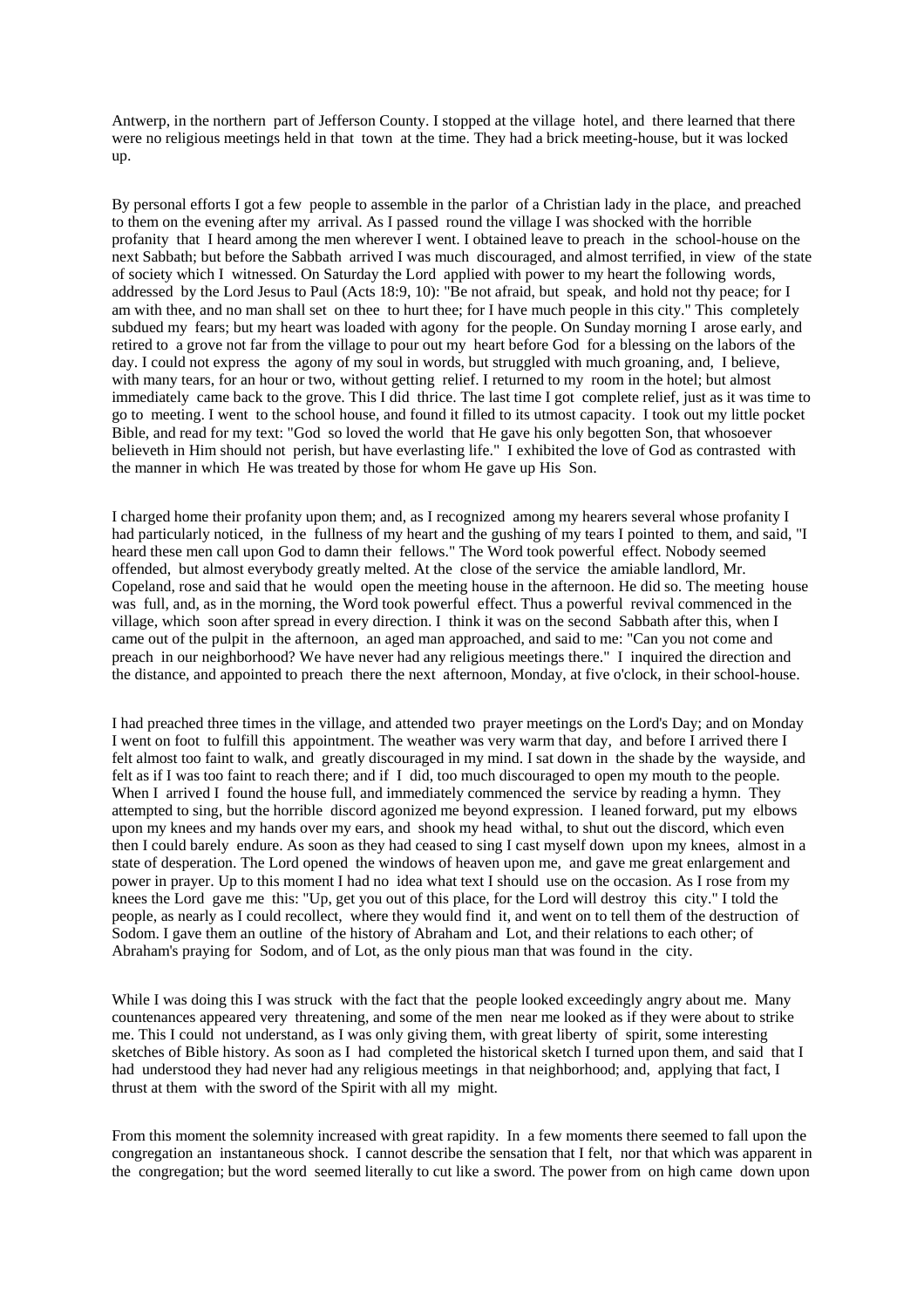them in such a torrent that they fell from their seats in every direction. In less than a minute nearly the whole congregation were either down on their knees, or on their faces, or in some position prostrate before God. Everyone was crying or groaning for mercy upon his own soul. They paid no further attention to me or to my preaching. I tried to get their attention; but I could not. I observed the aged man who had invited me there as still retaining his seat near the center of the house. He was staring around him with a look of unutterable astonishment. Pointing to him, I cried at the top of my voice, "Can't you pray?" He knelt down and roared out a short prayer, about as loud as he could holler, but they paid no attention to him. After looking round for a few moments, I knelt down and put my hand on the head of a young man who was kneeling at my feet, and engaged in prayer for mercy on his soul. I got his attention, and preached Jesus in his ear. In a few moments he seized Jesus by faith, and then broke out in prayer for those around him. I then turned to another in the same way, and with the same result; and then another, and another, till I know not how many had laid hold of Christ and were full of prayer for others.

After continuing in this way till nearly sunset I was obliged to commit the meeting to the charge of the old gentleman who had invited me, and go to fulfill an appointment in another place for the evening. In the afternoon of the next day I was sent for to go down to this place, as they had not been able to break up the meeting. They had been obliged to leave the school-house, to give place to the school; but had removed to a private house near by, where I found a number of persons still too anxious and too much loaded down with conviction to go to their homes. These were soon subdued by the Word of God, and I believe all obtained a hope before they went home. Observe, I was a total stranger in that place, had never seen or heard of it, until as I have related. But here, at my second visit, I learned that the place was called Sodom, by reason of its wickedness; and the old man who invited me was called Lot, because he was the only professor of religion in the place. After this manner the revival broke out in this neighborhood. I have not been in that neighborhood for many years; but in 1856, I think, while laboring in Syracuse, New York, I was introduced to a minister of Christ from St. Lawrence County by the name of Cross. He said to me, "Mr. Finney, you don't know me; but do you remember preaching in a place called Sodom?" I said, "I shall never forget it." He replied, "I was then a young man, and was converted at that meeting." He is still living, a pastor in one of the churches in that county, and is the father of the principal of our preparatory department. Those who have lived in that region can testify of the permanent results of that blessed revival. I can only give in words a feeble description of that wonderful manifestation of power from on high attending the preaching of the Word.

# CHAPTER 4

#### **ENDOWMENT OF POWER FROM ON HIGH**

In this article I propose to consider the conditions upon which this endowment of power can be obtained. Let us borrow a little light from the Scriptures. I will not cumber your paper with quotations from the Bible, but simply state a few facts that will readily be recognized by all readers of the Scriptures. If the readers of this article will read in the last Chapter of Matthew and of Luke the commission which Christ gave to His disciples, and in connection read the first and second Chapters of the Acts of the Apostles, they will be prepared to appreciate what I have to say in this article.

• 1st. The disciples had already been converted to Christ, and their faith had been confirmed by His resurrection. But here let me say that conversion to Christ is not to be confounded with a consecration to the great work of the world's conversion. In conversion the soul has to do directly and personally with Christ.

It yields up its prejudices, its antagonisms, its self-righteousness, its unbelief, its selfishness; accepts Him, trusts Him, and supremely loves Him. All this the disciples had, more or less, distinctly done. But as yet they had received no definite commission, and no particular endowment of power to fulfill a commission.

• 2nd. But when Christ had dispelled their great bewilderment resulting from His crucifixion, and confirmed their faith by repeated interviews with them, He gave them their great commission to win all nations to Himself. But He admonished them to tarry at Jerusalem till they were endued with power from on high, which He said they should receive not many days hence. Now observe what they did.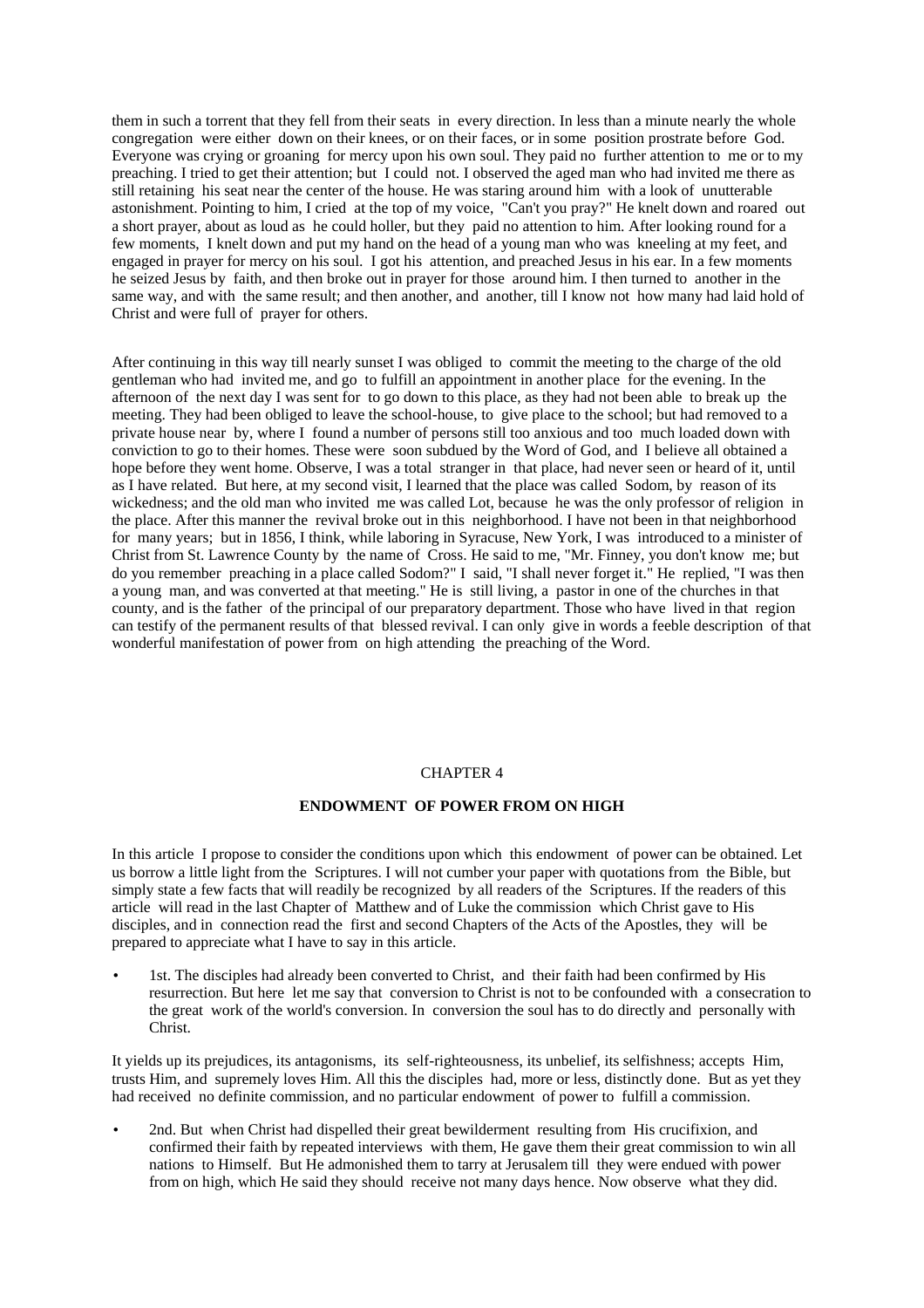They assembled, the men and women, for prayer. They accepted the commission, and, doubtless, came to an understanding of the nature of the commission, and the necessity of the spiritual endowment which Christ had promised. As they continued day after day in prayer and conference they, no doubt, came to appreciate more and more the difficulties that would beset them, and to feel more and more their inadequacy to the task. A consideration of the circumstances and results leads to the conclusion that they, one and all, consecrated themselves, with all they had, to the conversion of the world as their life-work. They must have renounced utterly the idea of living to themselves in any form, and devoted themselves with all their powers to the work set before them. This consecration of themselves to the work, this self-renunciation, this dying to all that the world could offer them, must, in the order of nature, have preceded their intelligent seeking of the promised endowment of power from on high. They then continued, with one accord, in prayer for the promised baptism of the Spirit, which baptism included all that was essential to their success. Observe, they had a work set before them. They had a promise of power to perform it. They were admonished to wait until the promise was fulfilled. How did they wait? Not in listlessness and inactivity; not in making preparations by study and otherwise to get along without it; not by going about their business, and offering an occasional prayer that the promise might be fulfilled; but they continued in prayer, and persisted in their suit till the answer came. They understood that it was to be a baptism of the Holy Ghost. They understood that it was to be received from Christ. They prayed in faith. They held on, with the firmest expectation, until the endowment came. Now, let these facts instruct us as to the conditions of receiving this endowment of power.

We, as Christians, have the same commission to fulfill. As truly as they did, we need an endowment of power from on high. Of course, the same injunction, to wait upon God till we receive it, is given to us.

We have the same promise that they had. Now, let us take substantially and in spirit the same course that they did. They were Christians, and had a measure of the Spirit to lead them in prayer and in consecration. So have we. Every Christian possesses a measure of the Spirit of Christ, enough of the Holy Spirit to lead us to true consecration and inspire us with the faith that is essential to our prevalence in prayer. Let us, then, not grieve or resist Him: but accept the commission, fully consecrate ourselves, with all we have, to the saving of souls as our great and our only life-work. Let us get on to the altar with all we have and are, and lie there and persist in prayer till we receive the endowment. Now, observe, conversion to Christ is not to be confounded with the acceptance of this commission to convert the world. The first is a personal transaction between the soul and Christ relating to its own salvation. The second is the soul's acceptance of the service in which Christ proposes to employ it. Christ does not require us to make brick without straw. To whom He gives the commission He also gives the admonition and the promise. If the commission is heartily accepted, if the promise is believed, if the admonition to wait upon the Lord till our strength is renewed be complied with, we shall receive the endowment.

It is of the last importance that all Christians should understand that this commission to convert the world is given to them by Christ individually.

Everyone has the great responsibility devolved upon him or her to win as many souls as possible to Christ. This is the great privilege and the great duty of all the disciples of Christ. There are a great many departments in this work. But in every department we may and ought to possess this power, that, whether we preach, or pray, or write, or print, or trade, or travel, take care of children, or administer the government of the state, or whatever we do, our whole life and influence should be permeated with this power. Christ says: "If any man believe in Me, out of his belly shall flow rivers of living water" that is, a Christian influence, having in it the element of power to impress the truth of Christ upon the hearts of men, shall proceed from Him. The great want of the Church at present is, first, the realizing conviction that this commission to convert the world is given to each of Christ's disciples as his life-work. I fear I must say that the great mass of professing Christians seem never to have been impressed with this truth. The work of saving souls they leave to ministers. The second great want is a realizing conviction of the necessity of this endowment of power upon every individual soul.

Many professors of religion suppose it belongs especially and only to such as are called to preach the Gospel as a life-work. They fail to realize that all are called to preach the Gospel, that the whole life of every Christian is to be a proclamation of the glad tidings. A third want is an earnest faith in the promise of this endowment. A vast many professors of religion, and even ministers, seem to doubt whether this promise is to the whole Church and to every Christian. Consequently, they have no faith to lay hold of it. If it does not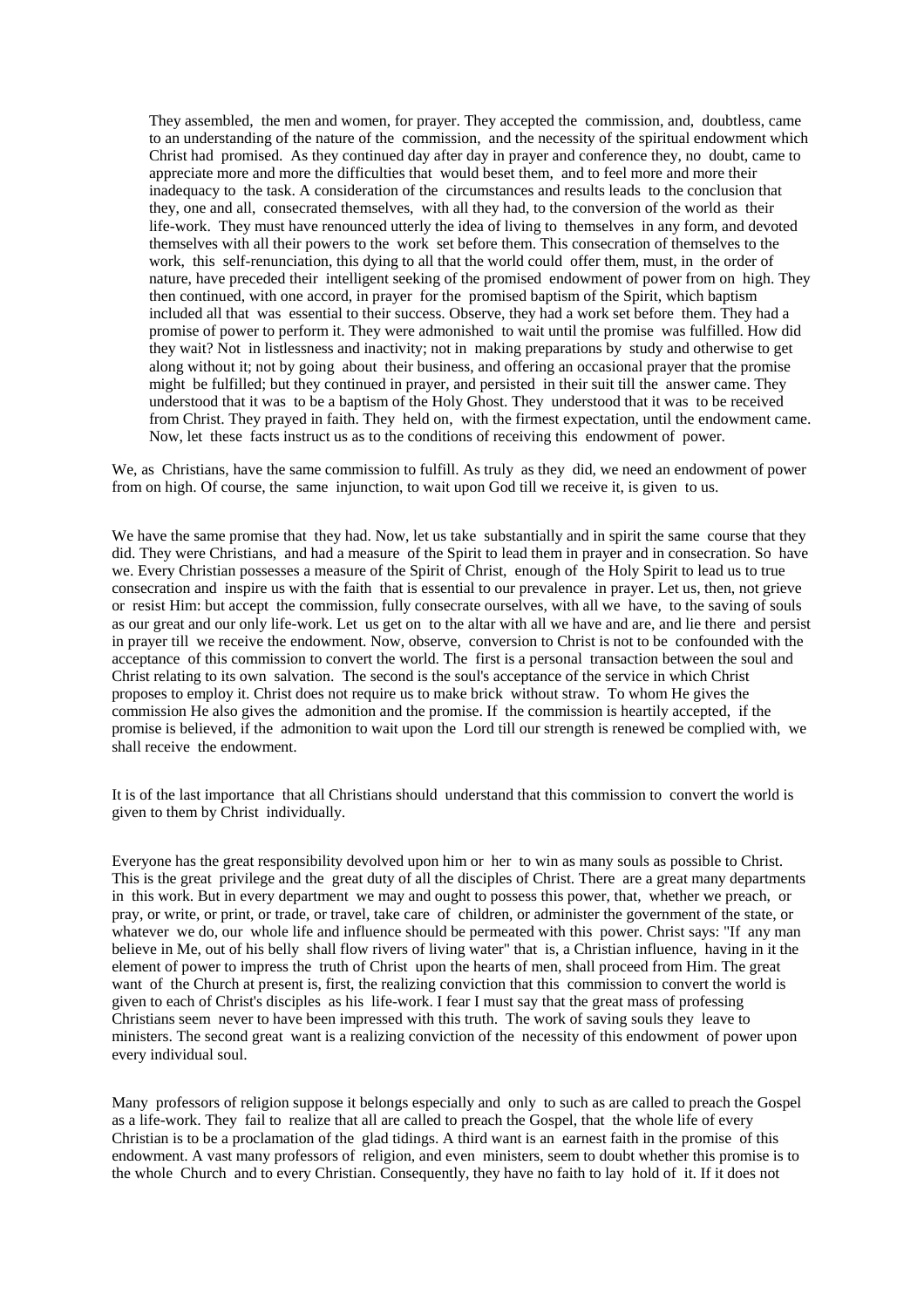belong to all, they don't know to whom it does belong. Of course they cannot lay hold of the promise by faith. A fourth want is that persistence in waiting upon God for it that is enjoined in the Scriptures. They faint before they have prevailed, and, hence, the endowment is not received. Multitudes seem to satisfy themselves with a hope of eternal life for themselves. They never get ready to dismiss the question of their own salvation, leaving that, as settled, with Christ. They don't get ready to accept the great commission to work for the salvation of others, because their faith is so weak that they do not steadily leave the question of their own salvation in the hands of Christ; and even some ministers of the Gospel, I find, are in the same condition, and halting in the same way, unable to give themselves wholly to the work of saving others, because in a measure unsettled about their own salvation. It is amazing to witness the extent to which the Church has practically lost sight of the necessity of this endowment of power. Much is said of our dependence upon the Holy Spirit by almost everybody; but how little is this dependence realized. Christians and even ministers go to work without it. I mourn to be obliged to say that the ranks of the ministry seem to be filling up with those who do not possess it. May the Lord have mercy upon us! Will this last remark be thought uncharitable? If so, let the report of the Home Missionary Society, for example, be heard upon this subject. Surely, something is wrong.

An average of five souls won to Christ by each missionary of that Society in a year's toil certainly indicates a most alarming weakness in the ministry. Have all or even a majority of these ministers been endued with the power which Christ promised? If not, why not? But, if they have, is this all that Christ intended by His promise? In a former article I have said that the reception of this endowment of power is instantaneous. I do not mean to assert that in every instance the recipient was aware of the precise time at which the power commenced to work mightily within him. It may have commenced like the dew and increased to a shower. I have alluded to the report of the Home Missionary Society. Not that I suppose that the brethren employed by that Society are exceptionally weak in faith and power as laborers for God. On the contrary, from my acquaintance with some of them, I regard them as among our most devoted and self-denying laborers in the cause of God. This fact illustrates the alarming weakness that pervades every branch of the Church, both clergy and laity. Are we not weak? Are we not criminally weak? It has been suggested that by writing thus I should offend the ministry and the Church. I cannot believe that the statement of so palpable a fact will be regarded as an offense. The fact is, there is something sadly defective in the education of the ministry and of the Church.

The ministry is weak, because the Church is weak. And then, again, the Church is kept weak by the weakness of the ministry. Oh for a conviction of the necessity of this endowment of power and faith in the promise of Christ!

#### CHAPTER 5

# **IS IT A HARD SAYING?**

In a former article I said that the want of an endowment of power from on high should be deemed a disqualification for a pastor, a deacon or elder, a Sabbath school superintendent, a professor in a Christian college, and especially for a professor in a theological seminary. Is this a hard saying? Is this an uncharitable saying? Is it unjust? Is it unreasonable? Is it unscriptural?

Suppose any one of the Apostles, or those present on the day of Pentecost, had failed, through apathy, selfishness, unbelief, indolence, or ignorance, to obtain this endowment of power, would it have been uncharitable, unjust, unreasonable, or unscriptural, to have accounted him disqualified for the work which Christ had appointed them?

Christ had expressly informed them that without this endowment they could do nothing. He had expressly enjoined it upon them not to attempt it in their own strength, but to tarry at Jerusalem until they received the necessary power from on high. He had also expressly promised that if they tarried, in the sense which He intended, they should receive it "not many days hence." They evidently understood Him to enjoin upon them to tarry in the sense of a constant waiting upon Him in prayer and supplication for the blessing. Now, suppose that any one of them had stayed away and attended to his own business, and waited for the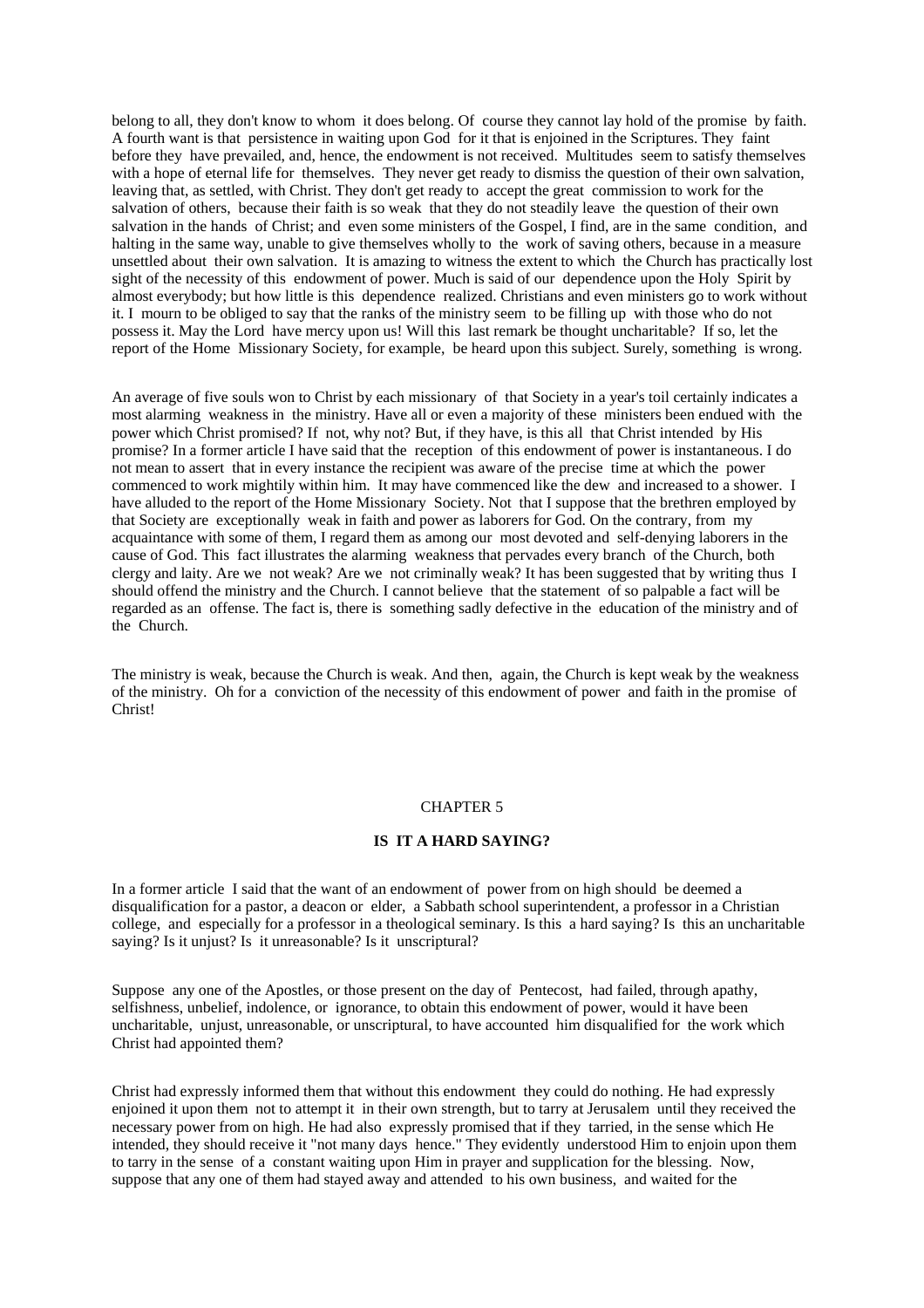sovereignty of God to confer this power. He of course would have been disqualified for the work; and if his fellow-Christians, who had obtained this power, had deemed him so, would it have been uncharitable, unreasonable, unscriptural?

And is it not true of all to whom the command to disciple the world is given, and to whom the promise of this power is made, if through any shortcoming or fault of theirs they fail to obtain this gift, that they are in fact disqualified for the work, and especially for any official station? Are they not, in fact, disqualified for leadership in the sacramental host? Are they qualified for teachers of those who are to do the work? If it is a fact that they do lack this power, however this defect is to be accounted for, it is also a fact that they are not qualified for teachers of God's people; and if they are seen to be disqualified because they lack this power, it must be reasonable and right and Scriptural so to deem them, and so to speak of them, and so to treat them. Who has a right to complain?

Surely, they have not. Shall the Church of God be burdened with teachers and leaders who lack this fundamental qualification, when their failing to possess it must be their own fault? The manifest apathy, indolence, ignorance, and unbelief that exist upon this subject are truly amazing. They are inexcusable. They must be highly criminal. With such a command to convert the world ringing in our ears; with such an injunction to wait in constant, wrestling prayer till we receive the power; with such a promise, made by such a Savior, held out to us of all the help we need from Christ Himself, what excuse can we offer for being powerless in this great work? What an awful responsibility rests upon us, upon the whole Church, upon every Christian! One might ask, How is apathy, how is indolence, how is the common fatal neglect possible, under such circumstances? If any of the primitive Christians to whom this commandment was given had failed to receive this power, should we not think them greatly to blame? If such default had been sin in them, how much more in us with all the light of history and of fact blazing upon us, which they had not received? Some ministers and many Christians treat this matter as if it were to be left to the sovereignty of God, without any persistent effort to obtain this endowment. Did the primitive Christians so understand and treat it? No, indeed. They gave themselves no rest till this baptism of power came upon them.

I once heard a minister preaching upon the subject of the baptism of the Holy Ghost. He treated it as a reality; and when he came to the question of how it was to be obtained, he said truly that it was to be obtained as the Apostles obtained it on the day of Pentecost. I was much gratified, and listened eagerly to hear him press the obligation on his hearers to give themselves no rest till they had obtained it. But in this I was disappointed: for before he sat down he seemed to relieve the audience from the feeling of obligation to obtain the baptism, and left the impression that the matter was to be left to the discretion of God, and said what appeared to imply a censure of those that vehemently and persistently urged upon God the fulfillment of the promise. Neither did he hold out to them the certainty of their obtaining the blessing if they fulfilled the conditions. The sermon was in most respects a good one; but I think the audience left without any feeling of encouragement or sense of obligation to seek earnestly the baptism.

This is a common fault of the sermons that I hear. There is much that is instructive in them; but they fail to leave either a sense of obligation or a feeling of great encouragement, as to the use of means, upon the congregation. They are greatly defective in their winding up. They neither leave the conscience under a pressure nor the whole mind under the stimulus of hope. The doctrine is often good, but the "what then?" is often left out. Many ministers and professors of religion seem to be theorizing, criticizing, and endeavoring to justify their neglect of this attainment. So did not the Apostles and other Christians. It was not a question which they endeavored to grasp with their intellects before they embraced it with their hearts. It was with them, as it should be with us, a question of faith in a promise. I find many persons endeavoring to grasp with their intellect and settle as a theory questions of pure experience. They are puzzling themselves with endeavors to apprehend with the intellect that which is to be received as a conscious experience through faith.

There is need of a great reformation in the Church on this particular point. The Churches should wake up to the facts in the case, and take a new position, a firm stand in regard to the qualifications of ministers and Church officers. They should refuse to settle a man as pastor of whose qualifications for the office in this respect they are not well satisfied. Whatever else he may have to recommend him, if his record does not show that he has this endowment of power to win souls to Christ, they should deem him unqualified. It used to be the custom of Churches, and I believe in some places is so still, in presenting a call to the pastorate, to certify that, having witnessed the spiritual fruits of his labors, they deem him qualified and called of God to the work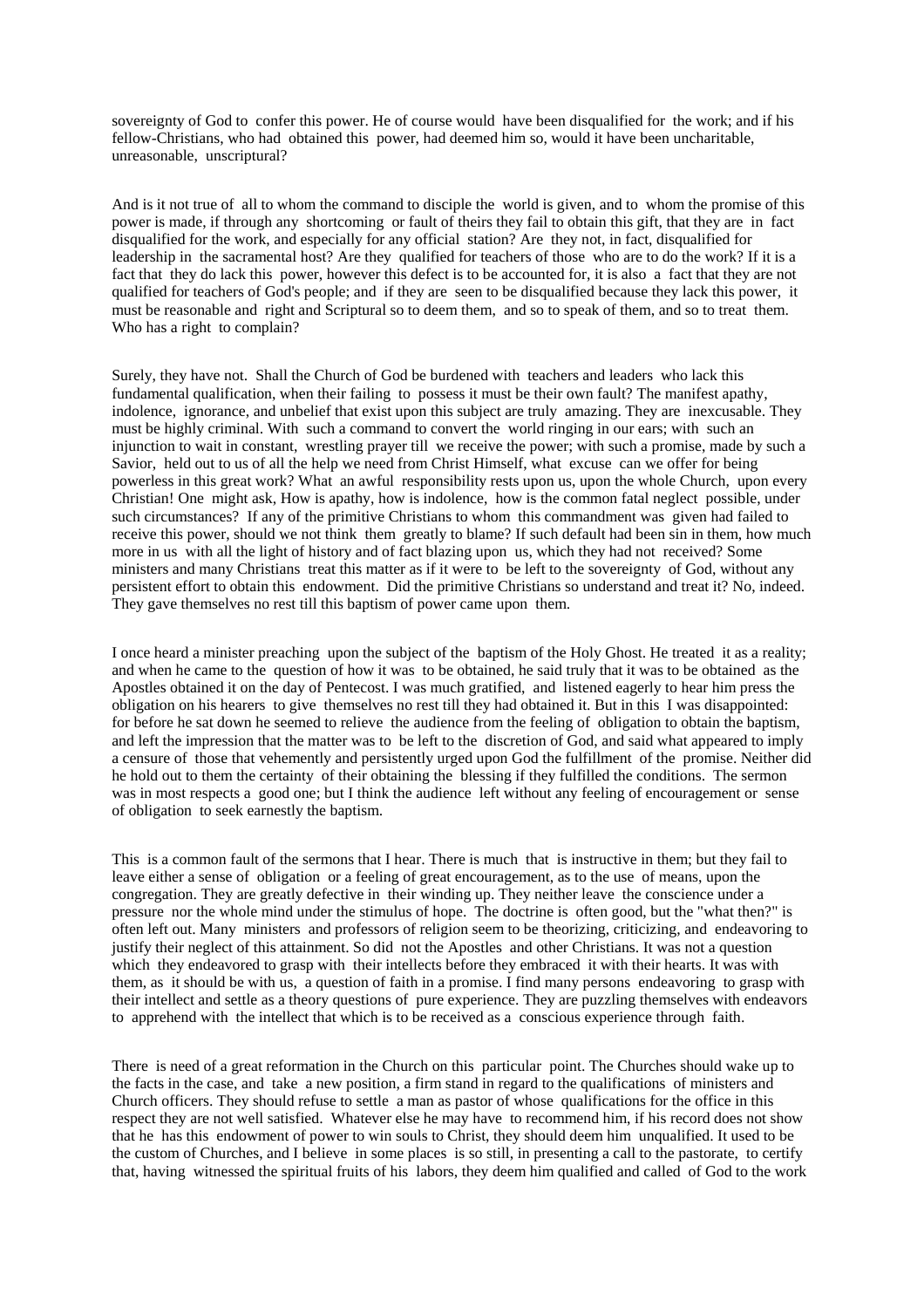of the ministry. Churches should be well satisfied in some way that they call a fruitful minister, and not a dry stalk, that is, a mere intellect, a mere head with little heart; an elegant writer, but with no unction; a great logician, but of little faith; a fervid imagination, it may be, with no Holy Ghost power.

The Churches should hold the theological seminaries to a strict account in this matter; and until they do, I fear the theological seminaries will never wake up to their responsibility. Some years since, one branch of the Scotch Church was so tried with the want of unction and power in the ministers furnished them by their theological seminary that they passed a resolution that until the seminary reformed in this respect they would not employ ministers that were educated there. This was a necessary, a just, a timely rebuke, which I believe had a very salutary effect. A theological seminary ought by all means to be a school not merely for the teaching of doctrine, but also, and even more especially, for the development of Christian experience. To be sure the intellect should be well furnished in those schools; but it is immeasurably more important that the pupils should be led to a thorough personal knowledge of Christ, and the power of His resurrection, and the fellowship of His sufferings, and to be made conformable to His death. A theological seminary that aims mainly at the culture of the intellect, and sends out learned men who lack this endowment of power from on high, is a snare and a stumbling-block to the Church. The seminaries should recommend no one to the Churches, however great his intellectual attainments, unless he has this most essential of all attainments, the endowment of power from on high. The seminaries should be held as incompetent to educate men for the ministry if it is seen that they send out men as ministers who have not this most essential qualification. The Churches should inform themselves, and look to those seminaries which furnish not merely the best educated, but the most unctuous and spiritually powerful ministers. It is amazing that, while it is generally admitted that the endowment of power from on high is a reality, and essential to ministerial success, practically it should be treated by the Churches and by the schools as of comparatively little importance. In theory it is admitted to be everything; but in practice treated as if it were nothing. From the Apostles to the present day it has been seen that men of very little human culture, but endued with this power, have been highly successful in winning souls to Christ; whilst men of the greatest learning, with all that the schools have done for them, have been powerless so far as the proper work of the ministry is concerned.

And yet we go on laying ten times more stress on human culture than we do on the baptism of the Holy Ghost. Practically, human culture is treated as infinitely more important than the endowment of power from on high. The seminaries are furnished with learned men, but often not with men of spiritual power; hence, they do not insist upon this endowment of power as indispensable to the work of the ministry. Students are pressed almost beyond endurance with study and the culture of the intellect, while scarcely an hour in a day is given to instruction in Christian experience. Indeed, I do not know that so much as one course of lectures on Christian experience is given in the theological seminaries. But religion is an experience. It is a consciousness. Personal intercourse with God is the secret of the whole of it. There is a world of most essential learning in this direction wholly neglected by the theological seminaries. With them doctrine, philosophy, theology, Church history, sermonizing are everything, and real heart-union with God nothing. Spiritual power to prevail with God and to prevail with man has but little place in their teaching. I have often been surprised at the judgment men form in regard to the prospective usefulness of young men preparing for the ministry. Even professors are very apt, I see, to deceive themselves on this subject. If a young man is a good scholar, a fine writer, makes good progress in exegesis, and stands high in intellectual culture, they have strong hopes of him, even though they must know in many such cases that these young men cannot pray; that they have no unction, no power in prayer, no spirit of wrestling, of agonizing, and prevailing with God. Yet they are expecting them, because of their culture, to make their mark in the ministry, to be highly useful. For my part, I expect no such thing of this class of men. I have infinitely more hope of the usefulness of a man who, at any cost, will keep up daily intercourse with God; who is yearning for and struggling after the highest possible spiritual attainment; who will not live without daily prevalence in prayer and being clothed with power from on high. Churches, presbyteries, associations, and whoever license young men for the ministry, are often very faulty in this respect. They will spend hours in informing themselves of the intellectual culture of the candidates, but scarcely as many minutes in ascertaining their heart culture, and what they know of the power of Christ to save from sin, what they know of the power of prayer, and whether and to what extent they are endued with power from on high to win souls to Christ. The whole proceeding on such occasions cannot but leave the impression that human learning is preferred to spiritual unction. Oh! that it were different, and that we were all agreed, practically, now and for ever, to hold fast to the promise of Christ, and never think ourselves or anybody else to be fit for the great work of the Church till we have received a rich endowment of power from on high. I beg of my brethren, and especially my younger brethren, not to conceive of these articles as written in the spirit of reproach. I beg the Churches, I beg the seminaries, to receive a word of exhortation from an old man, who has had some experience in these things, and one whose heart mourns and is weighed down in view of the shortcomings of the Church, the ministers, and the seminaries on this subject. Brethren, I beseech you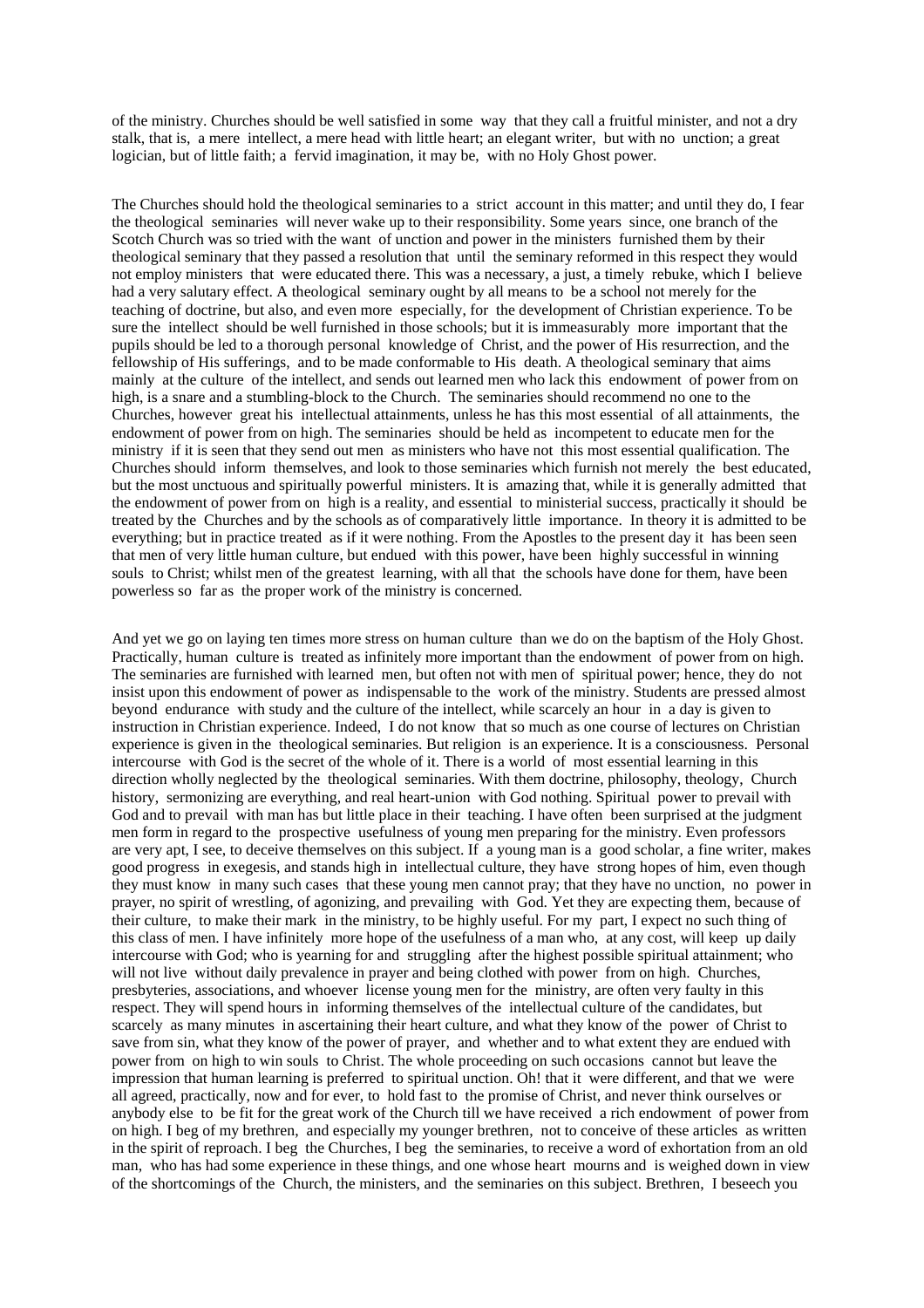to more thoroughly consider this matter, to wake up and lay it to heart, and rest not till this subject of the endowment of power from on high is brought forward into its proper place, and takes that prominent and practical position in view of the whole Church that Christ designed it should.

# CHAPTER 6

#### **PREVAILING PRAYER**

Prevailing prayer is that which secures an answer. Saying prayers is not offering prevailing prayer. The prevalence of prayer does not depend so much on quantity as on quality. I do not know how better to approach this subject than by relating a fact of my own experience before I was converted. I relate it because I fear such experiences are but too common among unconverted men.

I do not recollect having ever attended a prayer meeting until after I began the study of law. Then, for the first time, I lived in a neighborhood where there was a prayer meeting weekly.

I had neither known, heard, nor seen much of religion; hence I had no settled opinions about it. Partly from curiosity and partly from an uneasiness of mind upon the subject, which I could not well define, I began to attend that prayer meeting. About the same time I bought the first Bible that I ever owned, and began to read it. I listened to the prayers which I heard offered in those prayer meetings with all the attention that I could give to prayers so cold and formal. In every prayer they prayed for the gift and outpouring of the Holy Spirit. Both in their prayers and in their remarks, which were occasionally interspersed, they acknowledged that they did not prevail with God. This was most evident, and had almost made me a skeptic.

Seeing me so frequently in their prayer meeting, the leader, on one occasion, asked me if I did not wish them to pray for me. I replied: "No." I said: "I suppose that I need to be prayed for, but your prayers are not answered. You confess it yourselves." I then expressed my astonishment at this fact, in view of what the Bible said about the prevalence of prayer. Indeed, for some time my mind was much perplexed and in doubt in view of Christ's teaching on the subject of prayer and the manifest facts before me, from week to week, in this prayer meeting. Was Christ a divine teacher? Did He actually teach what the Gospels attributed to Him? Did He mean what He said? Did prayer really avail to secure blessings from God? If so, what was I to make of what I witnessed from week to week and month to month in that prayer meeting? Were they real Christians? Was that which I heard real prayer, in the Bible sense? Was it such prayer as Christ had promised to answer? Here I found the solution.

I became convinced that they were under a delusion; that they did not prevail because they had no right to prevail. They did not comply with the conditions upon which God had promised to hear prayer. Their prayers were just such as God had promised not to answer. It was evident they were overlooking the fact that they were in danger of praying themselves into skepticism in regard to the value of prayer.

In reading my Bible I noticed such revealed conditions as the following:

(a) Faith in God as the answerer of prayer. This, it is plain, involves the expectation of receiving what we ask.

(b) Another revealed condition is the asking according to the revealed will of God. This plainly implies asking not only for such things as God is willing to grant, but also asking in such a state of mind as God can accept. I fear it is common for professed Christians to overlook the state of mind in which God requires them to be as a condition of answering their prayers.

For example: In offering the Lord's Prayer, "Thy kingdom come," it is plain that sincerity is a condition of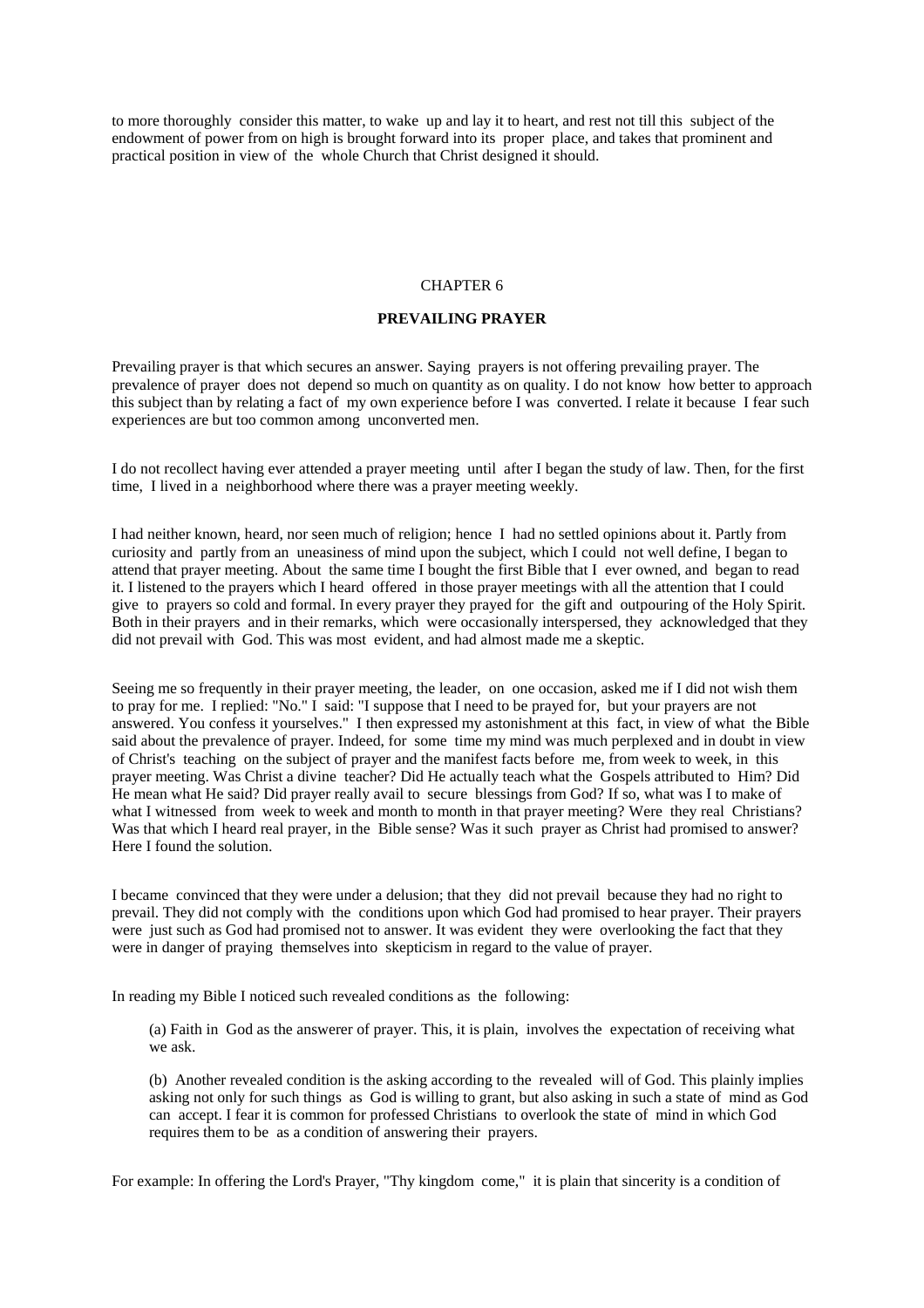prevailing with God. But sincerity in offering this petition implies the whole heart and life devotion of the petitioner to the building up of this kingdom. It implies the sincere and thorough consecration of all that we have and all that we are to this end. To utter this petition in any other state of mind involves hypocrisy, and is an abomination.

So in the next petition, "Thy will be done on earth as it is in heaven," God has not promised to hear this petition unless it be sincerely offered. But sincerity implies a state of mind that accepts the whole revealed will of God, so far as we understand it, as they accept it in heaven. It implies a loving, confiding, universal obedience to the whole known will of God, whether that will is revealed in His Word, by His Spirit, or in His providence. It implies that we hold ourselves and all that we have and are as absolutely and cordially at God's disposal as do the inhabitants of heaven. If we fall short of this, and withhold anything whatever from God, we "regard iniquity in our hearts," and God will not hear us.

Sincerity in offering this petition implies a state of entire and universal consecration to God. Anything short of this is withholding from God that which is His due. It is "turning away our ear from hearing the law." But what saith the Scriptures? "He that turneth away his ear from hearing the law, even his prayer shall be an abomination." Do professed Christians understand this?

What is true of offering these two petitions is true of all prayer. Do Christians lay this to heart? Do they consider that all professed prayer is an abomination if it be not offered in a state of entire consecration of all that we have and are to God? If we do not offer ourselves with and in our prayers, with all that we have; if we are not in a state of mind that cordially accepts and, so far as we know, perfectly conforms to the whole will of God, our prayer is an abomination. How awfully profane is the use very frequently made of the Lord's Prayer, both in public and in private. To hear men and women chatter over the Lord's Prayer, "Thy kingdom come, Thy will be done on earth as it is in heaven," while their lives are anything but conformed to the known will of God is shocking and revolting. To hear men pray, "Thy kingdom come," while it is most evident that they are making little or no sacrifice or effort to promote this kingdom, forces the conviction of bare-faced hypocrisy. Such is not prevailing prayer.

(c) Unselfishness is a condition of prevailing prayer. "Ye ask and receive not, because ye ask amiss, that ye may consume it upon your lusts" (James 4:3).

(d) Another condition of prevailing prayer is a conscience void of offense toward God and man. 1 John 3:20, 22: "If our heart (conscience) condemn us, God is greater than our heart and knoweth all things; if our heart condemn us not, then have we confidence toward God, and whatsoever we ask we receive of Him, because we keep His commandments and do those things that are pleasing in His sight."

Here two things are made plain: first, that to prevail with God we must keep a conscience void of offense; and, second, that we must keep His commandments and do those things that are pleasing in His sight.

(e) A pure heart is also a condition of prevailing prayer. Psalm 66 18: "If I regard iniquity in my heart, the Lord will not hear me."

(f) All due confession and restitution to God and man is another condition of prevailing prayer. Proverbs 28:13: "He that covereth his sins shall not prosper. Whoso confesseth and forsaketh them shall find mercy."

(g) Clean hands is another condition. Psalm 26:6: "I will wash mine hands in innocence, so will I compass thine altar, O Lord." I Timothy 6:8: "I will that men pray everywhere, lifting up holy hands, without wrath and doubting."

(h) The settling of disputes and animosities among brethren is a condition. Matthew 5:23, 24: "If thou bring thy gift to the altar, and there rememberest that thy brother hath ought against thee, leave there thy gift before the altar and go thy way. First be reconciled to thy brother, then come and offer thy gift."

(i) Humility is another condition of prevailing prayer. James 4:6: "God resisteth the proud, but giveth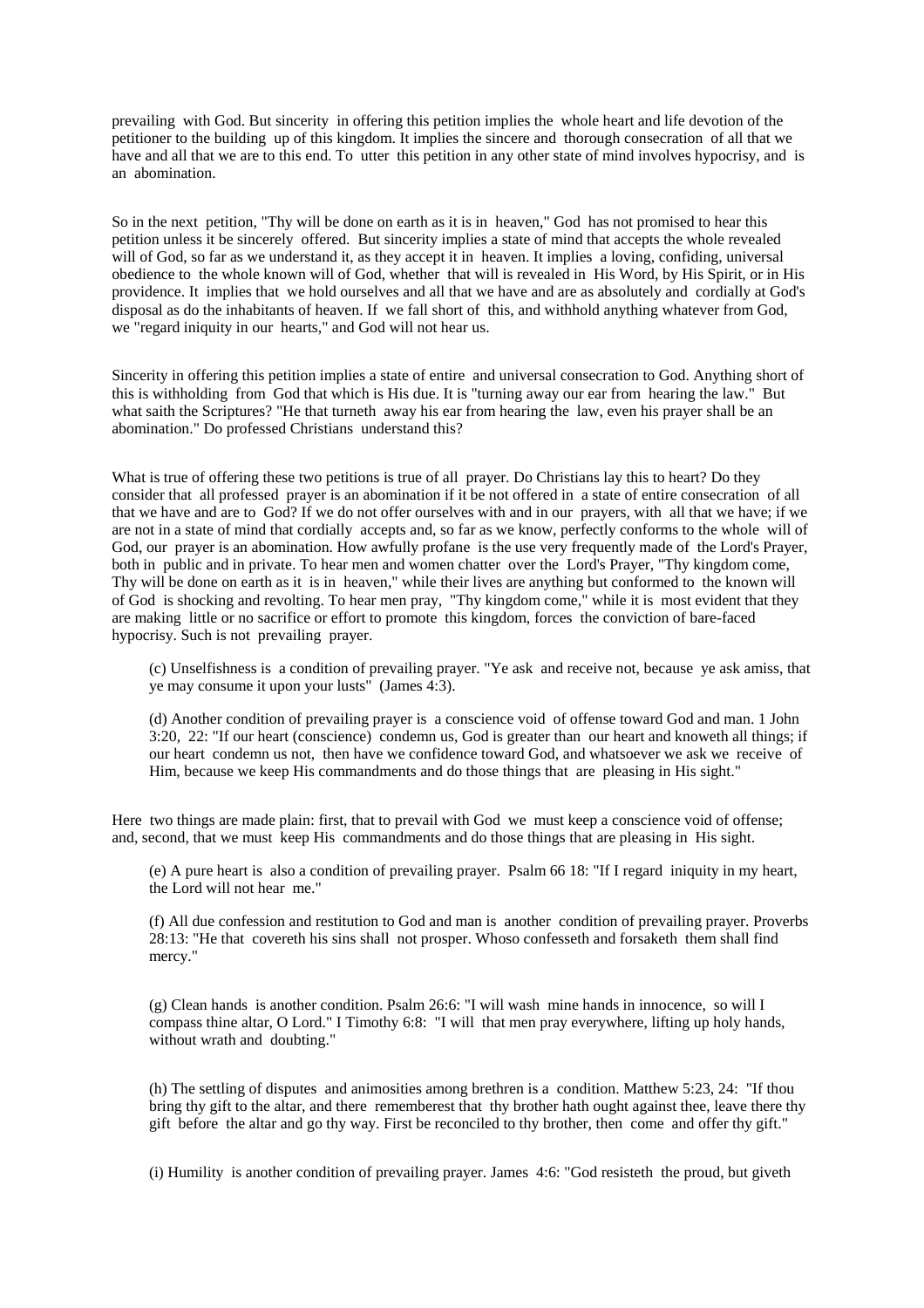grace to the humble."

(j) Taking up the stumbling-blocks is another condition. Ezekiel 14:3: "Son of man, these men have set up their idols in their heart, and put the stumbling-block of their iniquity before their face. Should I be inquired of at all by them?"

(k) A forgiving spirit is a condition. Matthew 6:12: "Forgive us our debts as we forgive our debtors"; 15: "But if ye forgive not men their trespasses, neither will your Heavenly Father forgive your trespasses."

(l) The exercise of a truthful spirit is a condition. Psalm 51:6: "Behold, Thou desireth truth in the inward parts." If the heart be not in a truthful state, if it be not entirely sincere and unselfish, we regard iniquity in our hearts; and, therefore, the Lord will not hear us.

(m) Praying in the name of Christ is a condition of prevailing prayer.

(n) The inspiration of the Holy Spirit is another condition. All truly prevailing prayer is inspired by the Holy Ghost. Romans 8:26, 27: "For we know not what we should pray for as we ought, but the Spirit itself maketh intercession for us with groanings which cannot be uttered. And He that searcheth the heart knoweth what is the mind of the Spirit, because He maketh intercession for the saints according to the will of God." This is the true spirit of prayer. This is being led by the Spirit in prayer. It is the only really prevailing prayer. Do professed Christians really understand this? Do they believe that unless they live and walk in the Spirit, unless they are taught how to pray by the intercession of the Spirit in them, they cannot prevail with God?

(o) Fervency is a condition. A prayer, to be prevailing, must be fervent. James 5:16: "Confess your faults one to another, and pray one for another, that ye may be healed. The effectual fervent prayer of a righteous man availeth much."

(p) Perseverance or persistence in prayer is often a condition of prevailing. See the case of Jacob, of Daniel, of Elijah, of the Syrophoenician woman, of the unjust judge, and the teaching of the Bible generally.

(q) Travail of soul is often a condition of prevailing prayer. "As soon as Zion travailed, she brought forth her children." "My little children," said Paul, "for whom I travail in birth again, till Christ be formed in you." This implies that he had travailed in birth for them before they were converted. Indeed, travail of soul in prayer is the only real revival prayer. If anyone does not know what this is, he does not understand the spirit of prayer. He is not in a revival state. He does not understand the passage already quoted, Romans 8:26, 27. Until he understands this agonizing prayer he does not know the real secret of revival power.

(r) Another condition of prevailing prayer is the consistent use of means to secure the object prayed for, if means are within our reach, and are known by us to be necessary to the securing of the end. To pray for a revival of religion, and use no other means, is to tempt God. This, I could plainly see, was the case of those who offered prayer in the prayer meeting of which I have spoken. They continued to offer prayer for a revival of religion, but out of meeting they were as silent as death on the subject, and opened not their mouths to those around them. They continued this inconsistency until a prominent impenitent man in the community administered to them in my presence a terrible rebuke. He expressed just what I deeply felt. He rose, and with the utmost solemnity and tearfulness said: "Christian people, what can you mean? You continue to pray in these meetings for a revival of religion. You often exhort each other here to wake up and use means to promote a revival. You assure each other, and assure us who are impenitent, that we are in the way to hell; and I believe it. You also insist that if you should wake up, and use the appropriate means, there would be a revival, and we should be converted. You tell us of our great danger, and that our souls are worth more than all worlds; and yet you keep about your comparatively trifling employments and use no such means. We have no revival and our souls are not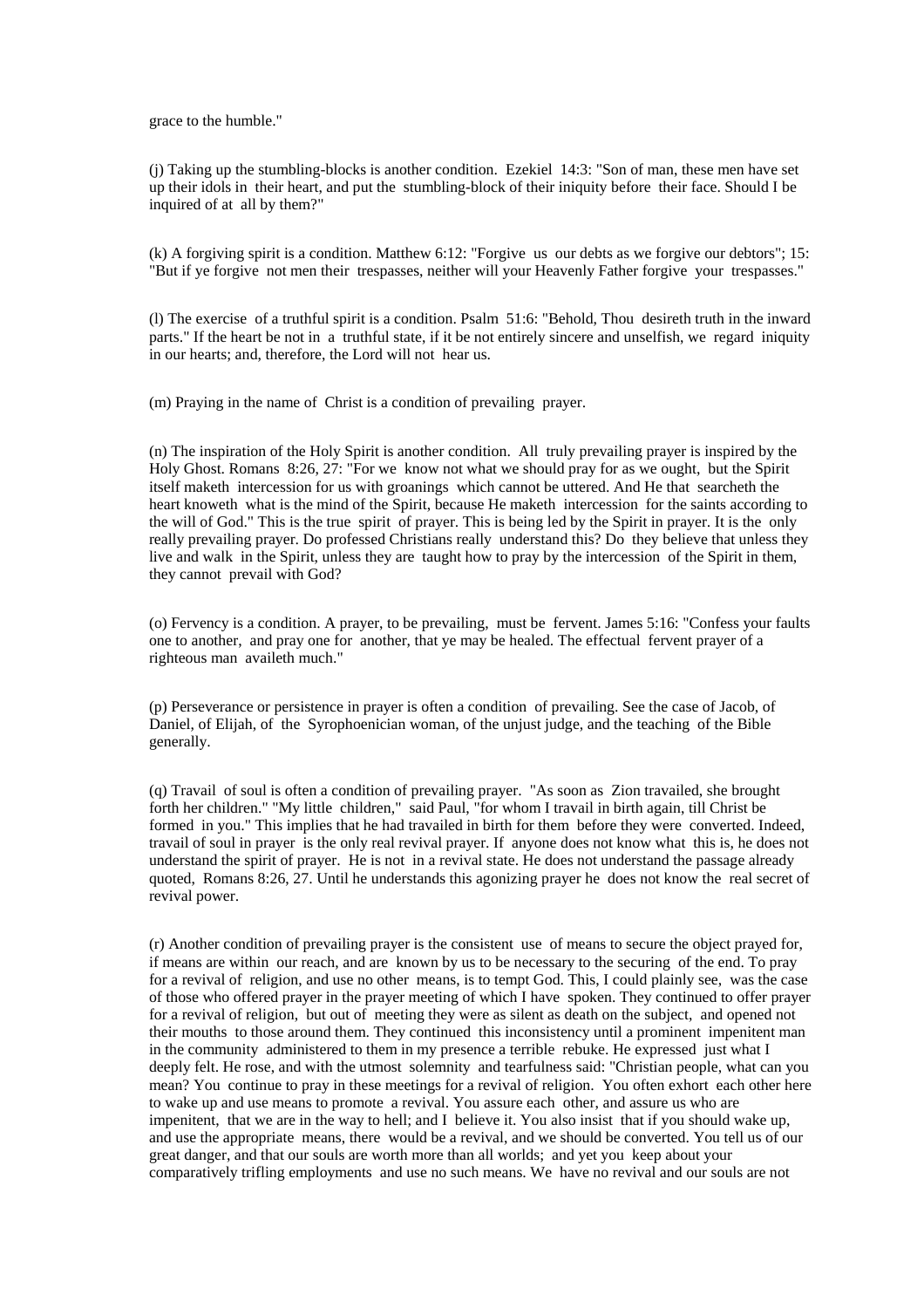saved." Here he broke down and fell, sobbing, back into his seat.

This rebuke fell heavily upon that prayer meeting, as I shall ever remember. It did them good; for it was not long before the members of that prayer meeting broke down, and we had a revival. I was present in the first meeting in which the revival spirit was manifest. Oh! how changed was the tone of their prayers, confessions, and supplications. I remarked, in returning home, to a friend: "What a change has come over these Christians. This must be the beginning of a revival." Yes; a wonderful change comes over all the meetings whenever the Christian people are revived. Then their confessions mean something. They mean reformation and restitution. They mean work. They mean the use of means. They mean the opening of their pockets, their hearts and hands, and the devotion of all their powers to the promotion of the work.

(s) Prevailing prayer is specific. It is offered for a definite object. We cannot prevail for everything at once. In all the cases recorded in the Bible in which prayer was answered, it is noteworthy that the petitioner prayed for a definite object.

(t) Another condition of prevailing prayer is that we mean what we say in prayer; that we make no false pretenses; in short, that we are entirely childlike and sincere, speaking out of the heart, nothing more nor less than we mean, feel, and believe.

(u) Another condition of prevailing prayer is a state of mind that assumes the good faith of God in all His promises.

(v) Another condition is "watching unto prayer" as well as "praying in the Holy Ghost." By this I mean guarding against everything that can quench or grieve the Spirit of God in our hearts.

Also watching for the answer, in a state of mind that will diligently use all necessary means, at any expense, and add entreaty to entreaty.

When the fallow ground is thoroughly broken up in the hearts of Christians, when they have confessed and made restitution, if the work be thorough and honest, they will naturally and inevitably fulfill the conditions, and will prevail in prayer. But it cannot be too distinctly understood that none others will. What we commonly hear in prayer and conference meetings is not prevailing prayer. It is often astonishing and lamentable to witness the delusions that prevail upon the subject. Who that has witnessed real revivals of religion has not been struck with the change that comes over the whole spirit and manner of the prayers of really revived Christians? I do not think I ever could have been converted if I had not discovered the solution of the question: "Why is it that so much that is called prayer is not answered?"

# CHAPTER 7

# **HOW TO WIN SOULS**

"Take heed unto thyself, and unto the doctrine; continue in them: for in doing this thou shalt both save thyself, and them that hear thee." 1 Timothy 4:16.

I beg leave in this article to suggest to my younger brethren in the ministry some thoughts on the philosophy of so preaching the gospel as to secure the salvation of souls. They are the result of much study, much prayer for divine teaching, and a practical experience of many years.

I understand the admonition at the head of this article to relate to the matter, order, and manner of preaching.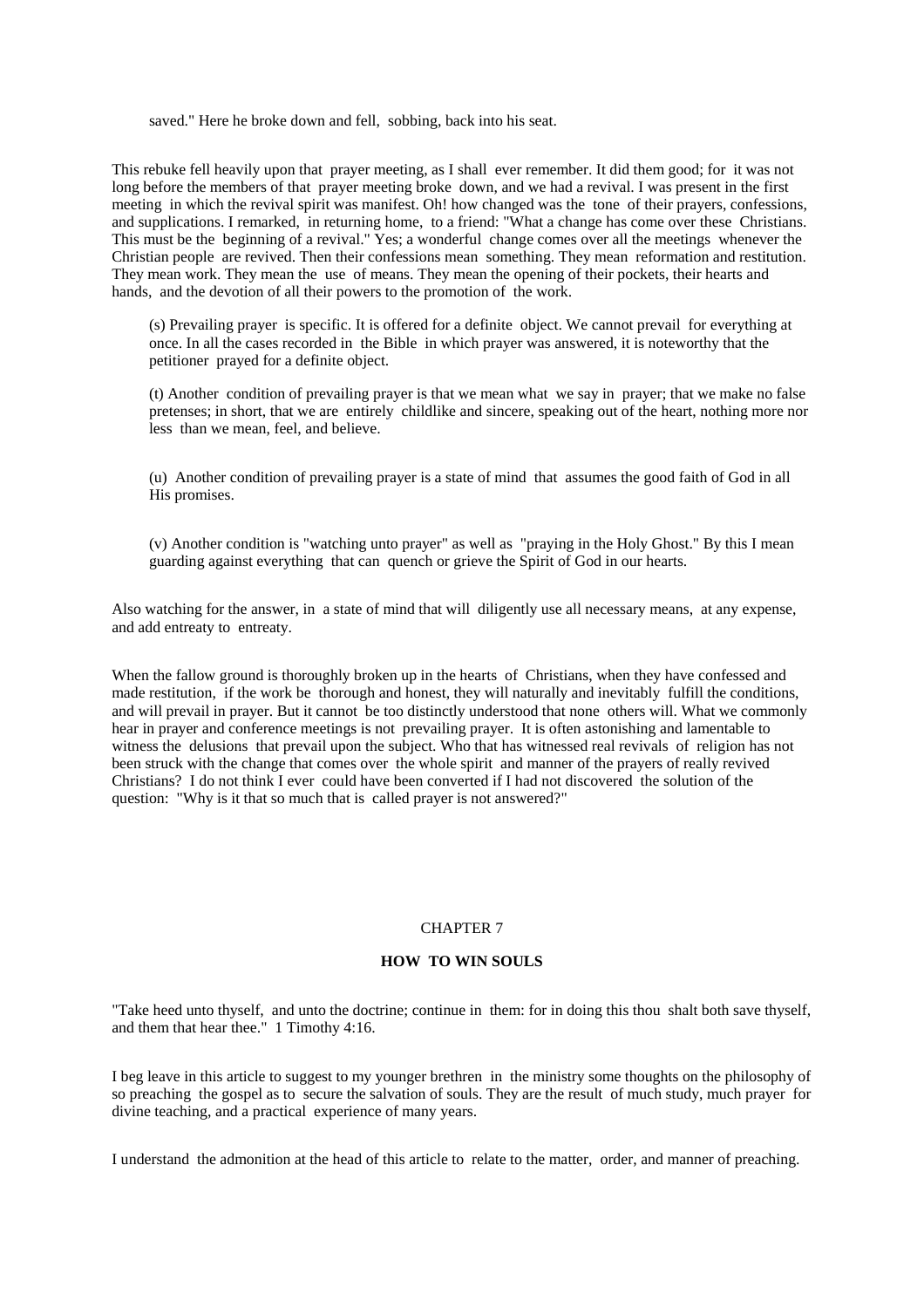The problem is, how shall we win souls wholly to Christ? Certainly we must win them away from themselves.

- 1st. They are free moral agents, of course rational, accountable.
- 2nd. They are in rebellion against God, wholly alienated, intensely prejudiced, and committed against Him.
- 3rd. They are committed to self-gratification as the end of their being.
- 4th. This committed state is moral depravity, the fountain of sin within them, from which flow by a natural law all their sinful ways. This committed voluntary state is their "wicked heart." This it is that needs a radical change.
- 5th. God is infinitely benevolent, and unconverted sinners are supremely selfish, so that they are radically opposed to God. Their committal to the gratification of their appetites and propensities is known in Bible language as the "carnal mind"; or, as in the margin, "the minding of the flesh," which is enmity against God.
- 6th. This enmity is voluntary, and must be overcome, if at all, by the Word of God, made effectual by the teaching of the Holy Spirit.
- 7th. The gospel is adapted to this end, and when wisely presented we may confidently expect the effectual cooperation of the Holy Spirit. This is implied in our commission, "Go and disciple all nations, and lo! I am with you always, even to the end of the world."
- 8th. If we are unwise, illogical, unphilosophical, and out of all natural order in presenting the gospel, we have no warrant for expecting divine cooperation.
- 9th. In winning souls, as in everything else, God works through and in accordance with natural laws. Hence, if we would win souls we must wisely adapt means to this end. We must present those truths and in that order adapted to the natural laws of mind, of thought and mental action. A false mental philosophy will greatly mislead us, and we shall often be found ignorantly working against the agency of the Holy Spirit.
- 10th. Sinners must be convicted of their enmity. They do not know God, and consequently are often ignorant of the opposition of their hearts to Him. "By the law is the knowledge of sin," because by the law the sinner gets his first true idea of God. By the law he first learns that God is perfectly benevolent, and infinitely opposed to all selfishness. This law, then, should be arrayed in all its majesty against the selfishness and enmity of the sinner.
- 11th. This law carries irresistible conviction of its righteousness, and no moral agent can doubt it.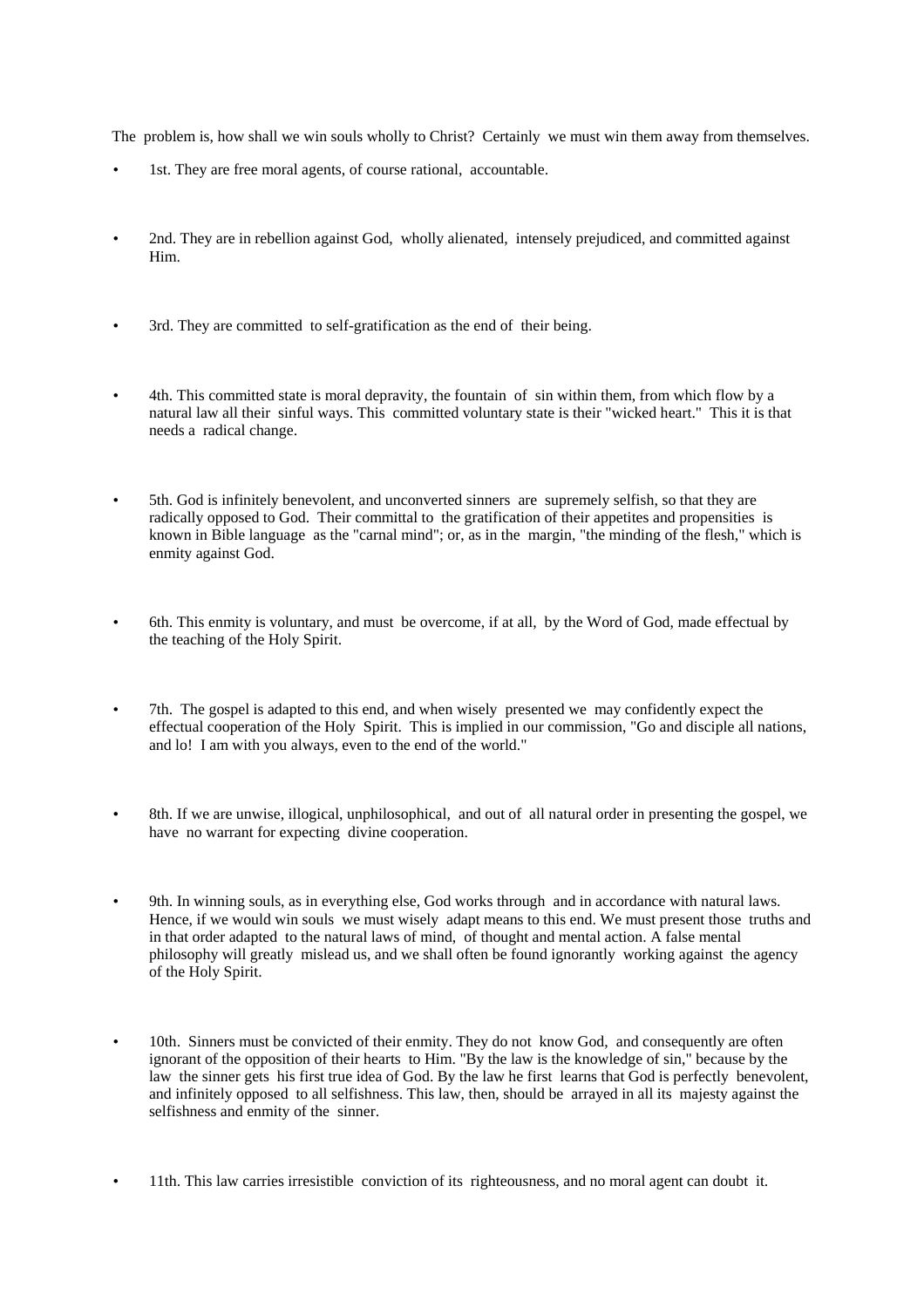- 12th. All men know that they have sinned, but all are not convicted of the guilt and ill desert of sin. The many are careless and do not feel the burden of sin, the horrors and terrors of remorse, and have not a sense of condemnation and of being lost.
- 13th. But without this they cannot understand or appreciate the gospel method of salvation. One cannot intelligently and heartily ask or accept a pardon until he sees and feels the fact and justice of his condemnation.
- 14th. It is absurd to suppose that a careless, unconvicted sinner can intelligently and thankfully accept the gospel offer of pardon until he accepts the righteousness of God in his condemnation. Conversion to Christ is an intelligent change. Hence the conviction of ill desert must precede the acceptance of mercy; for without this conviction the soul does not understand its need of mercy. Of course, the offer is rejected. The gospel is no glad tidings to the careless, unconvicted sinner.
- 15th. The spirituality of the law should be unsparingly applied to the conscience until the sinner's self-righteousness is annihilated, and he stands speechless and self-condemned before a holy God.
- 16th. In some men this conviction is already ripe, and the preacher may at once present Christ, with the hope of His being accepted; but at ordinary times such cases are exceptional. The great mass of sinners are careless, unconvicted, and to assume their conviction and preparedness to receive Christ, and, hence, to urge sinners immediately to accept Him, is to begin at the wrong end of our work, to render our teaching unintelligible. And such a course will be found to have been a mistaken one, whatever present appearances and professions may indicate. The sinner may obtain a hope under such teaching; but, unless the Holy Spirit supplies something which the preacher has failed to do, it will be found to be a false one. All the essential links of truth must be supplied.
- 17th. When the law has done its work, annihilated self-righteousness, and shut the sinner up to the acceptance of mercy, he should be made to understand the delicacy and danger of dispensing with the execution of the penalty when the precept of law has been violated.
- 18th. Right here the sinner should be made to understand that from the benevolence of God he cannot justly infer that God can consistently forgive him. For unless public justice can be satisfied, the law of universal benevolence forbids the forgiveness of sin. If public justice is not regarded in the exercise of mercy, the good of the public is sacrificed to that of the individual. God will never do this.
- 19th. This teaching will shut the sinner up to look for some offering to public justice.
- 20th. Now give him the atonement as a revealed fact, and shut him up to Christ as his own sin offering. Press the revealed fact that God has accepted the death of Christ as a substitute for the sinner's death, and that this is to be received upon the testimony of God.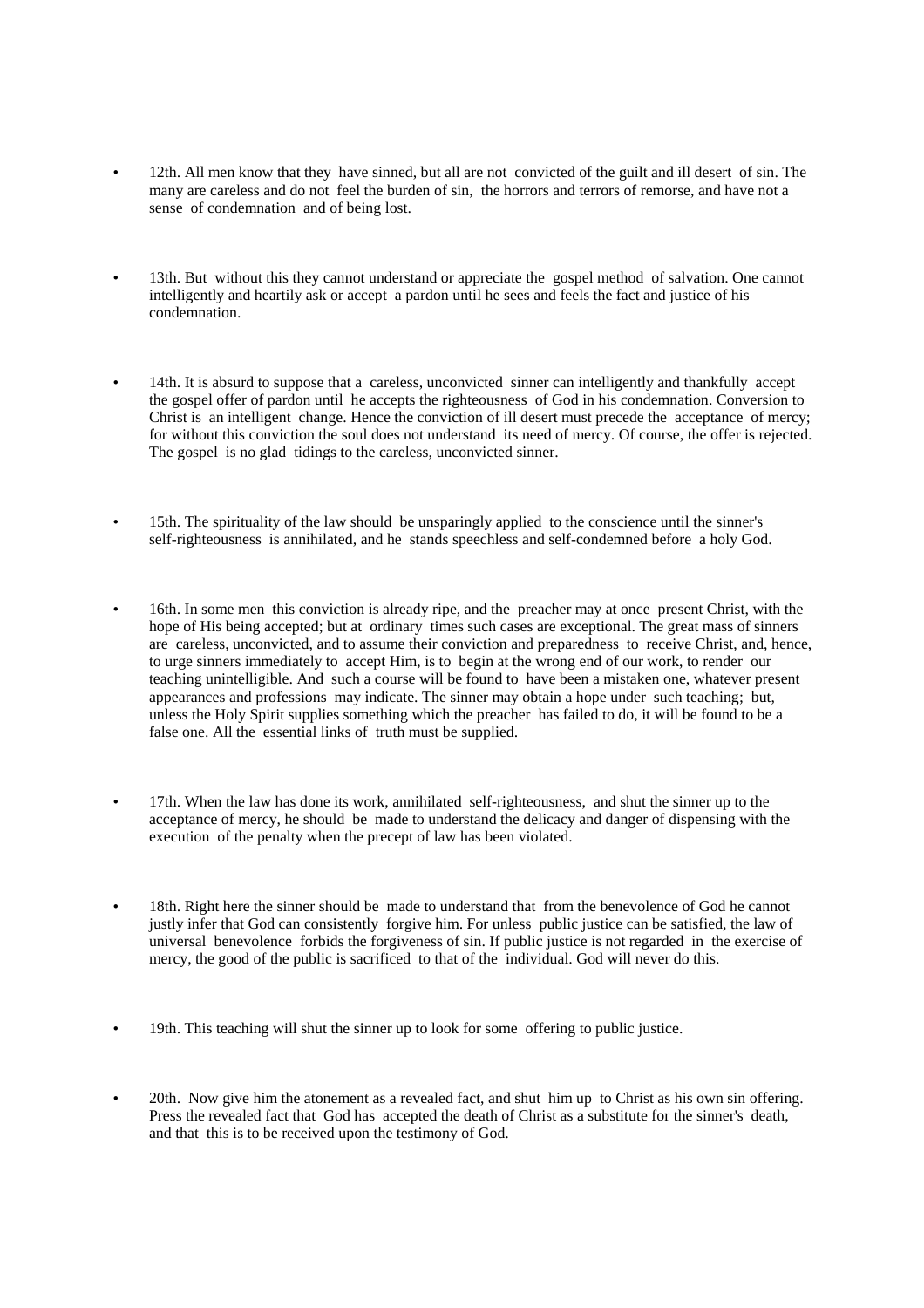- 21st. Being already crushed into contrition by the convicting power of the law, the revelation of the love of God manifested in the death of Christ will naturally beget great self-loathing, and that godly sorrow that needeth not to be repented of. Under this showing the sinner can never forgive himself. God is holy and glorious; and he a sinner, saved by sovereign grace. This teaching may be more or less formal as the souls you address are more or less thoughtful, intelligent, and careful to understand.
- 22nd. It was not by accident that the dispensation of law preceded the dispensation of grace; but it is in the natural order of things, in accordance with established mental laws, and evermore the law must prepare the way for the gospel. To overlook this in instructing souls is almost certain to result in false hope, the introduction of a false standard of Christian experience, and to fill the Church with spurious converts. Time will make this plain.
- 23rd. The truth should be preached to the persons present, and so personally applied as to compel everyone to feel that you mean him or her. As has been often said of a certain preacher: "He does not preach, but explains what other people preach, and seems to be talking directly to me."
- 24th. This course will rivet attention, and cause your hearers to lose sight of the length of your sermon. They will tire if they feel no personal interest in what you say. To secure their individual interest in what you are saying is an indispensable condition of their being converted. And, while their individual interest is thus awakened, and held fast to your subject, they will seldom complain of the length of your sermon. In nearly all cases, if the people complain of the length of our sermons, it is because we fail to interest them personally in what we say.
- 25th. If we fail to interest them personally, it is either because we do not address them personally, or because we lack unction and earnestness, or because we lack clearness and force, or certainly because we lack something that we ought to possess. To make them feel that we and that God means them is indispensable.
- 26th. Do not think that earnest piety alone can make you successful in winning souls. This is only one condition of success. There must be common sense, there must be spiritual wisdom in adapting means to the end. Matter and manner and order and time and place all need to be wisely adjusted to the end we have in view.
- 27th. God may sometimes convert souls by men who are not spiritually minded, when they possess that natural sagacity which enables them to adapt means to that end; but the Bible warrants us in affirming that these are exceptional cases. Without this sagacity and adaptation of means to this end a spiritual mind will fail to win souls to Christ.
- 28th. Souls need instruction in accordance with the measure of their intelligence. A few simple truths, when wisely applied and illuminated by the Holy Ghost, will convert children to Christ. I say wisely applied, for they too are sinners, and need the application of the law, as a schoolmaster, to bring them to Christ, that they may be justified by faith. It will sooner or later appear that supposed conversions to Christ are spurious where the preparatory law work has been omitted, and Christ has not been embraced as a Savior from sin and condemnation.
- 29th. Sinners of education and culture, who are, after all, unconvicted and skeptical in their hearts, need a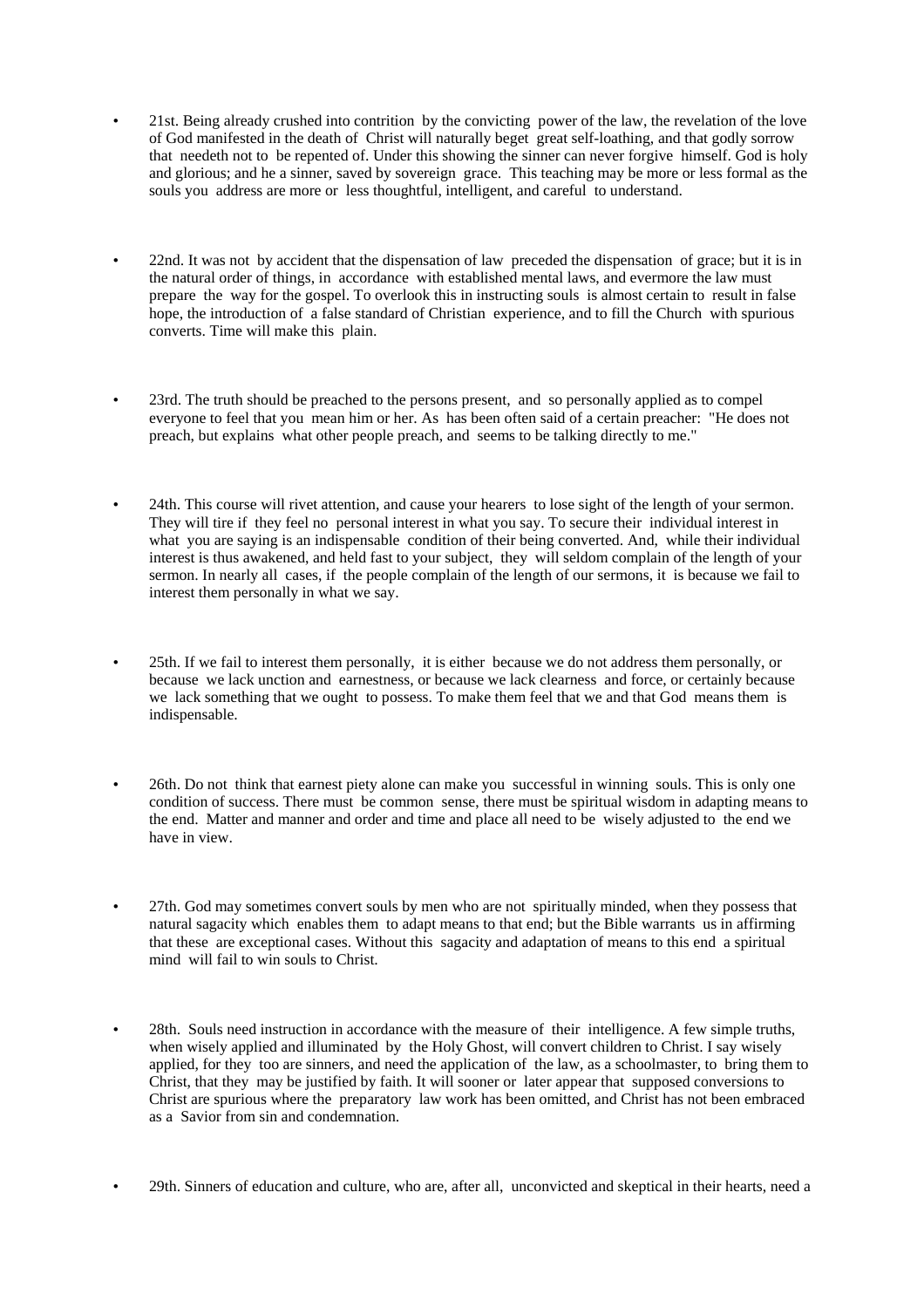vastly more extended and thorough application of truth. Professional men need the gospel net to be thrown quite around them, with no break through which they can escape; and, when thus dealt with, they are all the more sure to be converted in proportion to their real intelligence. I have found that a course of lectures addressed to lawyers, and adapted to their habits of thought and reasoning, is most sure to convert them.

- 30th. To be successful in winning souls, we need to be observing to study individual character, to press the facts of experience, observation, and revelation upon the consciences of all classes.
- 31st. Be sure to explain the terms you use. Before I was converted, I failed to hear the terms repentance, faith, regeneration, and conversion intelligibly explained. Repentance was described as a feeling. Faith was represented as an intellectual act or state, and not as a voluntary act of trust. Regeneration was represented as some physical change in the nature, produced by the direct power of the Holy Ghost, instead of a voluntary change of the ultimate preference of the soul, produced by the spiritual illumination of the Holy Ghost. Even conversion was represented as being the work of the Holy Ghost in such a sense as to cover up the fact that it is the sinner's own act, under the persuasions of the Holy Ghost.
- 32nd. Urge the fact that repentance involves the voluntary and actual renunciation of all sin; that it is a radical change of mind toward God.
- 33rd. Also the fact that saving faith is heart trust in Christ; that it works by love, it purifies the heart, and overcomes the world; that no faith is saving that has not these attributes.
- 34th. The sinner is required to put forth certain mental acts. What these are he needs to understand. Error in mental philosophy but embarrasses, and may fatally deceive the inquiring soul. Sinners are often put upon a wrong track. They are put upon a strain to feel instead of putting forth the required acts of will. Before my conversion I never received from man any intelligible idea of the mental acts that God required of me.
- 35th. The deceitfulness of sin renders the inquiring soul exceedingly exposed to delusion; therefore it behoves teachers to beat about every bush, and to search out every nook and corner where a soul can find a false refuge. Be so thorough and discriminating as to render it as nearly impossible as the nature of the case will admit that the inquirer should entertain a false hope.
- 36th. Do not fear to be thorough. Do not through false pity put on a plaster where the probe is needed. Do not fear that you shall discourage the convicted sinner, and turn him back, by searching him out to the bottom. If the Holy Spirit is dealing with him, the more you search and probe the more impossible it will be for the soul to turn back or rest in sin.
- 37th. If you would save the soul, do not spare a right hand, or right eye, or any darling idol; but see to it that every form of sin is given up. Insist upon full confession of wrong to all that have a right to confession. Insist upon full restitution, so far as is possible, to all injured parties. Do not fall short of the express teachings of Christ on this subject. Whoever the sinner may be, let him distinctly understand that unless he forsakes all that he has he cannot be the disciple of Christ. Insist upon entire and universal consecration of all the powers of body and mind, and of all the property, possessions, character, and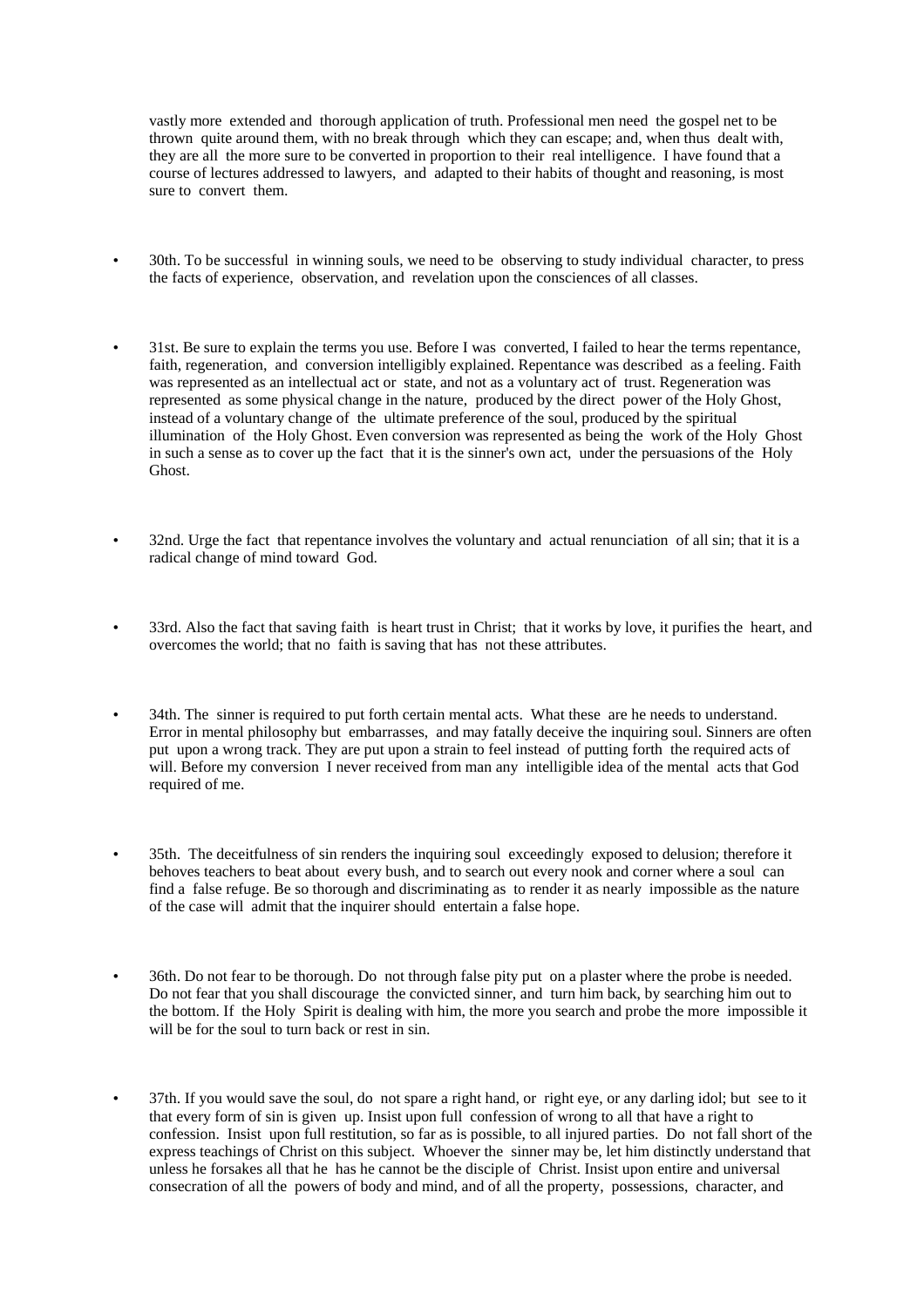influence to God. Insist upon the total abandonment to God of all ownership of self, or anything else, as a condition of being accepted.

- 38th. Understand yourself, and, if possible, make the sinner understand, that nothing short of this is involved in true faith or true repentance, and that true consecration involves them all.
- 39th. Keep constantly before the sinner's mind that it is the personal Christ with whom he is dealing, that God in Christ is seeking his reconciliation to Himself, and that the condition of his reconciliation is that he gives up his will and his whole being to God, that he "leave not a hoof behind."
- 40th. Assure him that "God has given to him eternal life, and this life is in His Son"; that "Christ is made unto him wisdom, righteousness, sanctification, and redemption"; and that from first to last he is to find his whole salvation in Christ.
- 41st. When satisfied that the soul intelligently receives all this doctrine, and the Christ herein revealed, then remember that he must persevere unto the end, as the further condition of his salvation. Here you have before you the great work of preventing the soul from backsliding, of securing its permanent sanctification and sealing for eternal glory.
- 42nd. Does not the very common backsliding in heart of converts indicate some grave defect in the teachings of the pulpit on this subject?

What does it mean that so many hopeful converts, within a few months of their apparent conversion, lose their first love, lose all their fervency in religion, neglect their duty, and live on in name Christians, but in spirit and life worldlings?

- 43rd. A truly successful preacher must not only win souls to Christ, but must keep them won. He must not only secure their conversion, but their permanent sanctification.
- 44th. Nothing in the Bible is more expressly promised in this life than permanent sanctification. 1 Thessalonians 5:23, 24: "The very God of peace sanctify you wholly; and I pray God your whole spirit, soul, and body be preserved blameless unto the coming of our Lord Jesus Christ. Faithful is He that calleth you, who also will do it." This is unquestionably a prayer of the apostle for permanent sanctification in this life, with an express promise that He who has called us will do it.
- 45th. We learn from the Scriptures that "after we believe" we are, or may be, sealed with the Holy Spirit of promise, and that this sealing is the earnest of our salvation. Ephesians 1:13, 14: "In whom ye also trusted after that ye heard the word of truth, the gospel of your salvation; in whom also after that ye believed, ye were sealed with the Holy Spirit of promise, which is the earnest of our inheritance until the redemption of the purchased possession, unto the praise of His glory." This sealing, this earnest of our inheritance, is that which renders our salvation sure. Hence, in Ephesians 4:30, the apostle says: "Grieve not the Holy Spirit of God, whereby ye are sealed unto the day of redemption." And in 2 Corinthians 1:21 and 22 the apostle says: "Now He which establisheth us with you in Christ, and hath anointed us, is God, who hath also sealed us and given the earnest of the Spirit in our hearts." Thus we are established in Christ and anointed by the Spirit, and also sealed by the earnest of the Spirit in our hearts. And this, remember, is a blessing that we receive after that we believe, as Paul has informed us in his Epistle to the Ephesians, above quoted. Now, it is of the first importance that converts should be taught not to rest short of this permanent sanctification, this sealing, this being established in Christ by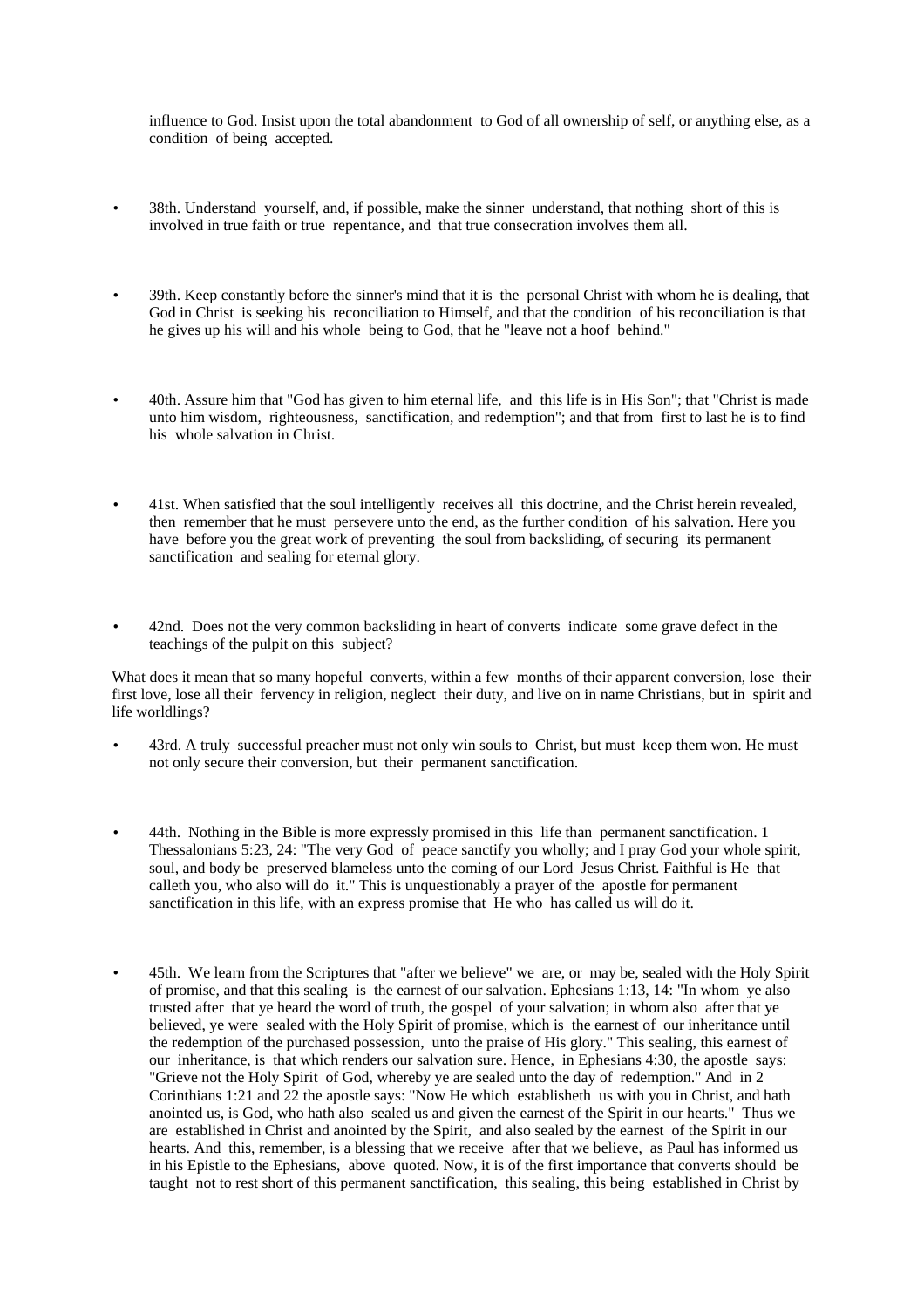the special anointing of the Holy Ghost.

- 46th. Now, brethren, unless we know what this means by our own experience, and lead converts to this experience, we fail most lamentably and essentially in our teaching. We leave out the very cream and fullness of the Gospel.
- 47th. It should be understood that while this experience is rare amongst ministers it will be discredited by the Churches, and it will be next to impossible for an isolated preacher of this doctrine to overcome the unbelief of his Church. They will feel doubtful about it, because so few preach it or believe in it; and will account for their pastor's insisting upon it by saying that his experience is owing to his peculiar temperament, and thus they will fail to receive this anointing because of their unbelief. Under such circumstances it is all the more necessary to insist much upon the importance and privilege of permanent sanctification.
- 48th. Sin consists in carnal-mindedness, in "obeying the desires of the flesh and of the mind." Permanent sanctification consists in entire and permanent consecration to God. It implies the refusal to obey the desires of the flesh or of the mind. The baptism or sealing of the Holy Spirit subdues the power of the desires, and strengthens and confirms the will in resisting the impulse of desire, and in abiding permanently in a state of making the whole being an offering to God.
- 49th. If we are silent upon this subject, the natural inference will be that we do not believe in it, and, of course, that we know nothing about it in experience. This will inevitably be a stumbling block to the Church.
- 50th. Since this is undeniably an important doctrine, and plainly taught in the gospel, and is, indeed, the marrow and fatness of the gospel, to fail in teaching this is to rob the Church of its richest inheritance.
- 51st. The testimony of the Church, and to a great extent of the ministry, on the subject has been lamentably defective. This legacy has been withheld from the Church, and is it any wonder that she so disgracefully backslides? The testimony of the comparatively few, here and there, that insist upon this doctrine is almost nullified by the counter-testimony or culpable silence of the great mass of Christ's witnesses.
- 52nd. My dear brethren, my convictions are so ripe and my feelings so deep upon this subject that I must not conceal from you my fears that lack of personal experience, in many cases, is the reason of this great defect in preaching the gospel. I do not say this to reproach you; it is not in my heart to do so. It is not wonderful that many of you, at least, have not this experience. Your religious training has been defective. You have been led to take a different view of this subject. Various causes have operated to prejudice you against this blessed doctrine of the glorious gospel. You have not intellectually believed it; and, of course, have not received Christ in His fullness into your hearts. Perhaps this doctrine to you has been a stumbling block and a rock of offense; but I pray you let not prejudice prevail, but venture upon Christ by a present acceptance of Him as your wisdom, righteousness, sanctification, and redemption, and see if He will not do for you exceeding abundantly above all that you asked or thought.
- 53rd. No man, saint or sinner, should be left by us to rest or be quiet in the indulgence of any sin. No one should be allowed to entertain the hope of heaven, if we can prevent it, who lives in the indulgence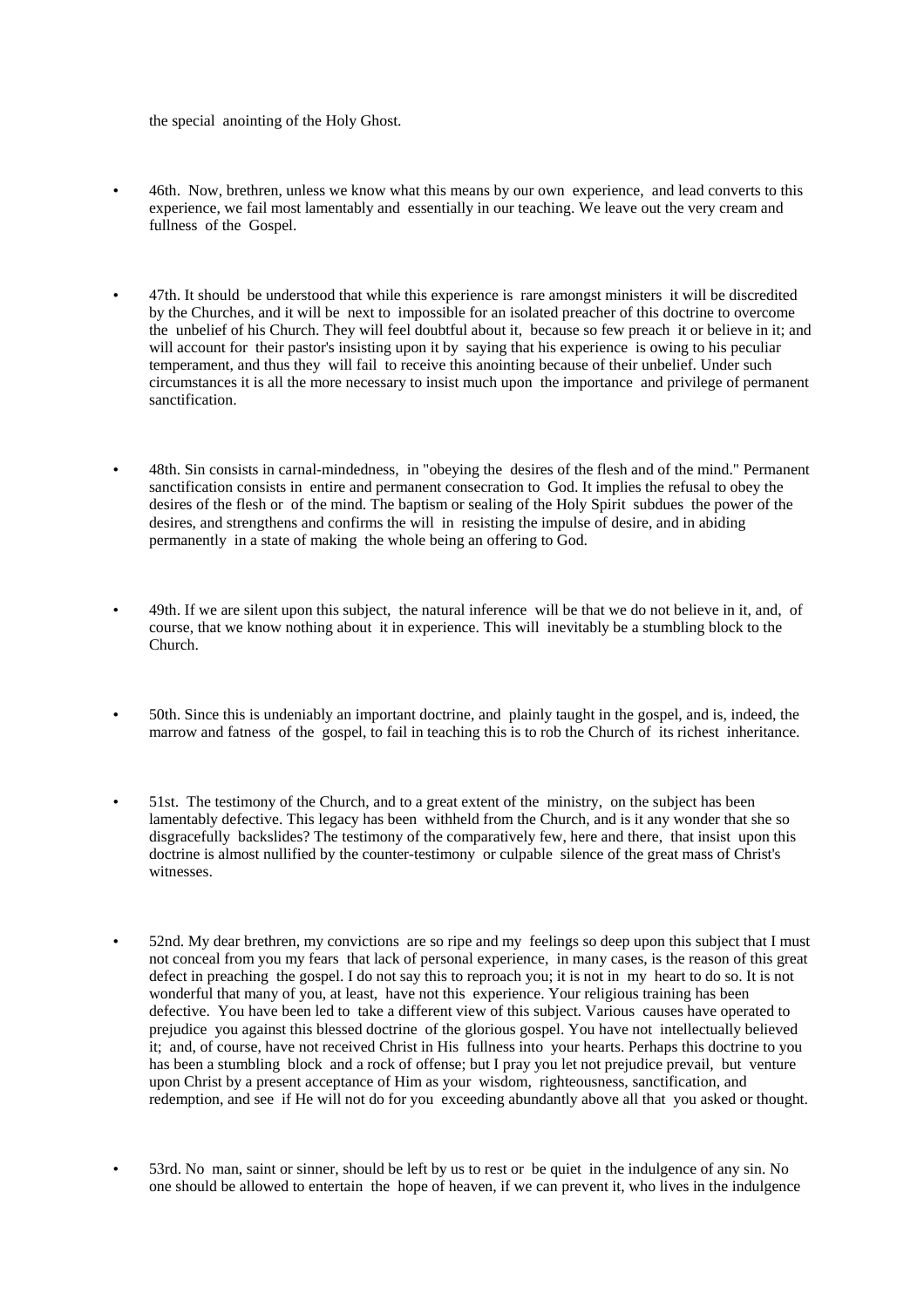of known sin in any form. Our constant demand and persuasion should be, "Be ye holy, for God is holy." "Be ye perfect, even as your Father in heaven is perfect." Let us remember the manner in which Christ concludes His memorable Sermon on the Mount. After spreading out those awfully searching truths before His hearers, and demanding that they should be perfect, as their Father in heaven was perfect, He concludes by assuring them that no one could be saved who did not receive and obey His teachings. Instead of attempting to please our people in their sins, we should continually endeavor to hunt and persuade them out of their sins. Brethren, let us do it, as we would not have our skirts defiled with their blood. If we pursue this course and constantly preach with unction and power, and abide in the fullness of the doctrine of Christ, we may joyfully expect to save ourselves and them that hear us.

# CHAPTER 8

# **PREACHER, SAVE THYSELF**

"Take heed unto thyself, and unto the doctrine, continue in them: for in doing this thou shalt both save thyself and them that hear thee." I Timothy 4:16.

I am not going to preach to preachers, but to suggest certain conditions upon which the salvation promised in this text may be secured by them.

- 1st. See that you are constrained by love to preach the gospel, as Christ was to provide a gospel.
- 2nd. See that you have the special enduement of power from on high, by the baptism of the Holy Ghost.
- 3rd. See that you have a heart, and not merely a head call to undertake the preaching of the gospel. By this I mean, be heartily and most intensely inclined to seek the salvation of souls as the great work of life, and do not undertake what you have no heart to.
- 4th. Constantly maintain a close walk with God.
- 5th. Make the Bible your book of books. Study it much, upon your knees, waiting for divine light.
- 6th. Beware of leaning on commentaries. Consult them when convenient; but judge for yourself, in the light of the Holy Ghost.
- 7th. Keep yourself pure in will, in thought, in feeling, in word and action.
- 8th. Contemplate much the guilt and danger of sinners, that your zeal for their salvation may be intensified.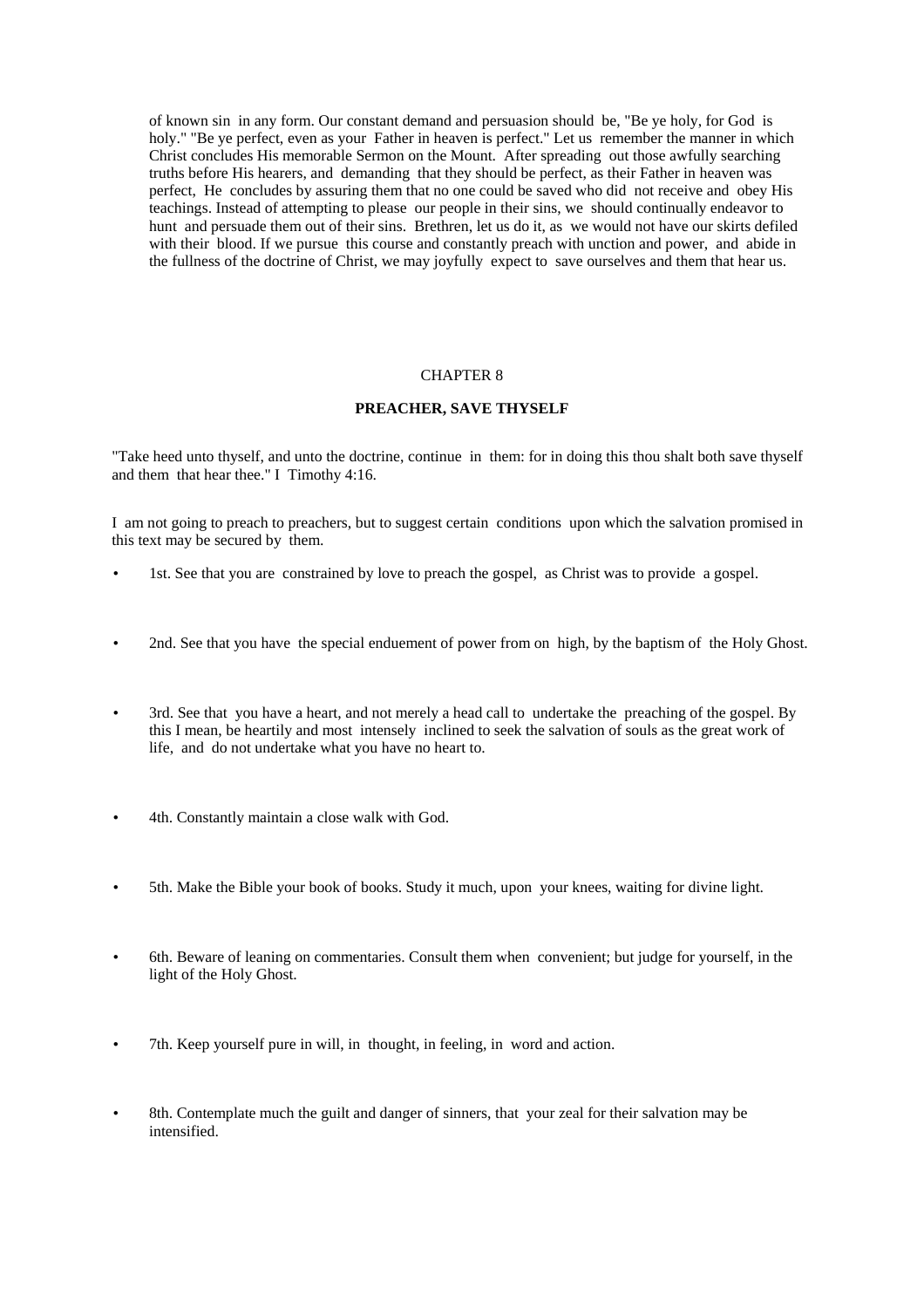- 9th. Also deeply ponder and dwell much upon the boundless love and compassion of Christ for them.
- 10th. So love them yourself as to be willing to die for them.
- 11th. Give your most intense thought to the study of ways and means by which you may save them. Make this the great and intense study of your life.
- 12th. Refuse to be diverted from this work. Guard against every temptation that would abate your interest in it.
- 13th. Believe the assertion of Christ that He is with you in this work always and everywhere, to give you all the help you need.
- 14th. "He that winneth souls is wise"; and "If any man lack wisdom, let him ask of God, who giveth to all men liberally and upbraideth not, and he shall receive." But let him ask in faith." Remember, therefore, that you are bound to have the wisdom that shall win souls to Christ.
- 15th. Being called of God to the work, make your calling your constant argument with God for all that you need for the accomplishment of the work.
- 16th. Be diligent and laborious, "in season and out of season."
- 17th. Converse much with all classes of your hearers on the question of their salvation, that you may understand their opinions, errors, and wants. Ascertain their prejudices, ignorance, temper, habits, and whatever you need to know to adapt your instruction to their necessities.
- 18th. See that your own habits are in all respects correct; that you are temperate in all things--free from the stain or smell of tobacco, alcohol, drugs, or anything of which you have reason to be ashamed, and which may stumble others.
- 19th. Be not "light-minded," but "set the Lord always before you."
- 20th. Bridle your tongue, and be not given to idle and unprofitable conversation.
- 21st. Always let your people see that you are in solemn earnest with them, both in the pulpit and out of it; and let not your daily intercourse with them nullify your serious teaching on the Sabbath.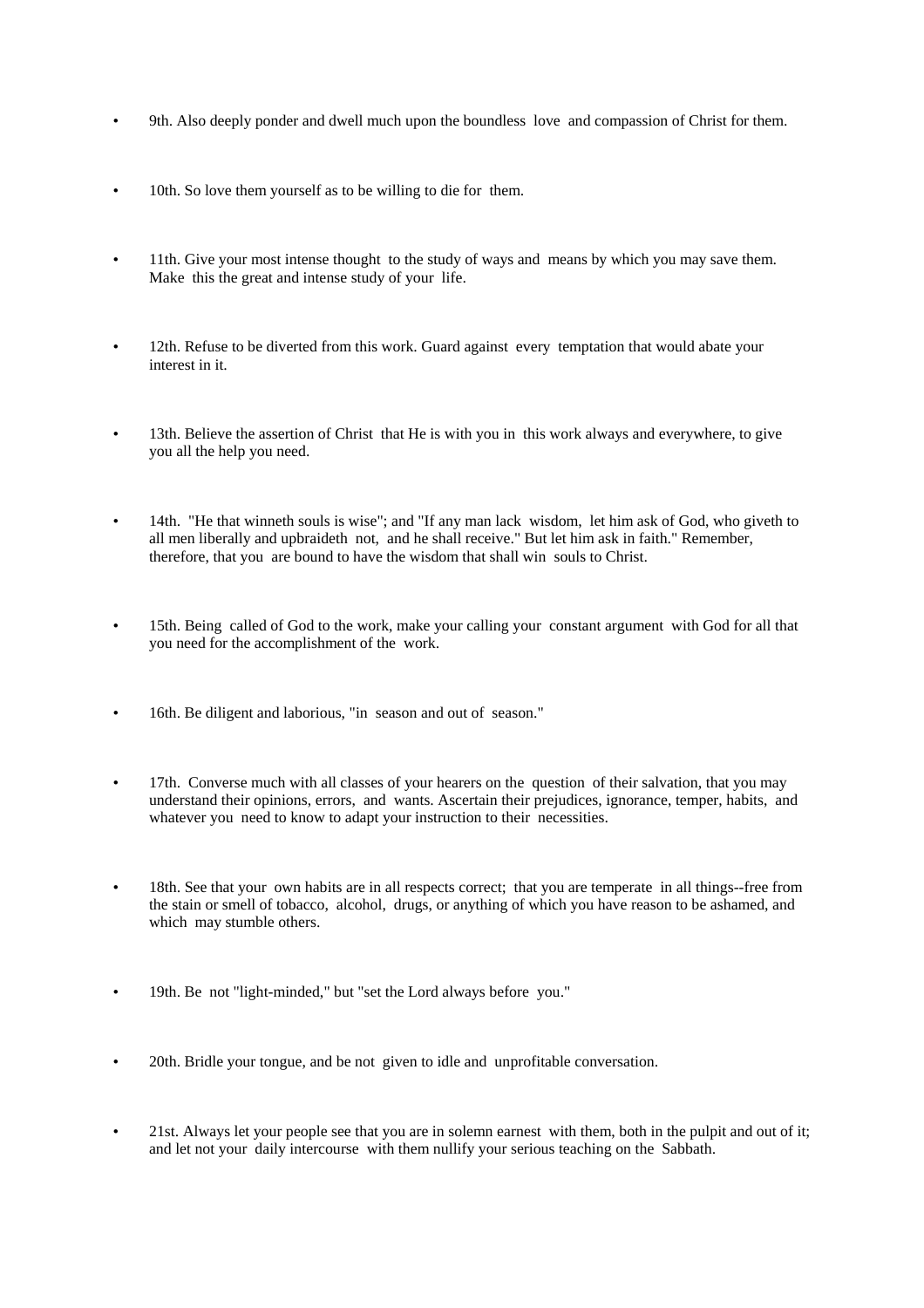- 22nd. Resolve to "know nothing" among your people "save Jesus Christ and Him crucified"; and let them understand that, as an ambassador of Christ, your business with them relates wholly to the salvation of their souls.
- 23rd. Be sure to teach them as well by example as by precept. Practice yourself what you preach.
- 24th. Be especially guarded in your intercourse with women, to raise no thought or suspicion of the least impurity in yourself.
- 25th. Guard your weak points. If naturally tending to gaiety and trifling, watch against occasions of failure in this direction.
- 26th. If naturally somber and unsocial, guard against moroseness and unsociability.
- 27th. Avoid all affectation and sham in all things. Be what you profess to be, and you will have no temptation to "make believe."
- 28th. Let simplicity, sincerity, and Christian propriety stamp your whole life.
- 29th. Spend much time every day and night in prayer and direct communion with God. This will make you a power for salvation. No amount of learning and study can compensate for the loss of this communion. If you fail to maintain communion with God, you are "weak as another man."
- 30th. Beware of the error that there are no means of regeneration, and, consequently, no connection of means and ends in the regeneration of souls.
- 31st. Understand that regeneration is a moral, and therefore a voluntary change.
- 32nd. Understand that the gospel is adapted to change the hearts of men, and in a wise presentation of it you may expect the efficient cooperation of the Holy Spirit.
- 33rd. In the selection and treatment of your texts, always secure the direct teaching of the Holy Spirit.
- 34th. Let all your sermons be heart and not merely head sermons.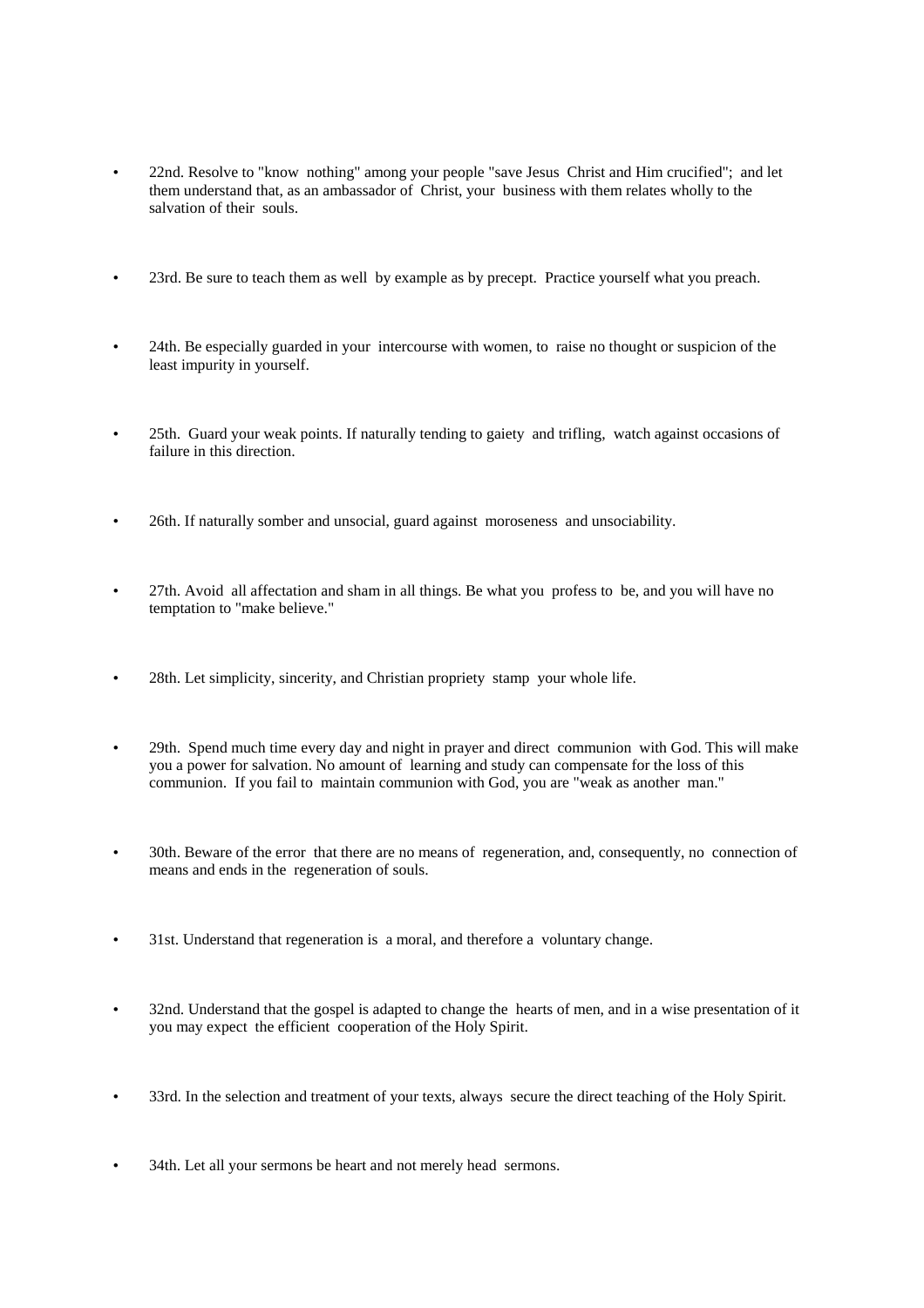- 35th. Preach from experience, and not from hearsay, or mere reading and study.
- 36th. Always present the subject which the Holy Spirit lays upon your heart for the occasion. Seize the points presented by the Holy Spirit to your own mind, and present them with the greatest possible directness to your congregation.
- 37th. Be full of prayer whenever you attempt to preach, and go from your closet to your pulpit with the inward groanings of the Spirit pressing for utterance at your lips.
- 38th. Get your mind fully imbued with your subject, so that it will press for utterance; then open your mouth, and let it forth like a torrent.
- 39th. See that "the fear of man that bringeth a snare" is not upon you. Let your people understand that you fear God too much to be afraid of them.
- 40th. Never let the question of your popularity with your people influence your preaching.
- 41st. Never let the question of salary deter you from "declaring the whole counsel of God, whether men will hear or forbear."
- 42nd. Do not temporize, lest you lose the confidence of your people, and thus fail to save them. They cannot thoroughly respect you, as an ambassador of Christ, if they see that you dare not do your duty.
- 43rd. Be sure to "commend yourself to every man's conscience in the sight of God."
- 44th. Be "not a lover of filthy lucre."
- 45th. Avoid every appearance of vanity.
- 46th. Compel your people to respect your sincerity and your spiritual wisdom.
- 47th. Let them not for one moment suppose that you can be influenced in your preaching by any considerations of salary, more or less, or none at all.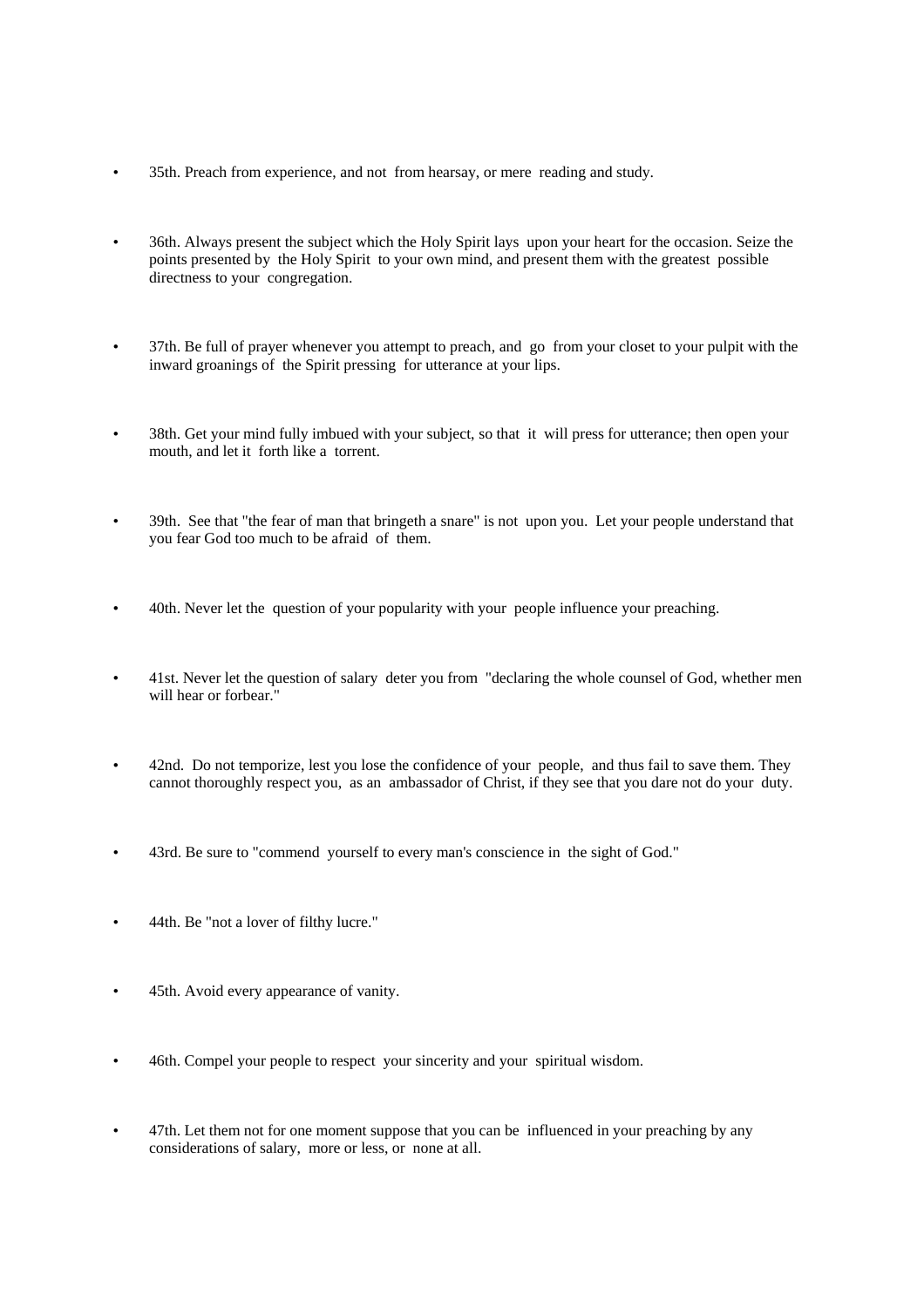- 48th. Do not make the impression that you are fond of good dinners, and like to be invited out to dine; for this will be a snare to you, and a stumbling-block to them.
- 49th. Keep your body under, lest after having preached to others, yourself should be a castaway.
- 50th. "Watch for souls as one who must give an account to God."
- 51st. Be a diligent student, and thoroughly instruct your people in all that is essential to their salvation.
- 52nd. Never flatter the rich.
- 53rd. Be especially attentive to the wants and instruction of the poor.
- 54th. Suffer not yourself to be bribed into a compromise with sin by donation parties.
- 55th. Suffer not yourself to be publicly treated as a mendicants or you will come to be despised by a large class of your hearers.
- 56th. Repel every attempt to close your mouth against whatever is extravagant, wrong, or injurious amongst your people.
- 57th. Maintain your pastoral integrity and independence, lest you sear your conscience, quench the Holy Spirit, forfeit the confidence of your people, and lose the favor of God.
- 58th. Be an example to the flock, and let your life illustrate your teaching. Remember that your actions and spirit will teach even more impressively than your sermons.
- 59th. If you preach that men should offer to God and their neighbor a love service, see that you do this yourself, and avoid all that tends to the belief that you are working for pay.
- 60th. Give to your people a love service, and encourage them to render to you, not a money equivalent for your labor, but a love reward that will refresh both you and them.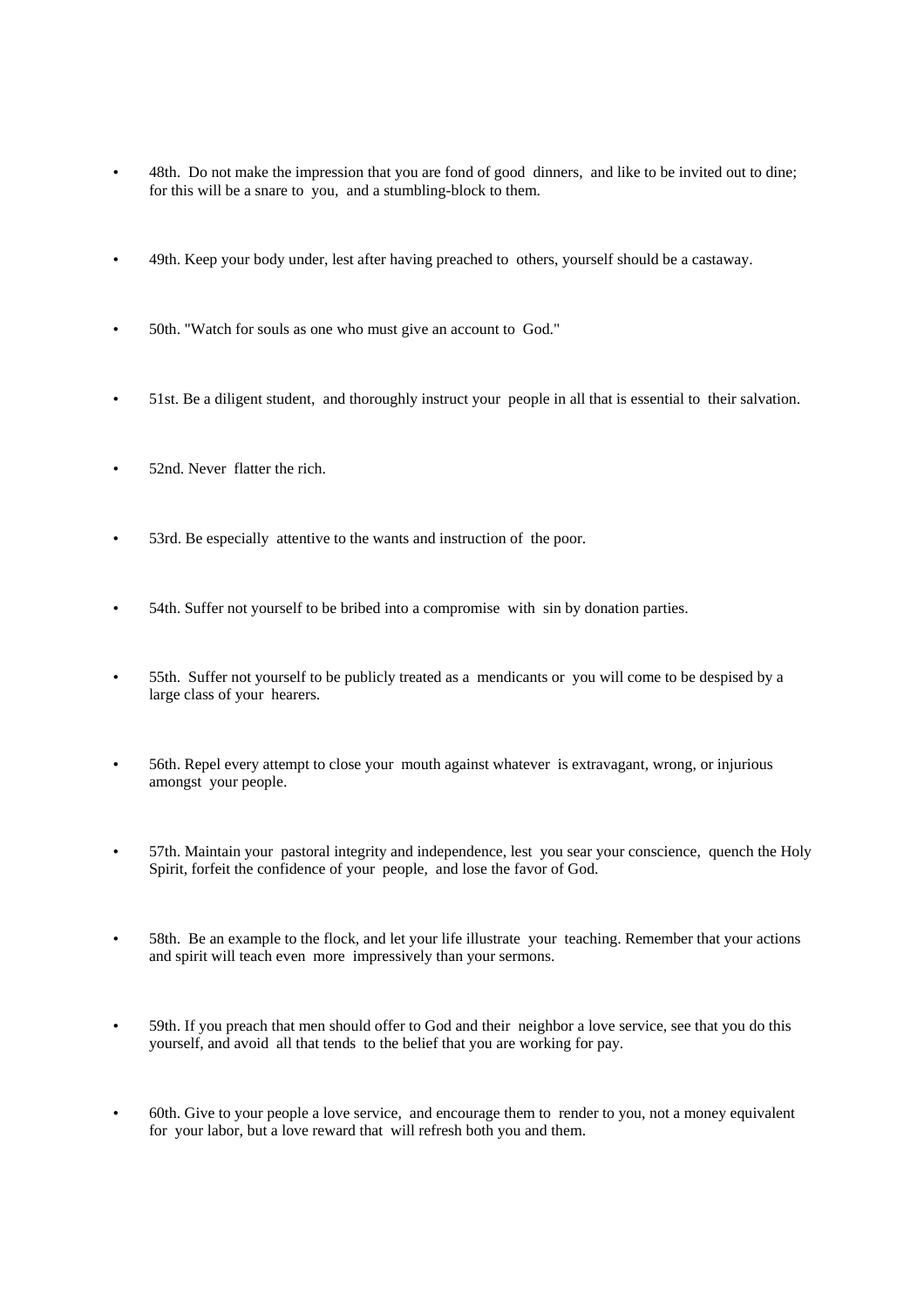- 61st. Repel every proposal to get money for you or for Church purposes that will naturally disgust and excite the contempt of worldly but thoughtful men.
- 62nd. Resist the introduction of tea parties, amusing lectures, and dissipating sociables, especially at those seasons most favorable for united efforts to convert souls to Christ. Be sure the devil will try to head you off in this direction. When you are praying and planning for a revival of God's work, some of your worldly Church members will invite you to a party. Go not, or you are in for a circle of them, that will defeat your prayers.
- 63rd. Do not be deceived. Your spiritual power with your people will never be increased by accepting such invitations at such times. If it is a good time to have parties, because the people have leisure, it is also a good time for religious meetings, and your influence should be used to draw the people to the house of God.
- 64th. See that you personally know and daily live upon Christ.

# CHAPTER 9

#### **INNOCENT AMUSEMENTS**

We hear much said, and read much, in these days, of indulging in innocent amusements. I heard a minister, some time since, in addressing a large company of young people, say that he had spent much time in devising innocent amusements for the young. Within a few years I have read several sermons and numerous articles pleading for more amusements than have been customary with religious people. With your consent, I wish to suggest a few thoughts upon this subject--first, what are not, and, secondly, what are innocent amusements.

- 1st. This is a question of morals.
- 2nd. All intelligent acts of a moral agent must be either right or wrong. Nothing is innocent in a moral agent that is not in accordance with the law and gospel of God.
- 3rd. The moral character of any and every act of a moral agent resides in the motive or the ultimate reason for the act. This I take to be self-evident and universally admitted.
- 4th. Now, what is the rule of judgment in this case? How are we to decide whether any given act of amusement is right or wrong, innocent or sinful? I answer:

•

1st. By the moral law, "Thou shalt love the Lord thy God with all thy heart," etc., "and thy neighbor as thyself." No intelligent act of a moral agent is innocent or right unless it proceeds from and is an expression of supreme love to God and equal love to man--in other words, unless it is benevolent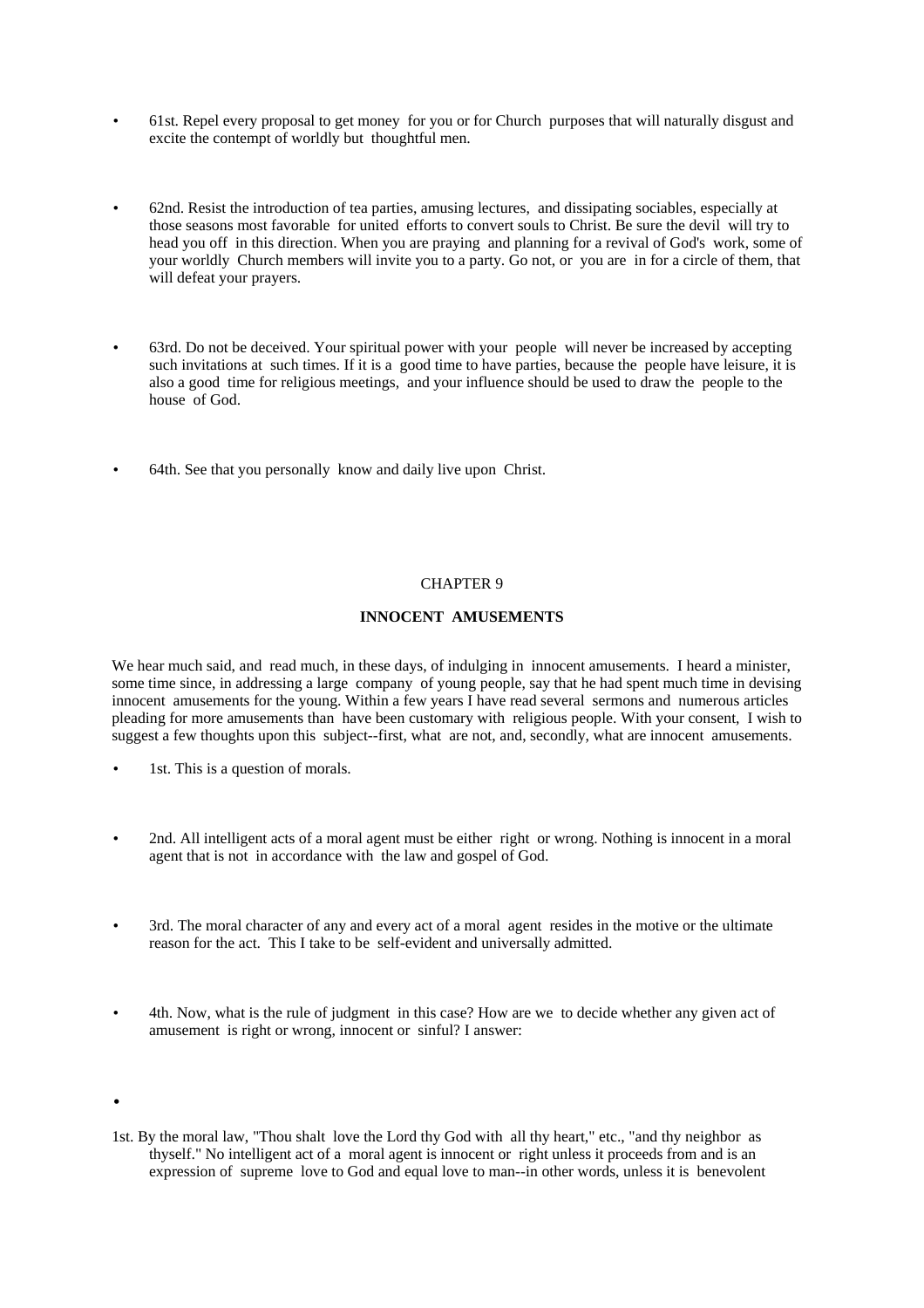- 2nd. The Gospel. This requires the same: "Therefore, whether ye eat or drink, or whatever ye do, do all to the glory of God." "Do all in the name of our Lord Jesus Christ."
- 3rd. Right reason affirms the same thing.

Now, in the light of this rule, it is plain that it is not innocent to engage in amusements merely to gratify the desire for amusement. We may not innocently eat or drink to gratify the desire for food or drink. To eat or drink merely to gratify appetite is innocent enough in a mere animal, but in a moral agent it is a sin. A moral agent is bound to have a higher ultimate motive to eat and drink--that he may be strong and healthy for the service of God. God has made eating and drinking pleasant to us; but this pleasure ought not to be our ultimate reason for eating and drinking. So amusements are pleasant, but this does not justify us in seeking amusements to gratify desire. Mere animals may do this innocently, because they are incapable of any higher motive. But moral agents are under a higher law, and are bound to have another and a higher aim than merely to gratify the desire for amusements. Therefore, no amusement is innocent which is engaged in for the pleasure of the amusement, any more than it would be innocent to eat and drink for the pleasure of it. Again, no amusement is innocent that is engaged in because we need amusements. We need food and drink; but this does not justify us in eating and drinking simply because we need it. The law of God does not say, "Seek whatever ye need because ye need it"; but, "Do all from love to God and man." A wicked man might eat and drink selfishly--that is, to make his body strong to execute his selfish plans--but this eating and drinking would be sin notwithstanding he needed food and drink.

Nothing is innocent unless it proceeds from supreme love to God and equal love to man, unless the supreme and ultimate motive be to please and honor God. In other words, to be innocent, any amusement must be engaged in because it is believed to be at the time most pleasing to God, and is intended to be a service rendered to Him, as that which, upon the whole, will honor Him more than anything else that we can engage in for the time being. I take this to be self-evident. What then? It follows:

• 1st. That none but benevolent amusements can be innocent. Fishing and shooting for amusement are not innocent. We may fish and hunt for the same reason that we are allowed to eat and drink--to supply nature with aliment, that we may be strong in the service of God. We may hunt to destroy noxious animals, for the glory of God and the interests of His kingdom. But fishing and hunting to gratify a passion for these sports is not innocent. Again, no amusement can be innocent that involves the squandering of precious time, that might be better employed to the glory of God and the good of man. Life is short. Time is precious. We have but one life to live. Much is to be done. The world is in darkness. A world of sinners are to be enlightened, and, if possible, saved. We are required to work while the day lasteth. Our commission and work require dispatch. No time is to be lost. If our hearts are right, our work is pleasant. If rightly performed it affords the highest enjoyment and is itself the highest amusement. No turning aside for amusement can be innocent that involves any unnecessary loss of time. No man that realizes the greatness of the work to be done, and loves to do it, can turn aside for any amusement involving an unnecessary waste of time.

Again, no amusement can be innocent that involves an unnecessary expenditure of the Lord's money. All our time and all our money are the Lord's. We are the Lord's. We may innocently use both time and money to promote the Lord's interests and the highest interests of man, which are the Lord's interests. But we may not innocently use either for our own pleasure and gratification. Expensive journeys for our own pleasure and amusement, and not indulged in with a single eye to the glory of God, are not innocent amusements, but sinful. Again, in the light of the above rule of judgment, we see that no form of amusement is lawful for an unconverted sinner. Nothing in him is innocent. While he remains impenitent and unbelieving, does not love God and his neighbor according to God's command, there is for him no innocent employment or amusement; all is sin.

And right here I fear that many are acting under a great delusion.

The loose manner in which this subject is viewed by many professors of religion, and even ministers, is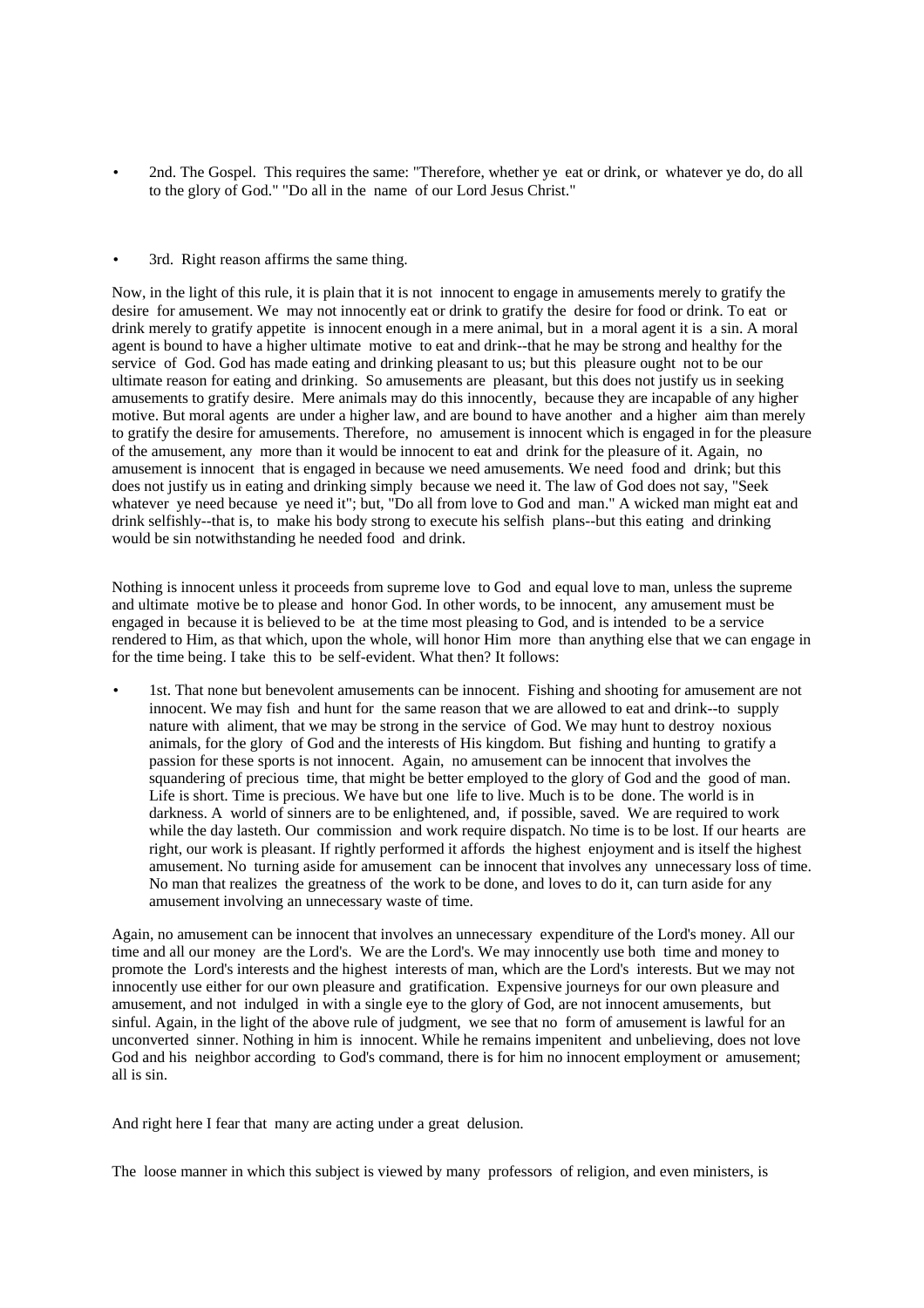surprising and alarming. Some time since, in a sermon, I remarked that there were no lawful employments or innocent amusements for sinners. An aged clergyman who was present said, after service, that it was ridiculous to hold that nothing was lawful or innocent in an impenitent sinner. I replied: "I thought you were orthodox. Do you not believe in the universal necessity of regeneration by the Holy Spirit?" He replied: "Yes." I added: "Do you believe that an unregenerate soul does anything acceptable to God? Before his heart is changed, does he ever act from a motive that God can accept, in anything whatever? Is he not totally depraved, in the sense that his heart is all wrong, and therefore his actions must be all wrong?" He appeared embarrassed, saw the point, and subsided.

Whatever is lawful in a moral agent or according to the law of God is right. If anyone, therefore, engages lawfully in any employment or in any amusement, he must do so from supreme love to God and equal love to his neighbor; and is, therefore, not an impenitent sinner, but a Christian. It is simply absurd and a contradiction to say that an impenitent soul does, or says, or omits anything with a right heart. If impenitent, his ultimate motive must necessarily be wrong; and, consequently, nothing in him is innocent, but all must be sinful. What, then, is an innocent amusement? It must be that and that only which not only might be but actually is engaged in with a single eye to God's glory and the interests of His kingdom. If this be not the ultimate and supreme design, it is not an innocent, but a sinful amusement. Now, right here is the delusion of many persons, I fear. When speaking of amusements, they say: "What harm is there in them?" In answering to themselves and others this question, they do not penetrate to the bottom of it. If on the surface they see nothing contrary to morality, they judge that the amusement is innocent. They fail to inquire into the supreme and ultimate motive in which the innocence or sinfulness of the act is found. But apart from the motive no course of action is either innocent or sinful, any more than the motions of a machine or the acts of a mere animal are innocent or sinful. No act or course of action should, therefore, be adjudged as either innocent or sinful without ascertaining the supreme motive of the person who acts.

To teach, either directly or by implication, that any amusement of an impenitent sinner or of a backslider is innocent is to teach a gross and ruinous heresy. Parents should remember this in regard to the amusements of their unconverted children. Sabbath school teachers and superintendents who are planning amusements for their Sabbath schools, preachers who spend their time in planning amusements for the young, who lead their flocks to picnics, in pleasure excursions, and justify various games, should certainly remember that, unless they are in a holy state of heart, and do all this from supreme love to God and a design in the highest degree to glorify God thereby, these ways of spending time are by no means innocent, but highly criminal, and those who teach people to walk in these ways are simply directing the channels in which their depravity shall run. For be it ever remembered that, unless these things are indulged in from supreme love to God and designed to glorify Him, unless they are, in fact, engaged in with a single eye to the glory of God, they are not innocent, but sinful amusements. I must say again, and, if possible, still more emphatically, that it is not enough that they might be engaged in as the best way, for the time being, to honor and please God; but they must be actually engaged in from supreme love to God, with the ultimate design to glorify Him. If such, then, is the true doctrine of innocent amusements, let no impenitent sinner and no backslidden Christian suppose for a moment that it is possible for him to engage in any innocent amusement. If it were true, as the aged minister to whom I have referred and many others seem to believe, that impenitent sinners or backsliders can and do engage in innocent amusements, the very engaging in such amusements, being lawfully right and innocent in them, would involve a change of heart in the unconverted, and a return to God in the backslider.

For no amusement is lawful unless it be engaged in as a love-service rendered to God and with design to please and glorify Him. It must not only be a love service, but, in the judgment of the one who renders it, it must be the best service that, for the time being, he can render to God--a service that will be more pleasing to Him and more useful to His kingdom than any other that can be engaged in at the time. Let these facts be borne in mind when the question of engaging in amusements comes up for decision. And remember, the question in all such cases is not, "What harm is there in this proposed amusement?" but, "What good can it do?" "Is it the best way in which I can spend my time?" "Will it be more pleasing to God and more for the interest of His kingdom than anything else at present possible to me?" "If not, it is not an innocent amusement, and I cannot engage in it without sin."

The question often arises: "Are we never to seek such amusements?" I answer: It is our privilege and our duty to live above a desire for such things. All that class of desires should be so subdued by living so much in the light of God, and having so deep a communion with Him as to have no relish for such amusements whatever. It certainly is the privilege of every child of God to walk so closely with Him, and maintain so divine a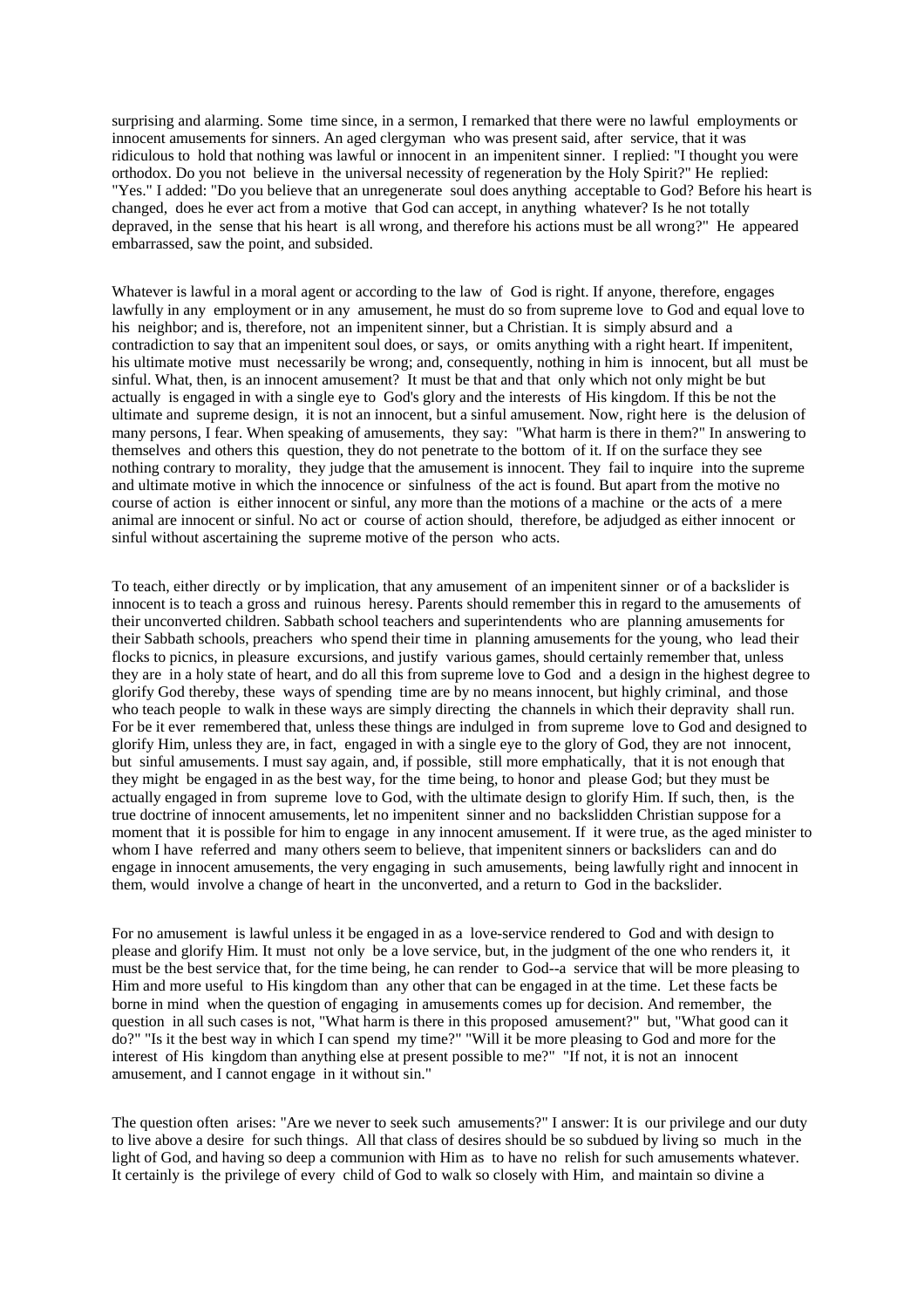communion with Him, as not to feel the necessity of worldly excitements, sports, pastimes, and entertainments to make his enjoyment satisfactory. If a Christian avails himself of his privilege of communion with God, he will naturally and by an instinct of his new nature repel solicitations to go after worldly amusements. To him such pastimes will appear low, unsatisfactory, and even repulsive. If he is of a heavenly mind, as he ought to be, he will feel as if he could not afford to come down and seek enjoyment in worldly amusements. Surely, a Christian must be fallen from his first love, he must have turned back into the world, before he can feel the necessity or have the desire of seeking enjoyment in worldly sports and pastimes. A spiritual mind cannot seek enjoyment in worldly society. To such a mind that society is necessarily repulsive. Worldly society is insincere, hollow, and to a great extent a sham. What relish can a spiritual mind have for the gossip of a worldly party of pleasure? None whatever. To a mind in communion with God their worldly spirit and ways, conversation and folly is repulsive and painful, as it is so strongly suggestive of the downward tendency of their souls, and of the destiny that awaits them. I have had so marked an experience of both sides of this question that I think I cannot be mistaken. Probably but few persons enjoy worldly pleasure more intensely than I did before I was converted; but my conversion, and the spiritual baptism which immediately followed it, completely extinguished all desire for worldly sports and amusements. I was lifted at once into entirely another plane of life and another kind of enjoyment. From that hour to the present the mode of life, the pastimes, sports, amusements, and worldly ways that so much delighted me before have not only failed to interest me, but I have had a positive aversion to them. I have never felt them necessary to, or even compatible with, a truly rational enjoyment. I do not speak boastingly; but for the honor of Christ and His religion. I must say that my Christian life has been a happy one. I have had as much enjoyment as is probably best for men to have in this life, and never for an hour have I had the desire to turn back and seek enjoyment from anything the world can give. But some may ask: "Suppose we do not find sufficient enjoyment in religion, and really desire to go after worldly amusements. If we have the disposition, is it not as well to gratify it?" "Is there any more sin in seeking amusements than in entertaining a longing for them?" I reply that a longing for them should never be entertained. It is the privilege and therefore the duty of everyone to rise, through grace, above a hungering and thirsting for the fleshpots of Egypt, worldly pastimes and time-wasting amusements. The indulgence of such longings is not innocent. One should not ask whether the longing should be gratified, but whether it should not be displaced by a longing for the glory of God and His kingdom.

Professed Christians are bound to maintain a life consistent with their profession. For the honor of religion, they ought to deny worldly lusts; and not, by seeking to gratify them, give occasion to the world to scoff and say that Christians love the world as well as they do.

If professors of religion are backslidden in heart, and entertain a longing for worldly sports and amusements, they are bound by every consideration of duty and decency to abstain from all outward manifestation of such inward lustings. Some have maintained that we should conform to the ways of the world somewhat at least, enough to show that we can enjoy the world and religion too; and that we make religion appear repulsive to unconverted souls by turning our backs upon what they call their innocent amusements. But we should represent religion as it really is--as living above the world, as consisting in a heavenly mind, as that which affords an enjoyment so spiritual and heavenly as to render the low pursuits and joys of worldly men disagreeable and repulsive. It is a sad stumbling-block to the unconverted to see professed Christians seeking pleasure or happiness from this world. Such seeking is a misrepresentation of the religion of Jesus. It misleads, bewilders, and confounds the observing outsider. If he ever reads his Bible, he cannot but wonder that souls who are born of God and have communion with Him should have any relish for worldly ways and pleasures. The fact is that thoughtful unconverted men have little or no confidence in that class of professing Christians who seek enjoyment from this world. They may profess to have, and may loosely think of such as being liberal and good Christians. They may flatter them, and commend their religion as being the opposite of fanaticism and bigotry, and as being such a religion as they like to see; but there is no real sincerity in such professions on the part of the impenitent.

In my early Christian life I heard a Methodist bishop from the South report a case that made a deep impression on my mind. He said there was in his neighborhood a slave holder, a gentleman of fortune, who was a gay and agreeable man, and gave himself much to various field sports and amusements. He used to associate much with his pastor, often invite him to dinner, and to accompany him in his sports and pleasure-seeking excursions of various kinds. The minister cheerfully complied with these requests, and a friendship grew up between the pastor and his parishioner that continued till the last sickness of this gay and wealthy man. When the wife of this worldling was apprised that her husband could live but a short time she was much alarmed for his soul, and tenderly inquired if she should not call in their minister to converse and pray with him. He feelingly replied: "No, my dear; he is not the man for me to see now. He was my companion, as you know, in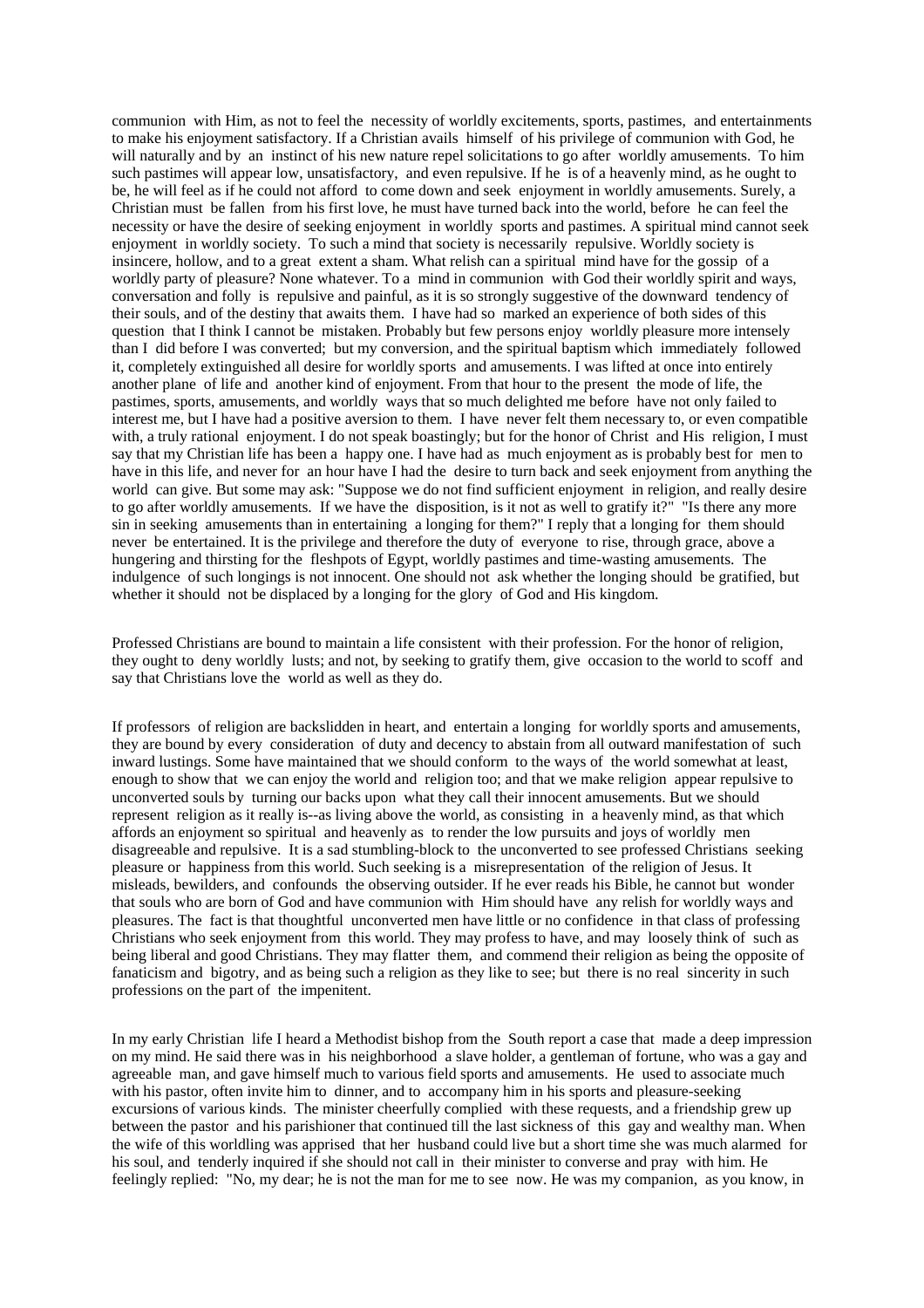worldly sports and pleasure-seeking; he loved good dinners and a jolly time. I then enjoyed his society and found him a pleasant companion. But I see now that I never had any real confidence in his piety, and have now no confidence in the efficacy of his prayers. I am now a dying man, and need the instruction and prayers of somebody that can prevail with God. We have been much together, but our pastor has never been in serious earnest with me about the salvation of my soul, and he is not the man to help me now." The wife was greatly affected, and said: "What shall I do, then?" He replied: "My coachman, Tom, is a pious man. I have confidence in his prayers. I have often overheard him pray, when about the barn or stables, and his prayers have always struck me as being quite sincere and earnest. I never heard any foolishness from him. He has always been honest and earnest as a Christian man. Call him."

Tom was called, and came within the door, dropping his hat and looking tenderly and compassionately at his dying master. The dying man put forth his hand, saying: "Come here, Tom. Take my hand. Tom, can you pray for your dying master?" Tom poured out his soul in earnest prayer. I cannot remember the name of this bishop, it was so long ago; but the story I well remember as an illustration of the mistake into which many professors and some ministers fall, supposing that we recommend religion to the unconverted by mingling with them in their pleasures and their running after amusements. I have seen many illustrations of this mistake. Christians should live so far above the world as not to need or seek its pleasures, and thus recommend religion to the world as a source of the highest and purest happiness. The peaceful look, the joyful countenance, the spiritual serenity and cheerfulness of a living Christian recommend religion to the unconverted. Their satisfaction in God, their holy joy, their living above and shunning the ways and amusements of worldly minds, impress the unconverted with a sense of the necessity and desirableness of a Christian life. But let no man think to gain a really Christian influence over another by manifesting a sympathy with his worldly aspirations.

Now, is this rule a yoke of bondage? I do not wonder that it has created in some minds not a little disturbance. The pleasure loving and pleasure seeking members of the Church regard the rule as impracticable, as a strait jacket, as a bondage. But to whom is it a straitjacket and a bondage? To whom is it impracticable? Surely it is not and cannot be to any who love God with all their heart and their neighbor as themselves. It certainly cannot be so regarded by a real Christian, for all real Christians love God supremely. Their own interests and their own pleasure are regarded as nothing as compared with the interests and good pleasure of God. They, therefore, cannot seek amusements unless they believe themselves called of God to do so. By a law of our nature we seek to please those whom we supremely love. Also, by a law of our nature, we find our highest happiness in pleasing those whom we supremely love; and we supremely please ourselves when we seek not at all to please ourselves, but to please the object of our supreme affection. Therefore, Christians find their highest enjoyment and their truest pleasure in pleasing God and in seeking the good of their fellow-men; and they enjoy this service all the more because enjoyment is not what they seek, but what they inevitably experience by a law of their nature.

This is a fact of Christian consciousness. The highest and purest of all amusements is found in doing the will of God. Mere worldly amusements are cold and insipid and not worthy of naming in comparison with the enjoyment we find in doing the will of God. To one who loves God supremely it is natural to seek amusements, and everything else that we do seek, with supreme reference to the glory of God. Why, then, should this rule be regarded as too strict, as placing the standard too high, and as being a strait jacket and a bondage? How, then, are we to understand those who plead so much for worldly amusements?

From what I have heard and read upon this subject within the last few years, I have gathered that these pleaders for amusements have thought that there was more enjoyment to be gained from these amusements than from the service of God. They remind me of a sentence that I used to have as a copy when a school-boy: "All work and no play makes Jack a dull boy." They seem to assume that the service of God is work in the sense of being a task and a burden; that to labor and pray and preach to win souls to Christ, to commune with God and perform the duties of religion is so wearisome, not to say irksome, that we need a good many playdays; that the love of Christ is not satisfactory; that we must have frequent resort to worldly amusements to make life tolerable. Christ on one occasion said to His disciples: "Come aside and rest awhile." This is not wonderful when we consider that they were often so thronged as not to have time even to eat their ordinary meals. But it was not amusement that they sought; simply rest from their labors of love, in which labors they must have had the greatest enjoyment.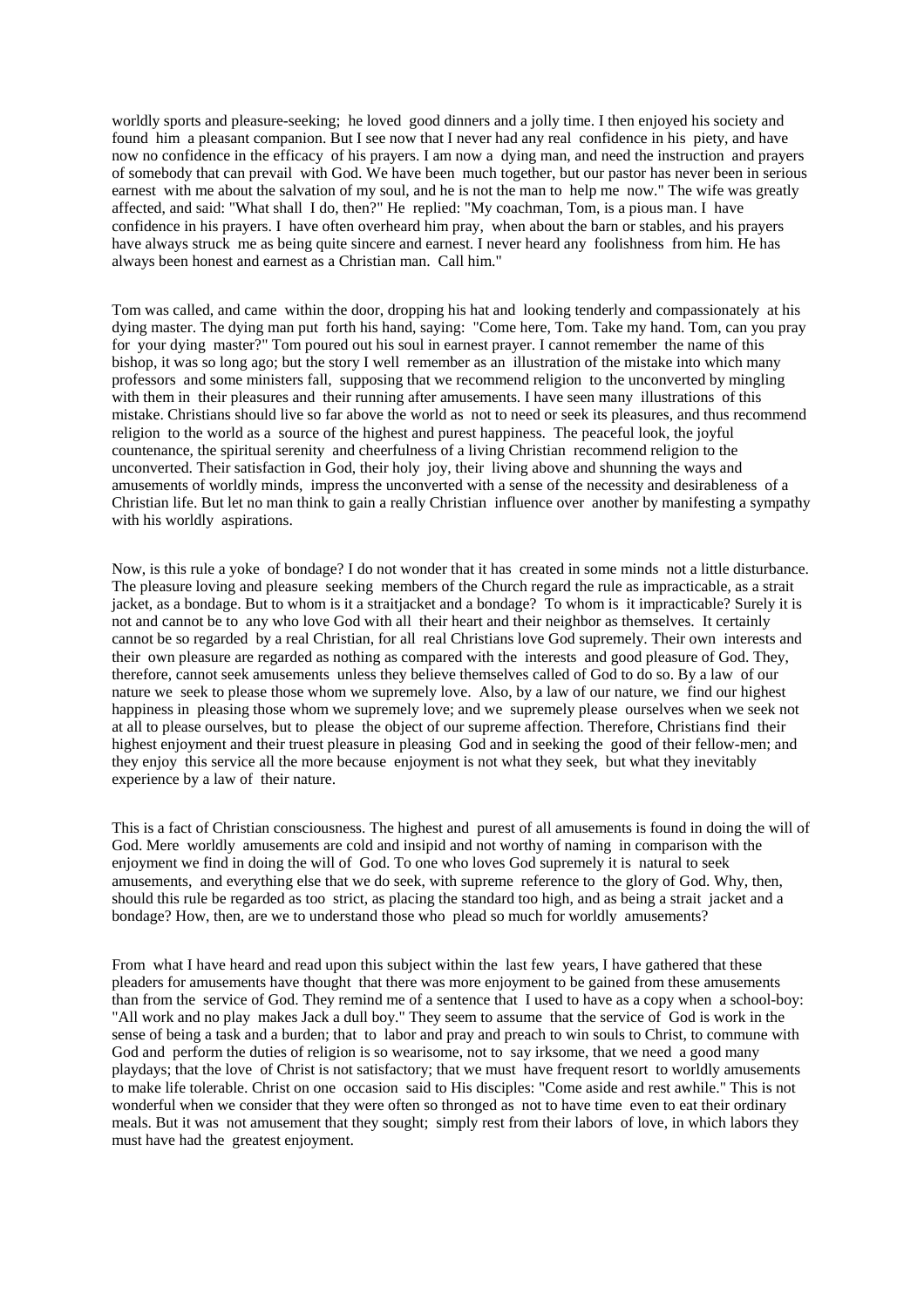I often ask myself: "What can it mean that so many of our highly fed and most popular preachers are pleading so much for amusements?" They seem to be leading the Church off in a direction in which she is the most in danger. It is no wonder that lay men and women are easily led in that direction, for such teaching exactly accords with the innumerable temptations to worldliness which are presented to the Church on every side. The Bible is replete with instruction upon this subject, which is the direct opposite of these pleas for worldly amusements. These teachers plead for fun, hilarity, jesting, plays, and games, and such things as worldly minds love and enjoy; but the Bible exhorts to sobriety, heavenly-mindedness, unceasing prayer, and a close and perpetual walk with God. The Bible everywhere assumes that all real enjoyment is found in this course of life, that all true peace of mind is found in communion with God and in being given up to seek His glory as the constant and supreme end of life. It exhorts us to watchfulness, and informs us that for every idle word we must give account in the Day of Judgment.

It nowhere informs us that fun and hilarity are the source of rational enjoyment; it nowhere encourages us to expect to maintain a close walk with God, to have peace of mind and joy in the Holy Ghost, if we gad about to seek amusements. And is not the teaching of the Bible on this subject in exact accordance with human experience? Do we need to have the pulpit turn advocate of worldly amusements? Is not human depravity strong enough in that direction, without being stimulated by the voice of the preacher? Has the Church worked so hard for God and souls, are Christians so overdone with their exhausting efforts to pull sinners out of the fire, that they are in danger of becoming insane with religious fervor and need that the pulpit and the press should join in urging them to turn aside and seek amusements and have a little fun?

What can it mean? Why, is it not true that nearly all our dangers are on this side? Is not human nature in its present state so strongly tending in these directions that we need to be on our guard, and constantly to exhort the Church not to be led away after amusements and fun, to the destruction of their souls? But to come back to the question: To whom is it a bondage, to be required to have a single eye to the good pleasure and glory of God in all that we do? Who finds it hard to do so? Christ says His yoke is easy and His burden is light. The requirement to do all for the glory of God is surely none other than the yoke of Christ. It is His expressed will. Who finds this a hard yoke and a heavy burden? It is not hard or heavy to a willing, loving mind.

Just the thing here required is natural and inevitable to everyone that truly loves God and is truly devoted to the Savior. What is devotion to Jesus but a heart set upon rendering Him a loving obedience in all things? What is Christian liberty but the privilege of doing that which Christians most love to do that is, in all things to fulfill the good pleasure of their blessed Lord? Turn aside from saving souls to seek amusements! As if there could be a higher and diviner pleasure than is found in laboring for the salvation of souls. It cannot be. There can be no higher enjoyment found in this world than is found in pulling souls out of the fire and bringing them to Christ. I am filled with amazement when I read and hear the appeals to the Church to seek more worldly amusements. Do we need, can we have any fuller and higher satisfaction than is found in a close, serious, loving walk with God and cooperation with Him in fitting souls for heaven?

All that I hear said to encourage the people of God in seeking amusements appears to me to proceed from a worldly, instead of a spiritual state of mind. Can it be possible that a soul in communion with God and, of course, yearning with compassion over dying men, struggling from day to day in agonizing prayer for their salvation, should entertain the thought of turning aside to seek amusement? Can a pastor in whose congregation are numbers of unsaved souls, and amongst whose membership are many worldly-minded professors of religion, turn aside and lead or accompany his Church in a backsliding movement to gain worldly pleasure? There are always enough in every Church who are easily led astray in that direction. But who are they that most readily fall in with such a movement? Who are ready to come to the front when a picnic, a pleasure excursion, a worldly party, or other pleasure-seeking movements are proposed? Are they, in fact, the class that always attend prayer meetings, that are always in a revival state of mind? Do they belong to the class whose faces shine from day to day with the peace of God pervading their souls? Are they the Aarons and Hurs that stay up the hands of their pastor with continual and prevailing prayer? Are they spiritual members, whose conversation is in heaven and who mind not earthly things? Who does not know that it is the worldly members in the Church who are always ready for any movement in the direction of worldly pleasure or amusement, and that the truly spiritual, prayerful, heavenly-minded members are shy of all such movements? They are not led into them without urging, and weep in secret places when they see their pastor giving encouragement to that which is likely to be so great a stumbling-block to both the Church and to the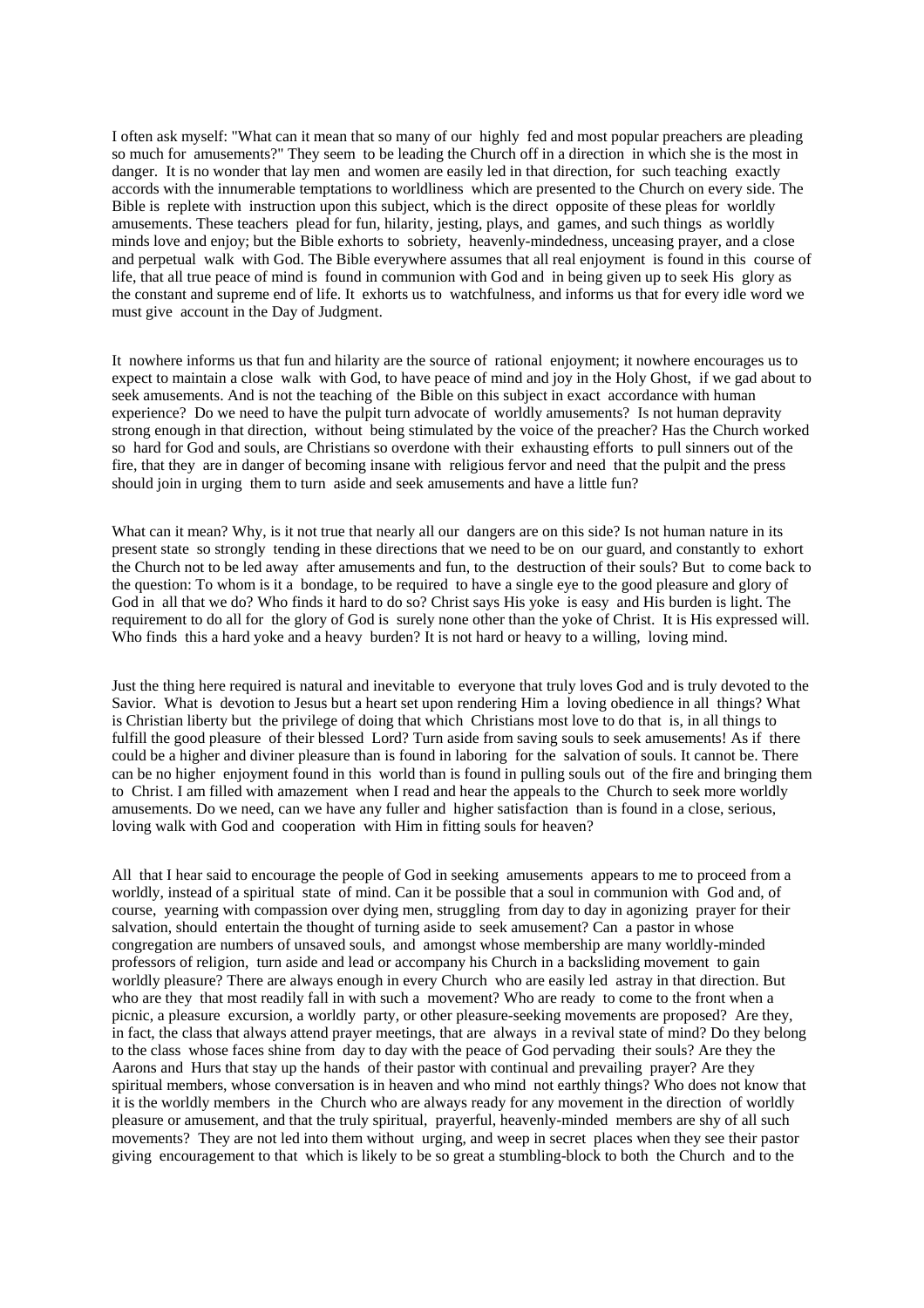world.

Pres. Finney, in forwarding his revision of the above tract for publication by the Willard Tract Repository, accompanied it with a note to Dr. Cullis, in which he said:

"The previous pages contain a condensation of three short articles that I published in the Independent. I recollect that the editor of the Advance, and one of the editors of the Independent, both of whom had published what I regard as very loose views, approving and recommending the worldly amusements of Christians, criticized those articles with an asperity that seemed to indicate that they were nettled by them. They so far perverted them as to assert that they taught asceticism, and the prohibition of rest, recreation, and all amusements. I regard the doctrine of this tract as strictly Biblical and true. But, to avoid all such unjust inferences and cavils, add the following lines.

"Let no one say that the doctrine of this tract prohibits all rest, recreation, and amusement whatever. It does not. It freely admits all rest, recreation, and amusement that is regarded, by the person who resorts to it, as a condition and means of securing health and vigor of body and mind with which to promote the cause of God. This tract only insists, as the Bible does, that whether we eat or drink, rest, recreate, or amuse ourselves, all must be done as a service rendered to God. God must be our end. To please Him must be our aim in everything, or we sin."

# CHAPTER 10

#### **HOW TO OVERCOME SIN**

In every period of my ministerial life I have found many professed Christians in a miserable state of bondage, either to the world, the flesh, or the Devil. But surely this is no Christian state, for the apostle has distinctly said: "Sin shall not have dominion over you, because ye are not under the law, but under grace." In all my Christian life I have been pained to find so many Christians living in the legal bondage described in the seventh Chapter of Romans--a life of sinning, and resolving to reform and falling again. And what is particularly saddening, and even agonizing, is that many ministers and leading Christians give perfectly false instruction upon the subject of how to overcome sin. The directions that are generally given on this subject, I am sorry to say, amount to about this: "Take your sins in detail, resolve to abstain from them, and fight against them, if need be with prayer and fasting, until you have overcome them. Set your will firmly against a relapse into sin, pray and struggle, and resolve that you will not fall, and persist in this until you form the habit of obedience and break up all your sinful habits." To be sure it is generally added: "In this conflict you must not depend upon your own strength, but pray for the help of God." In a word, much of the teaching, both of the pulpit and the press, really amounts to this: Sanctification is by works, and not by faith. I notice that Dr. Chalmers, in his lectures on Romans, expressly maintains that justification is by faith, but sanctification is by works. Some twenty-five years ago, I think, a prominent professor of theology in New England maintained in substance the same doctrine. In my early Christian life I was very nearly misled by one of President Edwards's resolutions, which was, in substance, that when he had fallen into any sin he would trace it back to its source, and then fight and pray against it with all his might until he subdued it. This, it will be perceived, is directing the attention to the overt act of sin, its source or occasions. Resolving and fighting against it fastens the attention on the sin and its source, and diverts it entirely from Christ.

Now it is important to say right here that all such efforts are worse than useless, and not infrequently result in delusion. First, it is losing sight of what really constitutes sin; and, secondly, of the only practicable way to avoid it. In this way the outward act or habit may be overcome and avoided, while that which really constitutes the sin is left untouched. Sin is not external, but internal. It is not a muscular act, it is not the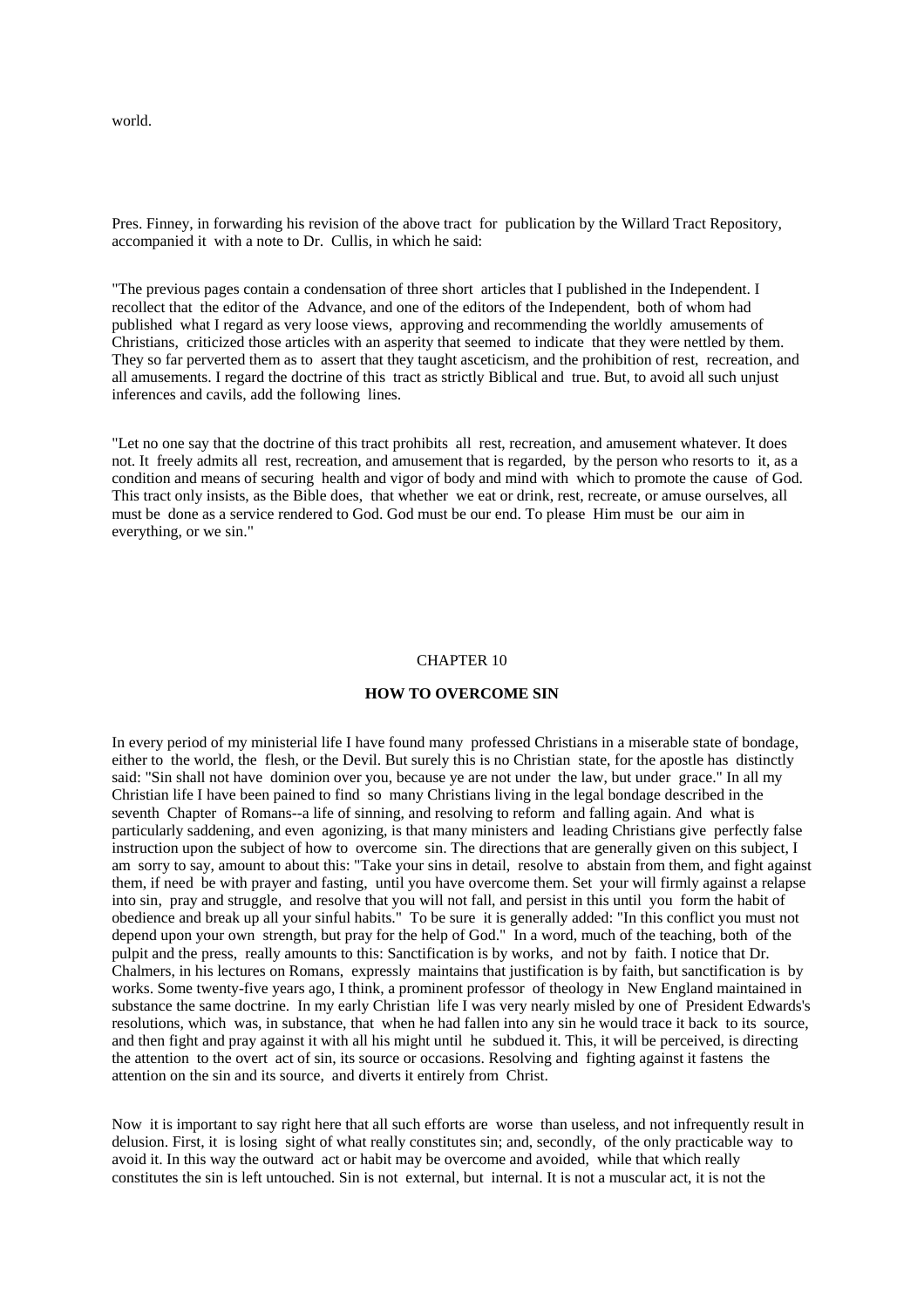volition that causes muscular action, it is not an involuntary feeling or desire; it must be a voluntary act or state of mind.

Sin is nothing else than that voluntary, ultimate preference or state of committal to self pleasing out of which the volitions, the outward actions, purposes, intentions, and all the things that are commonly called sin proceed. Now, what is resolved against in this religion of resolutions and efforts to suppress sinful and form holy habits? "Love is the fulfilling of the law." But do we produce love by resolution? Do we eradicate selfishness by resolution? No, indeed. We may suppress this or that expression or manifestation of selfishness by resolving not to do this or that, and praying and struggling against it. We may resolve upon an outward obedience, and work ourselves up to the letter of an obedience to God's commandments. But to eradicate selfishness from the breast by resolution is an absurdity. So the effort to obey the commandments of God in spirit--in other words, to attempt to love as the law of God requires by force of resolution is an absurdity. There are many who maintain that sin consists in the desires. Be it so. Do we control our desires by force of resolution? We may abstain from the gratification of a particular desire by the force of resolution. We may go further, and abstain from the gratification of desire generally in the outward life. But this is not to secure the love of God, which constitutes obedience. Should we become anchorites, immure ourselves in a cell, and crucify all our desires and appetites, so far as their indulgence is concerned, we have only avoided certain forms of sin; but the root that really constitutes sin is not touched. Our resolution has not secured love, which is the only real obedience to God. All our battling with sin in the outward life, by the force of resolution, only ends in making us whited sepulchers. All our battling with desire by the force of resolution is of no avail; for in all this, however successful the effort to suppress sin may be, in the outward life or in the inward desire, it will only end in delusion, for by force of resolution we cannot love.

All such efforts to overcome sin are utterly futile, and as unscriptural as they are futile. The Bible expressly teaches us that sin is overcome by faith in Christ. "He is made unto us wisdom, righteousness, sanctification, and redemption." "He is the way, the truth, and the life." Christians are said to "purify their hearts by faith" (Acts 15:9). And in Acts 26:18 it is affirmed that the saints are sanctified by faith in Christ. In Romans 9:31, 32 it is affirmed that the Jews attained not to righteousness "because they sought it not by faith, but as it were by the works of the law." The doctrine of the Bible is that Christ saves His people from sin through faith; that Christ's Spirit is received by faith to dwell in the heart. It is faith that works by love. Love is wrought and sustained by faith. By faith Christians "overcome the world, the flesh, and the Devil." It is by faith that they "quench the fiery darts of the wicked." It is by faith that they "put on the Lord Jesus Christ and put off the old man, with his deeds." It is by faith that we fight "the good fight," and not by resolution. It is by faith that we "stand," by resolution we fall. This is the victory that overcometh the world, even our faith. It is by faith that the flesh is kept under and carnal desires subdued.

The fact is that it is simply by faith that we receive the Spirit of Christ to work in us to will and to do, according to His good pleasure. He sheds abroad His own love in our hearts, and thereby enkindles ours. Every victory over sin is by faith in Christ; and whenever the mind is diverted from Christ, by resolving and fighting against sin, whether we are aware of it or not, we are acting in our own strength, rejecting the help of Christ, and are under a specious delusion. Nothing but the life and energy of the Spirit of Christ within us can save us from sin, and trust is the uniform and universal condition of the working of this saving energy within us. How long shall this fact be at least practically overlooked by the teachers of religion? How deeply rooted in the heart of man is self-righteousness and self-dependence? So deeply that one of the hardest lessons for the human heart to learn is to renounce self-dependence and trust wholly in Christ. When we open the door by implicit trust He enters in and takes up His abode with us and in us. By shedding abroad His love He quickens our whole souls into sympathy with Himself, and in this way, and in this way alone, He purifies our hearts through faith. He sustains our will in the attitude of devotion. He quickens and regulates our affections, desires, appetites and passions, and becomes our sanctification.

Very much of the teaching that we hear in prayer and conference meetings, from the pulpit and the press, is so misleading as to render the hearing or reading of such instruction almost too painful to be endured. Such instruction is calculated to beget delusion, discouragement, and a practical rejection of Christ as He is presented in the Gospel.

Alas! for the blindness that "leads to bewilder" the soul that is longing after deliverance from the power of sin. I have sometimes listened to legal teaching upon this subject until I felt as if I should scream. It is astonishing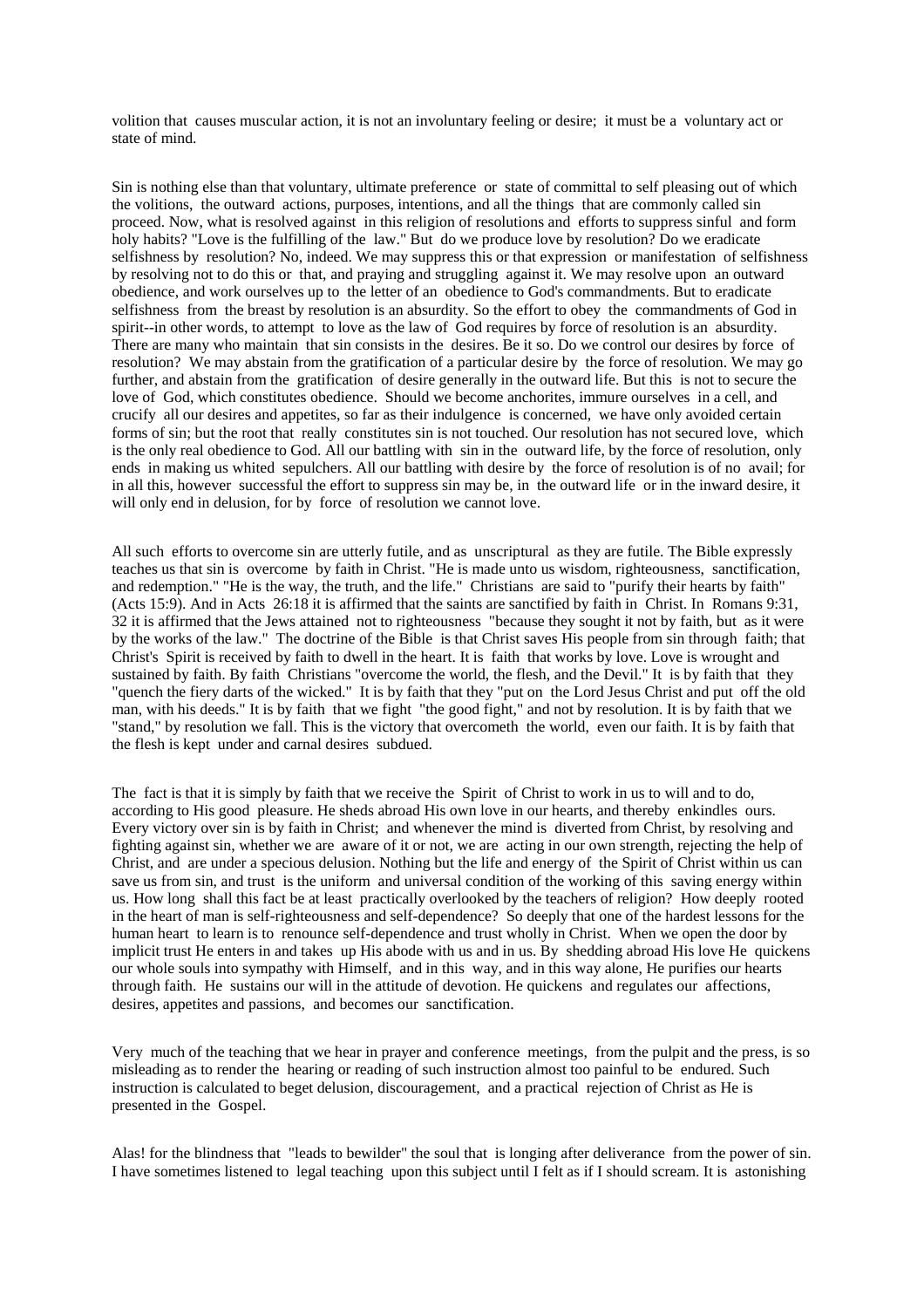sometimes to hear Christian men object to the teaching which I have here inculcated that it leaves us in a passive state, to be saved without our own activity. What darkness is involved in this objection! The Bible teaches that by trusting in Christ we receive an inward influence that stimulates and directs our activity; that by faith we receive His purifying influence into the very center of our being; that through and by His truth revealed directly to the soul He quickens our whole inward being into the attitude of a loving obedience; and this is the way, and the only practicable way, to overcome sin. But someone may say: "Does not the Apostle exhort as follows: Work out your own salvation with fear and trembling; for it is God which worketh in you, both to will and to do of His good pleasure'? And is not this an exhortation to do what in this article you condemn?" By no means. In the 12th verse of the second Chapter of Philippians Paul says: "Wherefore, my beloved, as ye have always obeyed, not as in my presence only, but now much more in my absence, work out your own salvation with fear and trembling, for it is God that worketh in you, both to will and to do of His good pleasure."

There is no exhortation to work by force of resolution, but through and by the inworking of God. Paul had taught them, while he was present with them; but now, in his absence, he exhorts them to work out their own salvation, not by resolution but by the inward operation of God. This is precisely the doctrine of this tract. Paul had too often taught the Church that Christ in the heart is our sanctification, and that this influence is to be received by faith, to be guilty in this passage of teaching that our sanctification is to be wrought out by resolution and efforts to suppress sinful and form holy habits. This passage of Scripture happily recognizes both the divine and human agency in the work of sanctification. God works in us to will and to do; and we, accepting by faith His inworking, will and do according to His good pleasure. Faith itself is an active and not a passive state. A passive holiness is impossible and absurd. Let no one say that when we exhort people to trust wholly in Christ we teach that anyone should be or can be passive in receiving and cooperating with the divine influence within. This influence is moral, and not physical. It is persuasion, and not force. It influences the free will, and consequently does this by truth, and not by force. Oh! that it could be understood that the whole of spiritual life that is in any man is received direct from the Spirit of Christ by faith, as the branch receives its life from the vine. Away with this religion of resolutions! It is a snare of death. Away with this effort to make the life holy while the heart has not in it the love of God. Oh! that men would learn to look directly at Christ through the Gospel and so close in with Him by an act of loving trust as to involve a universal sympathy with His state of mind. This, and this alone, is sanctification.

# CHAPTER 11

# **THE DECAY OF CONSCIENCE**

I believe it is a fact generally admitted that there is much less conscience manifested by men and women in nearly all the walks of life than there was forty years ago. There is justly much complaint of this, and there seems to be but little prospect of reformation. The rings and frauds and villainies in high and low places, among all ranks of men, are most alarming, and one is almost compelled to ask: "Can nobody be safely trusted?" Now, what is the cause of this degeneracy? Doubtless there are many causes that contribute more or less directly to it, but I am persuaded that the fault is more in the ministry and public press than in any and all things else. It has been fashionable now for many years to ridicule and decry Puritanism.

Ministers have ceased, in a great measure, to probe the consciences of men with the spiritual law of God. So far as my knowledge extends, there has been a great letting down and ignoring the searching claims of God's law, as revealed in His Word. This law is the only standard of true morality. "By the law is the knowledge of sin." The law is the quickener of the human conscience. Just in proportion as the spirituality of the law of God is kept out of view will there be manifest a decay of conscience. This must be the inevitable result. Let ministers ridicule Puritanism, attempt to preach the Gospel without thoroughly probing the conscience with the divine law, and this must result in, at least, a partial paralysis of the moral sense. The error that lies at the foundation of this decay of individual and public conscience originates, no doubt, in the pulpit. The proper guardians of the public conscience have, I fear, very much neglected to expound and insist upon obedience to the moral law. It is plain that some of our most popular preachers are phrenologists. Phrenology has no organ of free will. Hence, it has no moral agency, no moral law and moral obligation in any proper sense of these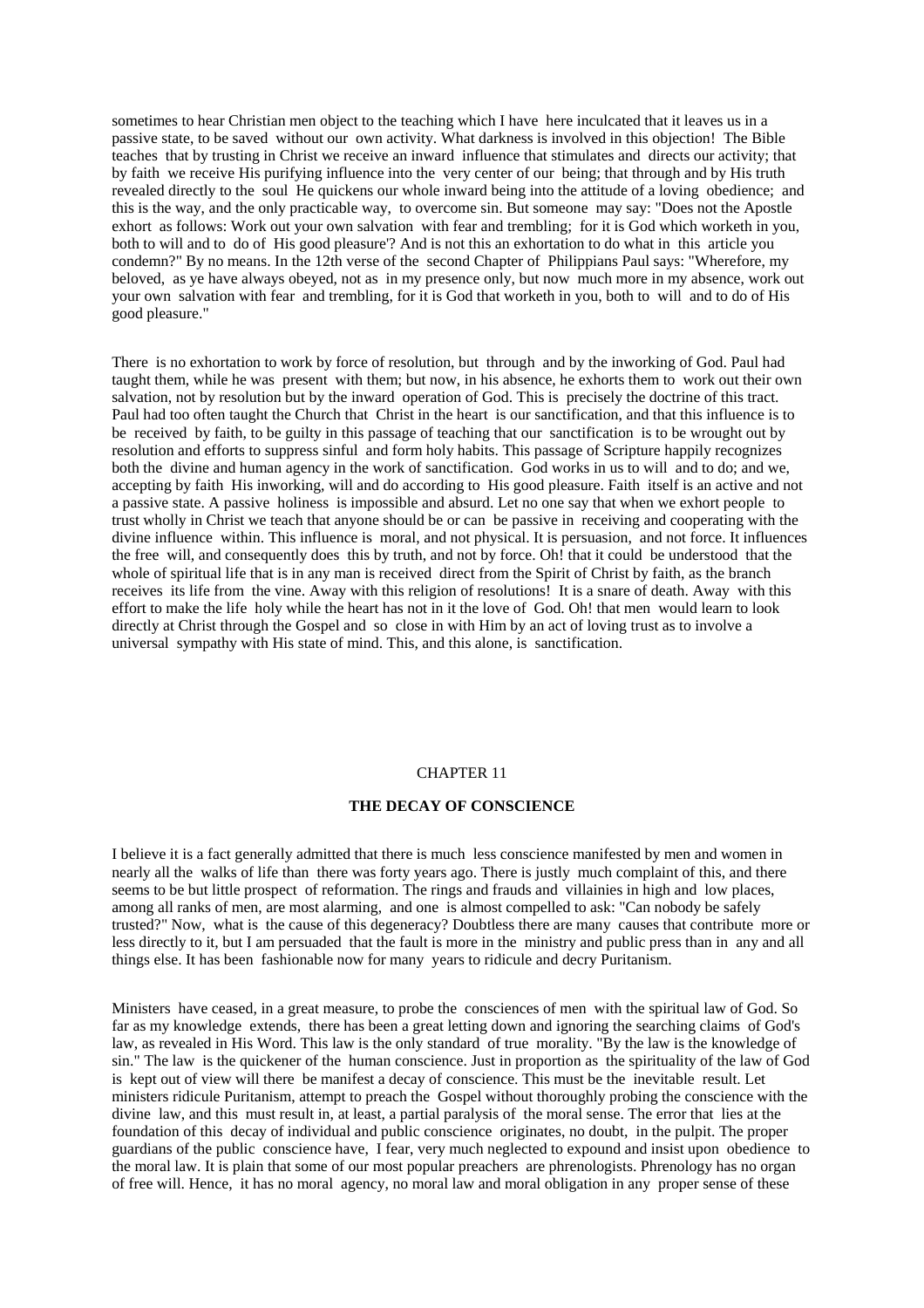terms. A consistent phrenologist can have no proper ideas of moral obligation, of moral guilt, blameworthiness, and retribution. Some years since a brother of one of our most popular preachers heard me preach on the text "Be ye reconciled to God." I went on to show, among other things, that being reconciled to God implied being reconciled to the execution of His law.

He called on me the next morning, and among other things said that neither himself nor two of his brothers, whom he named, all preachers, had naturally any conscience. "We have," said he, "no such ideas in our minds of sin, guilt, justice and retribution as you and Father have." "We cannot preach as you do on those subjects." He continued: "I am striving to cultivate a conscience, and I think I begin to understand what it is. But, naturally, neither I nor the two brothers I have named have any conscience." Now, these three ministers have repeatedly appeared in their writings before the public. I have read much that they have written, and not infrequently the sermons of one of them, and have been struck with the manifest want of conscience in his sermons and writings. He is a phrenologist, and, hence, he has in his theological views no free will, no moral agency, and nothing that is really a logical result of free will and moral agency. He can ridicule Puritanism and the great doctrines of the Orthodox faith; and, indeed, his whole teaching, so far as it has fallen under my eye, most lamentably shows the want of moral discrimination.

I should judge from his writings that the true ideas of moral depravity, guilt, and ill-desert, in the true acceptation of those terms, have no place in his mind. Indeed, as a consistent phrenologist, such ideas have no right in his mind. They are necessarily excluded by his philosophy. I do not know how extensively phrenology has poisoned the minds of ministers of different denominations, but I have observed with pain that many ministers who write for the public press fail to reach the consciences of men. They fail to go to the bottom of the matter and insist upon obedience to the moral law as alone acceptable to God. They seem to me to "make void the law through faith." They seem to hold up a different standard from that which is inculcated in Christ's Sermon on the Mount, which was Christ's exposition of the moral law. Christ expressly taught in that sermon that there was no salvation without conformity to the rule of life laid down in that sermon. True faith in Christ will always and inevitably beget a holy life. But I fear it has become fashionable to preach what amounts to an antinomian gospel. The rule of life promulgated in the Gospel is precisely that of the moral law. These four things are expressly affirmed of true faith--of the faith of the Gospel:

- 1st. "It establishes the law."
- 2nd. "It works by love."
- 3rd. "It purifies the heart."
- 4th. "It overcomes the world."

These are but different forms of affirming that true faith does, as a matter of fact, produce a holy life. If it did not, it would "make void the law." The true Gospel is not preached where obedience to the moral law as the only rule of life is not insisted upon. Wherever there is a failure to do this in the instructions of any pulpit, it will inevitably be seen that the hearers of such a mutilated Gospel will have very little conscience. We need more Boanerges or sons of thunder in the pulpit. We need men that will flash forth the law of God like livid lightning and arouse the consciences of men. We need more Puritanism in the pulpit. To be sure, some of the Puritans were extremists. But still under their teaching there was a very different state of the individual and public conscience from what exists in these days. Those old, stern, grand vindicators of the government of God would have thundered and lightened till they had almost demolished their pulpits, if any such immoralities had shown themselves under their instructions as are common in these days. In a great measure the periodical press takes its tone from the pulpit. The universal literature of the present day shows conclusively that the moral sense of the people needs toning up, and some of our most fascinating preachers have become the favorites of infidels, skeptics of every grade, Universalists, and the most abandoned characters. And has the offense of the Cross ceased, or is the Cross kept out of view? Has the holy law of God, with its stringent precept and its awful penalty, become popular with unconverted men and women? Or is it ignored in the pulpit, and the preacher praised for that neglect of duty for which he should be despised? I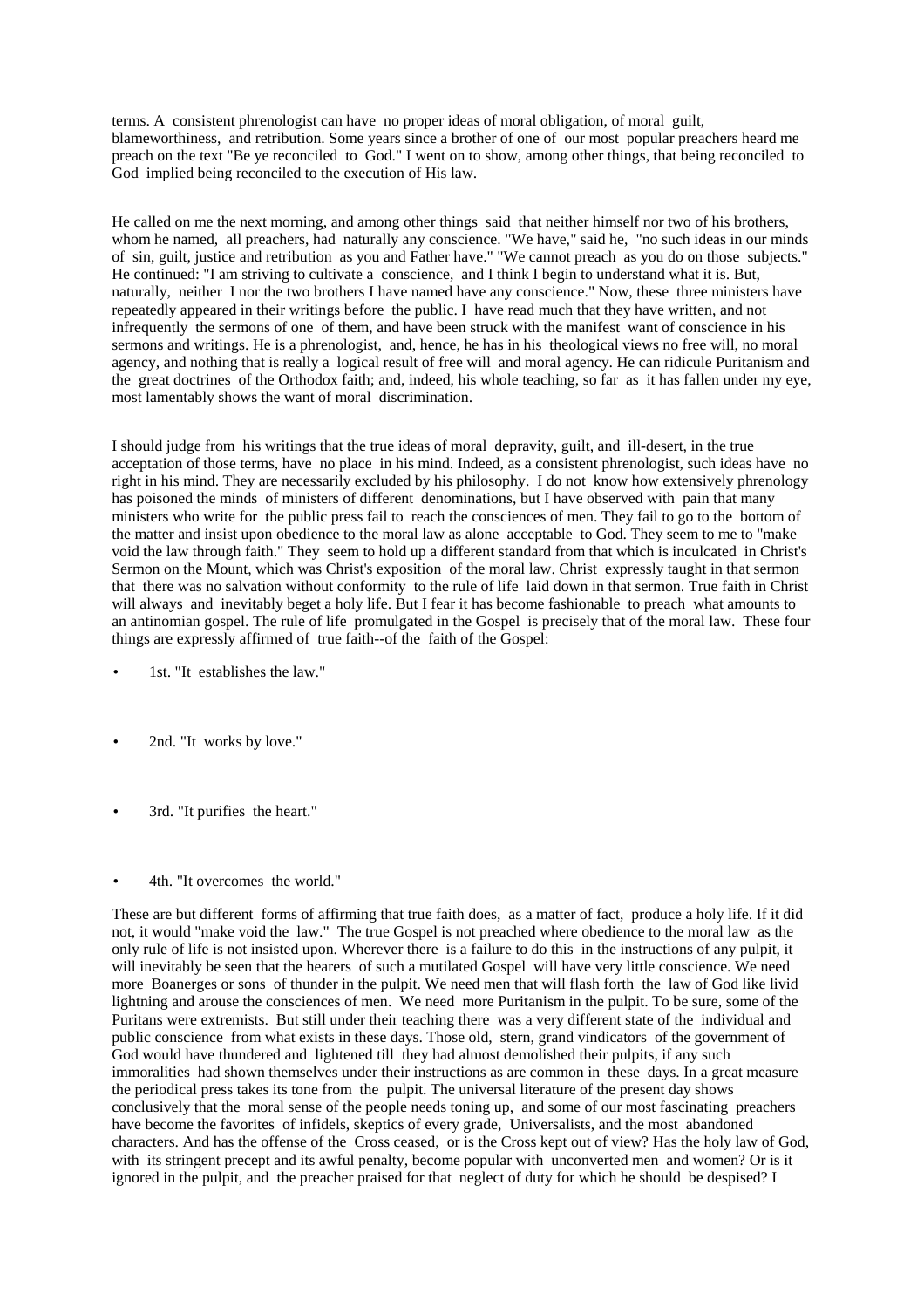believe the only possible way to arrest this downward tendency in private and public morals is the holding up from the pulpits in this land, with unsparing faithfulness, the whole Gospel of God, including as the only rule of life the perfect and holy law of God.

The holding up of this law will reveal the moral depravity of the heart, and the holding forth of the cleansing blood of Christ will cleanse the heart from sin. My beloved brethren in the ministry, is there not a great want in the public inculcations of the pulpit upon this subject? We are set for the defense of the blessed Gospel and for the vindication of God's holy law. I pray you let us probe the consciences of our hearers, let us thunder forth the law and Gospel of God until our voices reach the capital of this nation, through our representatives in Congress. It is now very common for the secular papers even to publish extracts of sermons. Let us give the reporters of the press such work to do as will make their ears and the ears of their readers tingle. Let our railroad rings, our stock gamblers, our officials of every grade, hear from its pulpit, if they come within the sound, such wholesome Puritanical preaching as will arouse them to better thoughts and a better life. Away with this milk-and-water preaching of a love of Christ that has no holiness or moral discrimination in it. Away with preaching a love of God that is not angry with sinners every day. Away with preaching a Christ not crucified for sin.

Christ crucified for the sins of the world is the Christ that the people need. Let us rid ourselves of the just imputation of neglecting to preach the law of God until the consciences of men are asleep. Such a collapse of conscience in this land could never have existed if the Puritan element in our preaching had not in great measure fallen out.

Some years ago I was preaching in a congregation whose pastor had died some months before. He seemed to have been almost universally popular with his Church and the community. His Church seemed to have nearly idolized him. Everybody was speaking in his praise and holding him up as an example; and yet both the Church and the community clearly demonstrated that they had had an unfaithful minister, a man who loved and sought the applause of his people. I heard so much of his inculcation and saw so much of the legitimate fruits of his teachings that I felt constrained to tell the people from the pulpit that they had had an unfaithful minister; that such fruits as were apparent on every side, both within and without the Church, could never have resulted from a faithful presentation of the Gospel. This assertion would, doubtless, have greatly shocked them had it been made under other circumstances; but, as the way had been prepared, they did not seem disposed to gainsay it.

Brethren, our preaching will bear its legitimate fruits. If immorality prevails in the land, the fault is ours in a great degree. If there is a decay of conscience, the pulpit is responsible for it. If the public press lacks moral discrimination, the pulpit is responsible for it. If the Church is degenerate and worldly, the pulpit is responsible for it. If the world loses its interest in religion, the pulpit is responsible for it. If Satan rules in our halls of legislation, the pulpit is responsible for it. If our politics become so corrupt that the very foundations of our government are ready to fall away, the pulpit is responsible for it. Let us not ignore this fact, my dear brethren; but let us lay it to heart, and be thoroughly awake to our responsibility in respect to the morals of this nation.

#### CHAPTER 12

# **THE PSYCHOLOGY OF FAITH**

I have heretofore endeavored to show that sanctification is wrought in the soul by the Spirit of Christ, through faith, with and not without the concurrence of our own activity. I now wish to call attention to the nature or psychology of faith as a mental act or state. My theological teacher held that faith was an intellectual act or state, a conviction or firm persuasion that the doctrines of the Bible are true. So far as I can recollect, this was the view of faith which I heard everywhere advanced.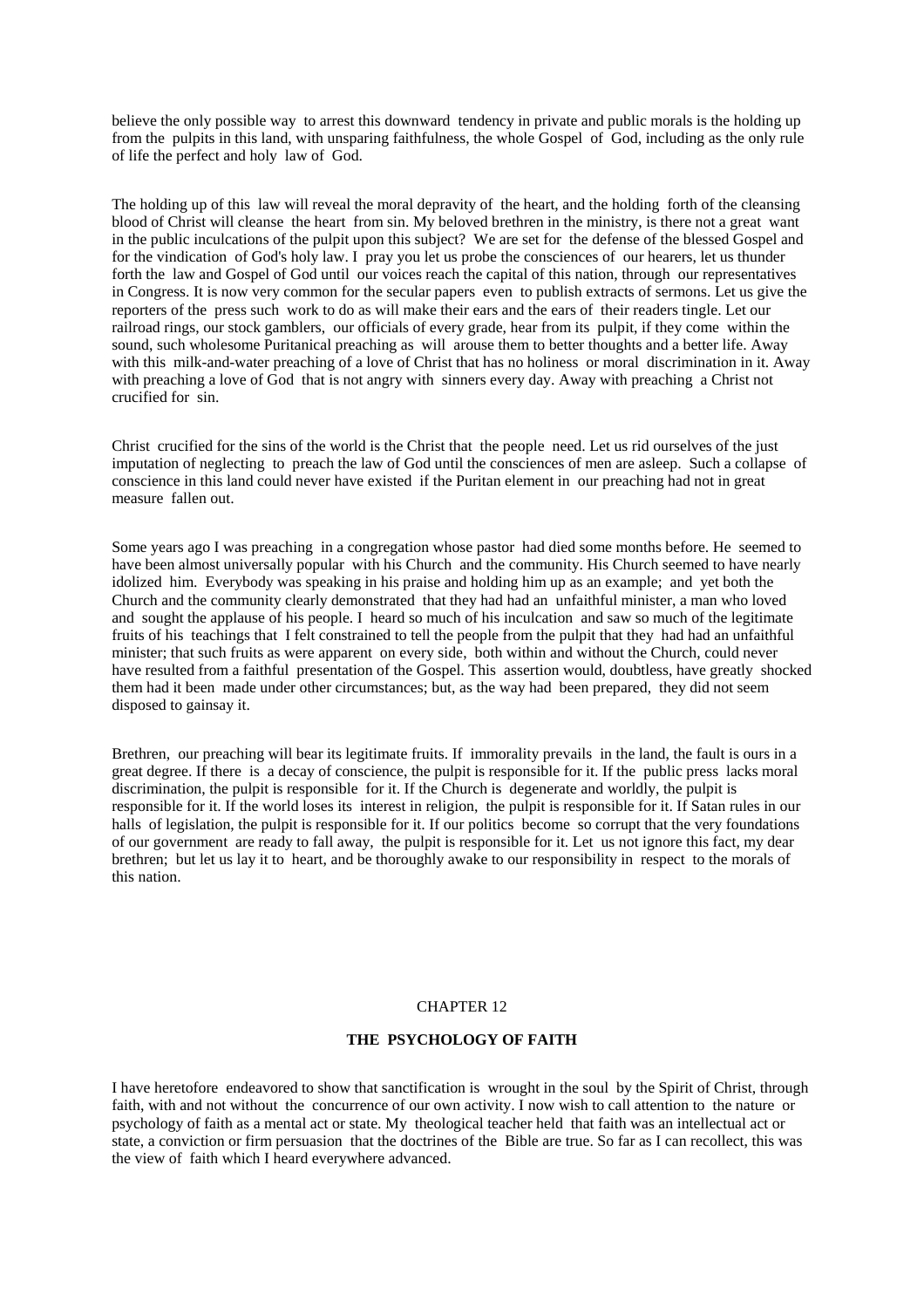When it was objected to this that the intellectual convictions and states are involuntary, and could not be produced by any effort of the will, and, consequently, we cannot be under obligations to exercise faith; and, furthermore, that faith, being an intellectual act or state, could not be virtue, it was replied that we control the attention of the mind by an effort of the will, and that our responsibility lay in searching for that degree of evidence that would convince the intellect; that unbelief was a sin, because it was the inevitable result of a failure to search for and accept the evidence of the truths of revelation; that faith was virtue, because it involved the consent and effort of the will to search out the truth.

I have met with this erroneous notion of the nature of Christian faith almost everywhere since I was first licensed to preach. Especially in my early ministry I found that great stress was laid on believing "the articles of faith," and it was held that faith consisted in believing with an unwavering conviction the doctrines about Christ. Hence, an acceptance of the doctrines, the doctrines, the DOCTRINES of the Gospel was very much insisted upon as constituting faith. These doctrines I had been brought to accept intellectually and firmly before I was converted. And, when told to believe, I replied that I did believe, and no argument or assertion could convince me that I did not believe the Gospel. And up to the very moment of my conversion I was not and could not be convinced of my error.

At the moment of my conversion, or when I first exercised faith, I saw my ruinous error. I found that faith consisted not in an intellectual conviction that the things affirmed in the Bible about Christ are true, but in the heart's trust in the person of Christ. I learned that God's testimony concerning Christ was designed to lead me to trust Christ, to confide in His person as my Savior; that to stop short in merely believing about Christ was a fatal mistake and inevitably left me in my sins. It was as if I were sick almost unto death, and someone should recommend to me a physician who was surely able and willing to save my life, and I should listen to the testimony concerning him until fully convinced that he was both able and willing to save my life, and then should be told to believe in him, and my life was secure. Now, if I understood this to mean nothing more than to credit the testimony with the firmest conviction, I should reply: "I do believe in him with an undoubting faith. I believe every word you have told me regarding him." If I stopped here I should, of course, lose my life. In addition to this firm intellectual conviction of his willingness and ability, it were essential to apply to him, to come to him, to trust his person, to accept his treatment.

When I had intellectually accepted the testimony concerning him with an unwavering belief, the next and the indispensable thing would be a voluntary act of trust or confidence in his person, a committal of my life to him, and his sovereign treatment in the cure of my disease.

Now this illustrates the true nature or psychology of faith as it actually exists in consciousness. It does not consist in any degree of intellectual knowledge, or acceptance of the doctrines of the Bible. The firmest possible persuasion that every word said in the Bible respecting God and Christ is true, is not faith. These truths and doctrines reveal God in Christ only so far as they point to God in Christ, and teach the soul how to find Him by an act of trust in His person.

When we firmly trust in His person, and commit our souls to Him by an unwavering act of confidence in Him for all that He is affirmed to be to us in the Bible, this is faith. We trust Him upon the testimony of God. We trust Him for what the doctrines and facts of the Bible declare Him to be to us. This act of trust unites our spirit to Him in a union so close that we directly receive from Him a current of eternal life. Faith, in consciousness, seems to complete the divine galvanic circle, and the life of God is instantly imparted to our souls. God's life, and light, and love, and peace, and joy seem to flow to us as naturally and spontaneously as the galvanic current from the battery. We then for the first time understand what Christ meant by our being united to Him by faith, as the branch is united to the vine. Christ is then and thus revealed to us as God. We are conscious of direct communion with Him, and know Him as we know ourselves, by His direct activity within us. We then know directly, in consciousness, that He is our life, and that we receive from Him, moment by moment, as it were, an impartation of eternal life.

With some the mind is comparatively dark, and the faith, therefore, comparatively weak in its first exercise. They may hold a great breadth of opinion, and yet intellectually believe but little with a realizing conviction. Hence, their trust in Him will be as narrow as their realizing convictions. When faith is weak, the current of the divine life will flow so mildly that we are scarcely conscious of it. But when faith is strong and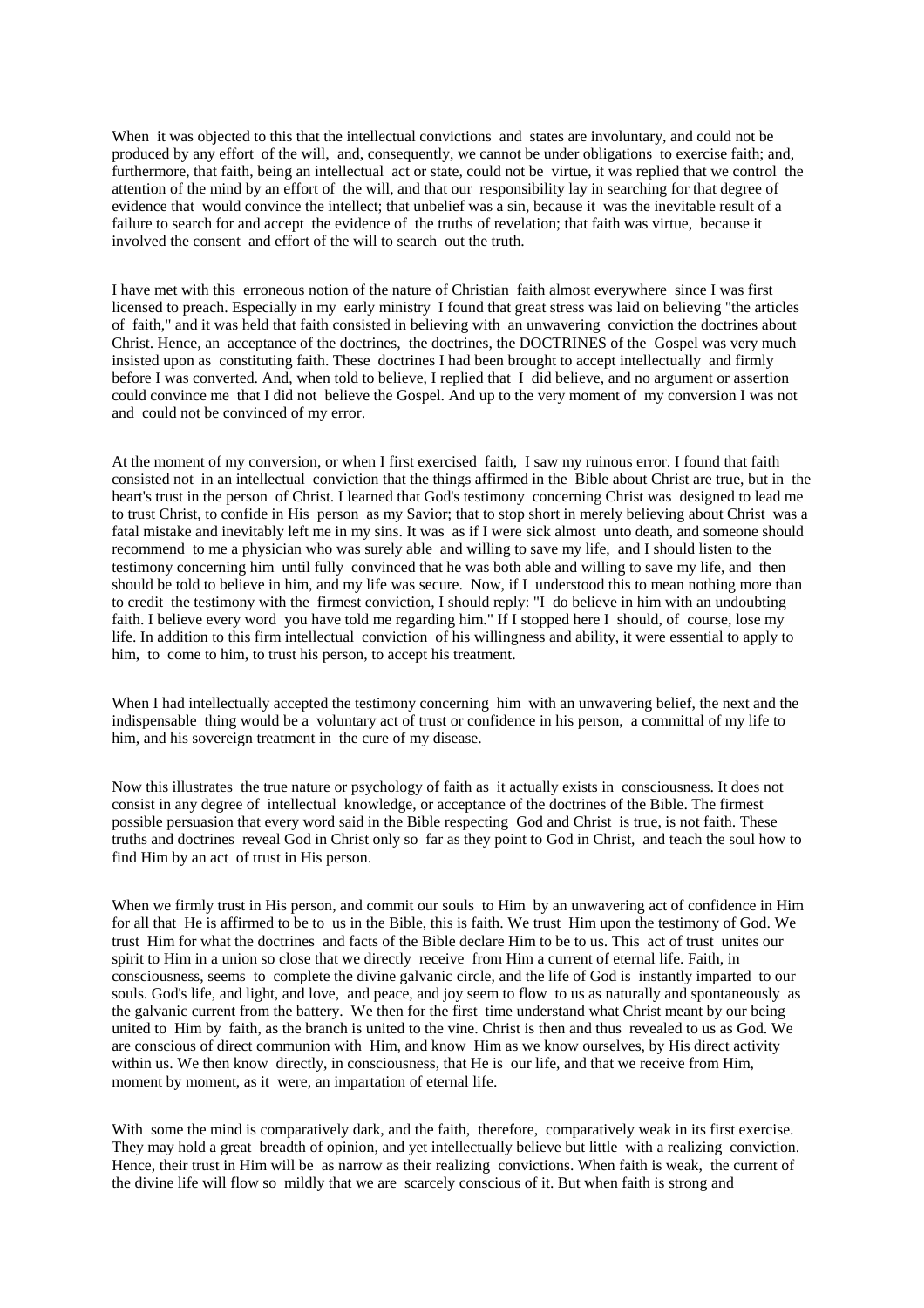all-embracing, it lets a current of the divine life of love into our souls so strong that it seems to permeate both soul and body. We then know in consciousness what it is to have Christ's Spirit within us as a power to save us from sin and stay up our feet in the path of loving obedience.

From personal conversation with hundreds and I may say thousands of Christian people, I have been struck with the application of Christ's words, as recorded in the fifth Chapter of John, to their experience. Christ said to the Jews: "Ye do search the Scriptures [for so it should be rendered]; for in them ye think ye have eternal life, and they are they which testify of Me; and ye will not come unto Me that ye might have life." They stopped short in the Scriptures. They satisfied themselves with ascertaining what the Scriptures said about Christ, but did not avail themselves of the light thus received to come to Him by an act of loving trust in His person. I fear it is true in these days, as it has been in the days that are past, that multitudes stop short in the facts and doctrines of the Gospel, and do not by any act of trust in His person come to Him, concerning whom all this testimony is given. Thus the Bible is misunderstood and abused.

Many, understanding the "Confession of Faith" as summarizing the doctrines of the Bible, very much neglect the Bible and rest in a belief of the articles of faith. Others, more cautious and more in earnest, search the Scriptures to see what they say about Christ, but stop short and rest in the formation of correct theological opinions; while others, and they are the only saved class, love the Scriptures intensely because they testify of Jesus. They search and devour the Scriptures because they tell them who Jesus is and what they may trust Him for. They do not stop short and rest in this testimony; but by an act of loving trust go directly to Him, to His person, thus joining their souls to Him in a union that receives from Him, by a direct divine communication, the things for which they are led to trust Him.

This is certainly Christian experience. This is receiving from Christ the eternal life which God has given us in Him. This is saving faith.

There are many degrees in the strength of faith, from that of which we are hardly conscious to that which lets such a flood of eternal life into the soul as to quite overcome the strength of the body. In the strongest exercise of faith the nerves of the body seem to give way for the time being under the overwhelming exercise of the mind. This great strength of mental exercise is perhaps not very common. We can endure but little of God's light and love in our souls and yet remain in the body. I have sometimes felt that a little clearer vision would draw my soul entirely away from the body, and I have met with many Christian people to whom these strong gales of spiritual influence were familiar. But my object in writing thus is to illustrate the nature or psychology and results of saving faith.

The contemplation of the attitude and experience of numbers of professed Christians in regard to Christ is truly lamentable and wonderful, considering that the Bible is in their hands. Many of them appear to have stopped short in theological opinions more or less firmly held. This they understand to be faith. Others are more in earnest, and stop not short of a more or less realizing conviction of the truths of the Bible concerning Christ. Others have strong impressions of the obligations of the law, which move them to set about an earnest life of works which leads them into bondage. They pray from a sense of duty; they are dutiful, but not loving, not confiding. They have no peace and no rest, except in cases where they persuade themselves that they have done their duty. They are in a restless agonizing state. Reason they hear, her counsels weigh, And all her words approve And yet they find it hard to obey, And harder still to love.

They read and perhaps search the Scriptures to learn their duty and to learn about Christ. They intellectually believe all that they understand the Scriptures to say about Him; but when Christ is thus commended to their confidence, they do not by an act of personal loving trust in and committal to Him so join their souls to Him as to receive from Him the influx of His life, and light and love. They do not by a simple act of personal loving trust in His person receive the current of His divine life and power into their own souls. They do not thus take hold of His strength and interlock their being with His. In other words, they do not truly believe. Hence, they are not saved. Oh! what a mistake is this. I fear it is very common. Nay, it seems to be certain that it is appallingly common, else how can the state of the Church be accounted for? Is that which we see in the great mass of professors of religion all that Christ does for and in His people, when they truly believe? No, no! There is a great error here. The psychology of faith is mistaken, and an intellectual conviction of the truth of the Gospel is supposed to be faith. And some whose opinions seem to be right in regard to the nature of faith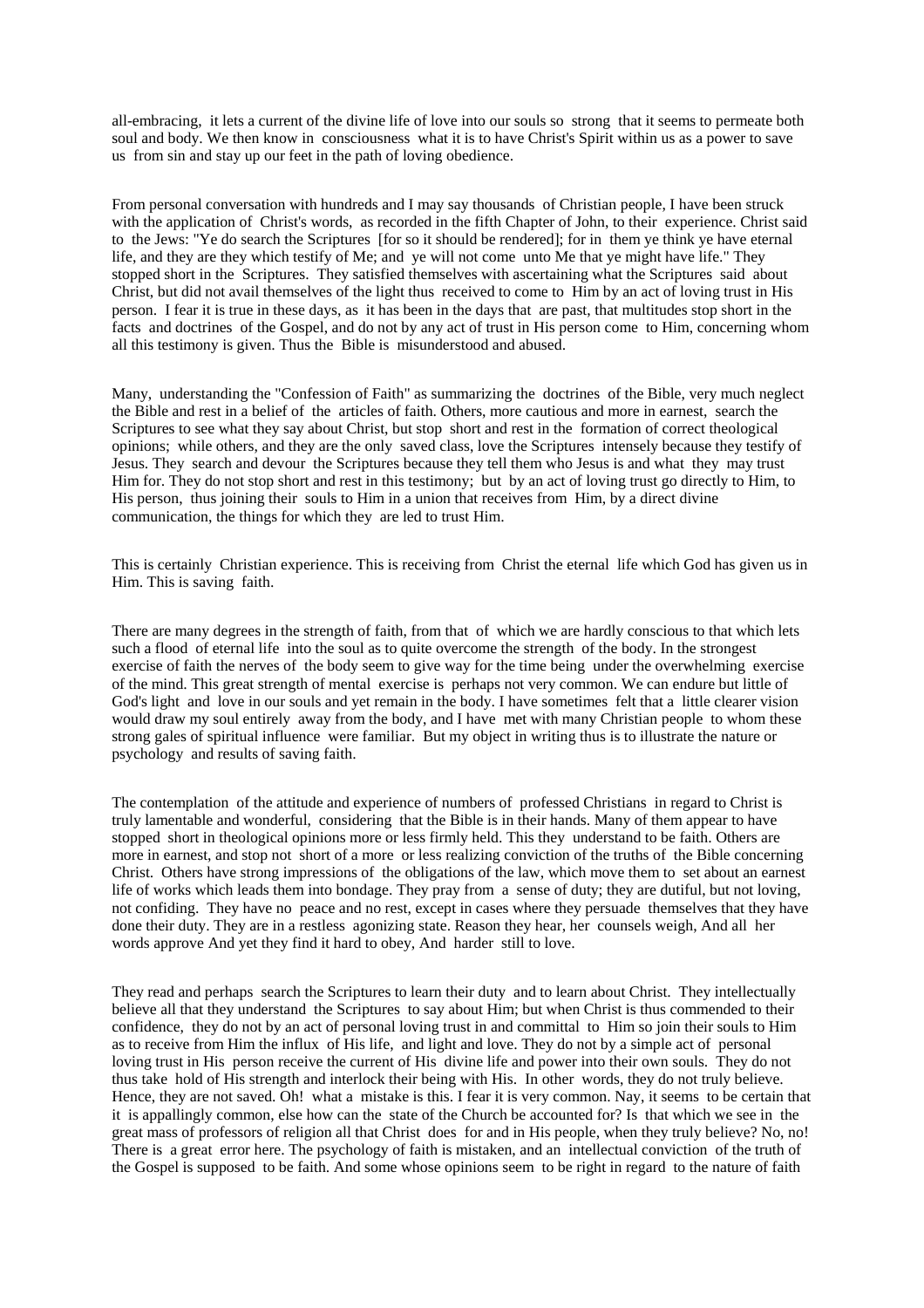rest in their philosophy and fall short of exercising faith.

Let no one suppose that I under-estimate the value of the facts and doctrines of the Gospel. I regard a knowledge and belief of them as of fundamental importance. I have no sympathy with those who undervalue them and treat doctrinal discussion and preaching as of minor importance, nor can I assent to the teaching of those who would have us preach Christ and not the doctrines respecting Him. It is the facts and doctrines of the Bible that teach us who Christ is, why He is to be trusted, and for what. How can we preach Christ without preaching about Him? And how can we trust Him without being informed why and for what we are to trust Him?

The error to which I call attention does not consist in laying too much stress in teaching and believing the facts and doctrines of the Gospel; but it consists in stopping short of trusting the personal Christ for what those facts and doctrines teach us to trust Him, and satisfying ourselves with believing the testimony concerning Him, thus resting in the belief of what God has said about Him, instead of committing our souls to Him by an act of loving trust.

The testimony of God respecting Him is designed to secure our confidence in Him. If it fails to secure the uniting of our souls to Him by an act and state of implicit trust in Him--such an act of trust as unites us to Him as the branch is united to the vine--we have heard the Gospel in vain. We are not saved. We have failed to receive from Him that impartation of eternal life which can be conveyed to us through no other channel than that of implicit trust.

#### CHAPTER 13

# **THE PSYCHOLOGY OF RIGHTEOUSNESS**

During my Christian life I have been asked a great many times, in substance, by thoughtful and anxious souls: "What is the mental act or acts and states that God requires of me?" I have found it profitable, and even indispensable, with the commands of God before me, to question consciousness for a satisfactory answer to this question. I have satisfied myself, and, by the help of God, I trust I have aided many others to their satisfaction. Be it understood, then, that by the psychology of righteousness I mean to designate the mental act and state that constitutes righteousness. I will endeavor to develop this in the following order by showing--

*I. What righteousness is not.*

*II. What it is.*

*III. How we know what righteousness is.*

*IV. How a sinner may attain to righteousness.*

I. What Righteousness Is Not.

• 1. Righteousness does not consist in the outward life or in any physical or bodily act whatever. All of these acts belong to the category of cause and effect. They are necessitated by an act of the will and have in themselves no moral character whatever.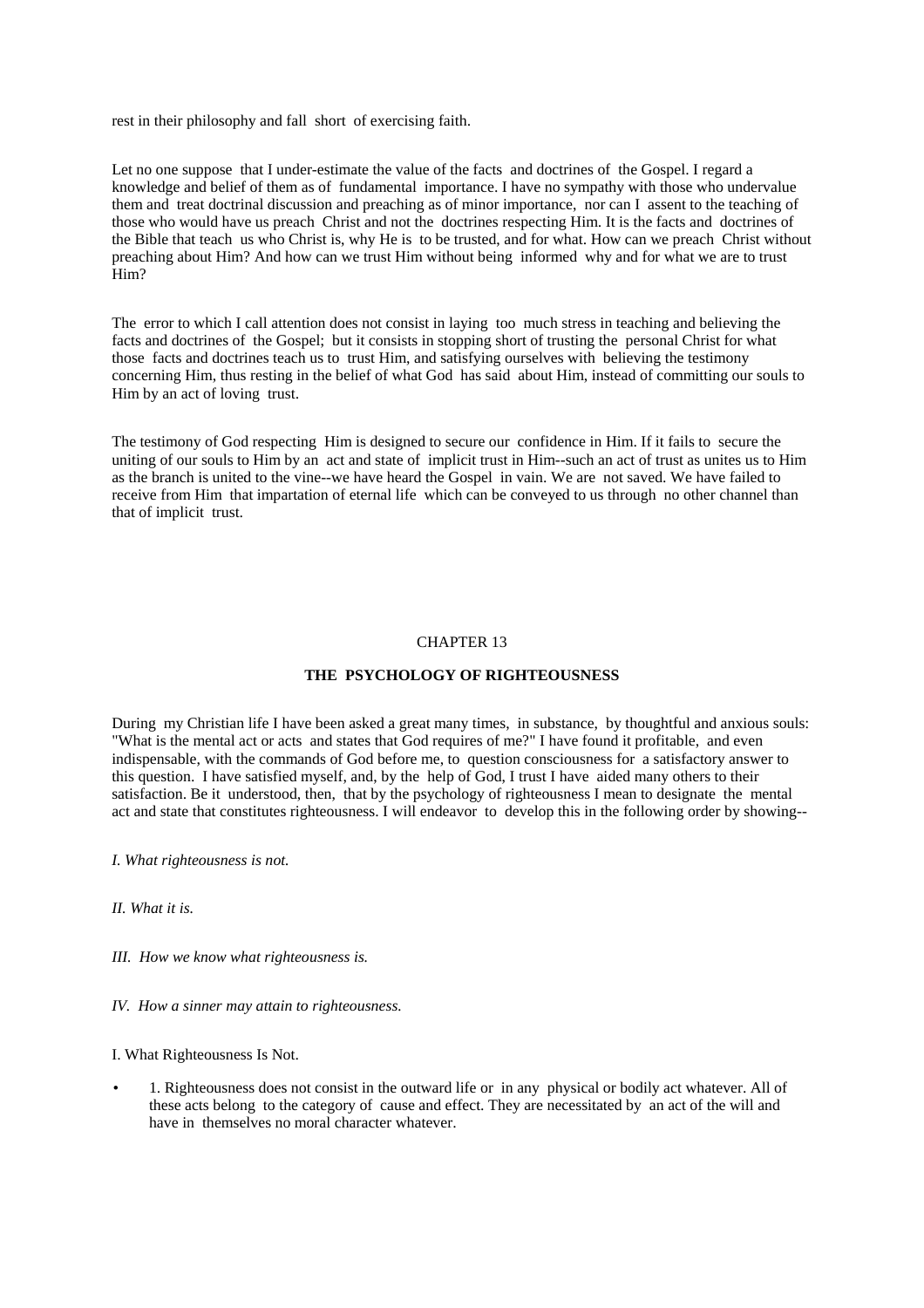- 2. Righteousness does not consist in volition. Volition is an act of will, but necessitated by choice. It is an executive act, and is the product of a purpose or choice. It is designed as a means to an end. It is put forth to control either the attention of the intellect, the states of the sensibility, or the movements of the outward life by force. Volition is both an effect and a cause. It is the effect of a choice, purpose, intention. It is the cause of the outward life and of many of the changes both of the intellect and sensibility. Volition is a doing. Whatever we do we accomplish by the exercise of volition. Volition is not, in the highest sense, a free act, because it is an effect. It is itself caused. Hence, it has no moral character in itself, and moral quality can be predicated of it only as it partakes of the character of its primary cause.
- 3. Righteousness does not consist in proximate or subordinate choice. I choose an ultimate, supreme end, for its own sake. This choice is not executive. It is not put forth to secure the end, but is simply the choice of an object for its own sake. This is ultimate choice. I purpose, or choose, if possible, to secure this end. This is proximate or subordinate choice. Strictly speaking, this choice belongs also to the category of cause and effect. It results by necessity from the ultimate choice. In the strictest sense, it is not a free act, since it is itself caused. Hence, it has no moral character in itself, but, like volition, derives whatever moral quality it has from its primary cause, or the ultimate choice.
- 4. Righteousness does not consist in any of the states or activities of the sensibility. By the sensibility I mean that department of the mind that feels, desires, suffers, enjoys. All the states of the sensibility are involuntary, and belong to the category of cause and effect. The will cannot control them directly, nor always indirectly. This we know by consciousness. Since they are caused, and not free, they can have no moral character in themselves, and, like thoughts, volitions, subordinate choices, have no moral quality except that which is derived from their primary cause.

II. What Righteousness Is.

Righteousness is moral rightness, moral rectitude, moral uprightness, conformity to moral law. But what mental act or state is that which the moral law or law of God requires? Law is a rule of action. Moral law requires action--mental action, responsible action, therefore free action. But what particular form of action does moral law require?

Free action is a certain form of action of the will, and this is the only strictly free action. Christ has taught us by His own teaching and through His inspired Prophets and Apostles that the moral law requires love, and that this is the sum of its requirements. But what is this love? It cannot be the involuntary love of the sensibility, either in the form of emotion or affection; for these states of the mind, belonging as they do to the category of cause and effect, cannot be the form of love demanded by the law of God. The moral law is the law of God's activity, the rule in conformity to which He always acts. We are created in God's image. His rule of life is therefore ours. The moral law requires of Him the same kind of love that it does of us. If God had no law or rule of action, He could have no moral character. As our Creator and Lawgiver, He requires of us the same love in kind and the same perfection in degree that He Himself exercises. "God is love." He loves with all the strength of His infinite nature. He requires us to love with all the strength of our finite nature. This is being perfect as God is perfect. But what is this love of God as a mental exercise? It must be benevolence or good will. God is a moral agent. The good of universal being is infinitely valuable in itself. God must infinitely well appreciate this. He must see and feel the moral propriety of choosing this for its own sake. He has chosen it from eternity. By His executive volitions He is endeavoring to realize it. The law which He has promulgated to govern our activity requires us to sympathize with His choice, His benevolence, to choose the same end that He does, for the same reason--that is, for its own sake. God's infinite choice of the good of universal being is righteousness in Him, because it is the choice of the intrinsically and infinitely valuable for its own sake. It is a choice in conformity with His nature and the relations He has constituted. It must be a choice in conformity with His infinitely clear conscience or moral sense.

Righteousness in God, then, is conformity to the laws of universal love or good will. It must be an ultimate, supreme, immanent, efficient preference or choice of the highest good of universal being, including His own. It must be ultimate, in that this good of being is chosen for its own sake. It must be supreme, because it is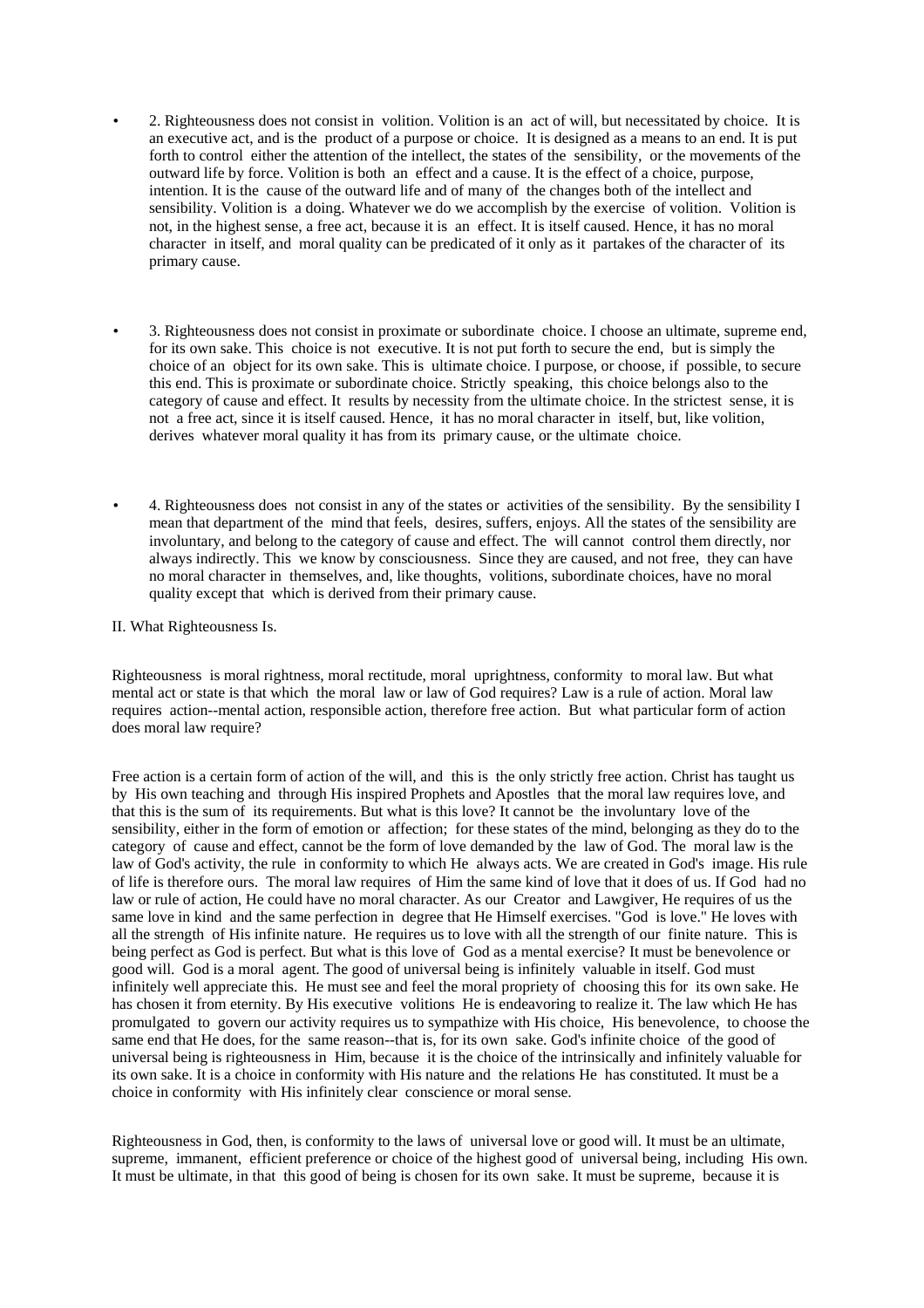preferred to everything else. It must be immanent, because it is innate and at the very foundation of all His moral activity. It must be efficient, because, from its very nature, it must energize to secure that which is thus preferred or chosen with the whole strength of his infinite nature. This is right choice, right moral action. The moral quality, then, of unselfish benevolence is righteousness or moral rightness. All subordinate choices, volitions and actions, and states of the sensibility which proceed from this immanent, ultimate, supreme preference or choice, have moral character in the sense and only for this reason that they proceed from or are the natural product of unselfish benevolence. This ultimate, immanent, supreme preference is the holy heart of a moral agent. Out of it proceeds, directly or indirectly, the whole moral or spiritual life of the individual.

III. How We Know What Righteousness Is.

I answer: By consciousness.

(a) By consciousness we know that our whole life proceeds from ultimate choice or preference.

(b) By consciousness we know that conscience demands perfect, universal love or unselfish benevolence; and, by consequence, it demands all those acts and states of mind and outward courses of life that by a law of our nature proceed from unselfish benevolence.

(c) By consciousness we know that conscience is satisfied with this, demands nothing more, and accepts nothing less.

(d) By consciousness we know that conscience pronounces this to be right, or righteousness.

(e) By consciousness we know that this is obedience to the law of God as revealed in our nature, and that when we render this obedience we are so adjusted in the will of God that we have perfect peace. We are in sympathy with God. We are at peace with God and with ourselves. Short of this we cannot be so. This I understand to be the teaching both of our nature and the Bible. My limits will not allow me to quote Scripture to sustain this view.

IV. How a Sinner May Attain to Righteousness.

A sinner is a selfish moral agent. Being selfish, he will, of course, make no other than selfish efforts to become righteous. Selfishness is a state of voluntary committal to the indulgence of the sensibility. While the will is in this state of committal to self-indulgence, the soul will not and cannot put forth any righteous act. The first righteous act possible to an unregenerate sinner is to change his heart, or the supreme ultimate preference of his soul. Without this he may outwardly conform to the letter of God's law; but this is not righteousness. Without this he may have many exercises and states of mind which he may suppose to be Christian experience; but these are not righteousness. Without a change of heart he may live a perfectly outwardly moral and religious life. All this he may do for selfish reasons; but this is not righteousness. I say again his first righteous act must be to change his heart. To say that he will change this for any selfish reason is simply a contradiction, for the change of heart involves the renunciation of selfishness. How, then, can a sinner change his heart or attain to righteousness? I answer: Only by taking such a view of the character and claims of God as to induce him to renounce his self-seeking spirit and come into sympathy with God. To say nothing here of possibility, the Bible reveals the fact and human consciousness attests the truth that a sinner will never attain to such a view of the claims of God as will induce him to renounce selfishness and sympathize with God without the illuminations of the Holy Spirit. A sinner attains, then, to righteousness only through the teachings and inspirations of the Holy Spirit.

But what is involved in this change from sin to righteousness?

(1) It must involve confidence in God, or faith. Without confidence a soul could not be persuaded to change his heart, to renounce self, and sympathize with God.

(2) It must involve repentance. By repentance I mean that change of mind which consists in a